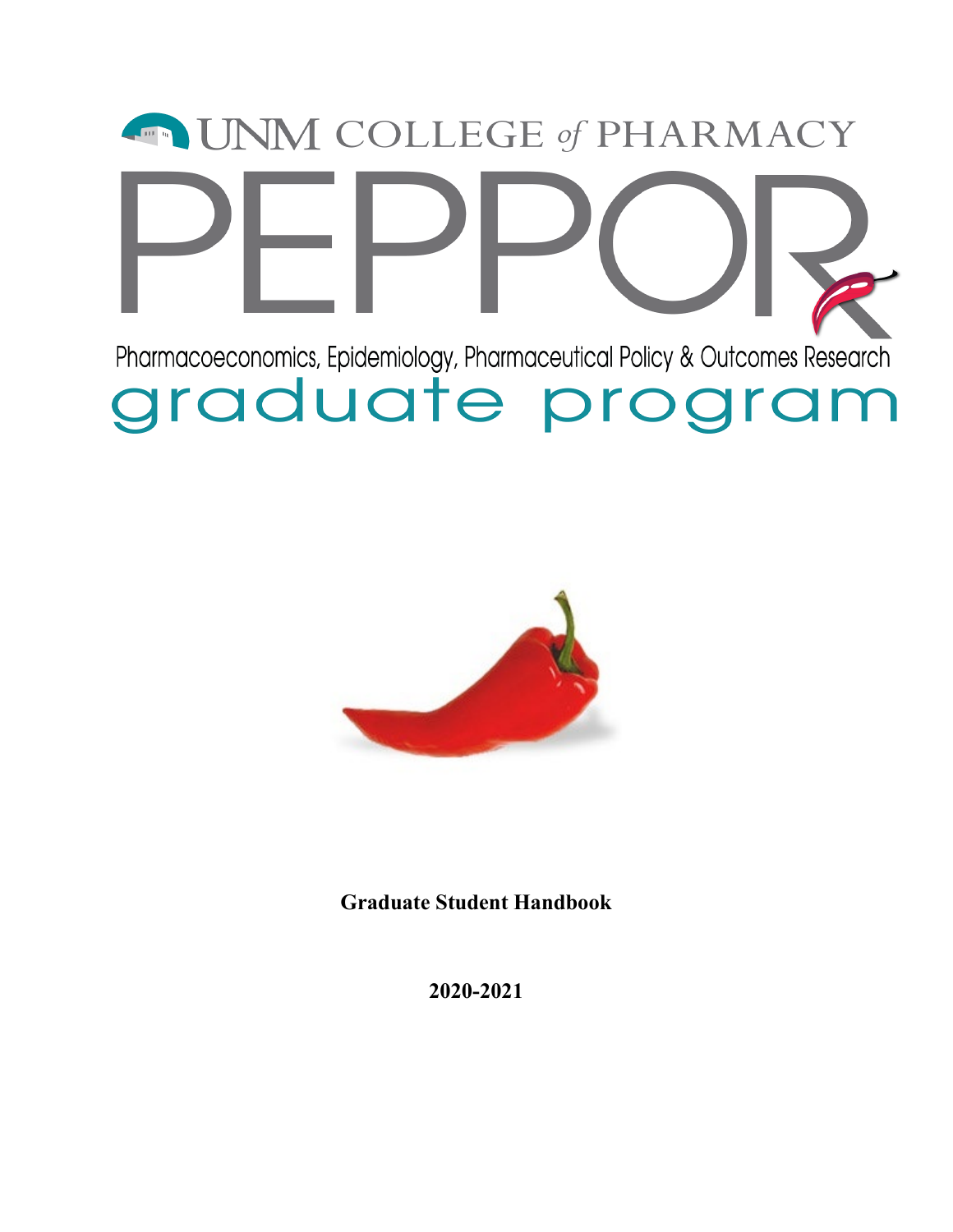

This handbook provides an overview of the UNM College of Pharmacy Pharmaceutical Sciences graduate program with a concentration in Pharmacoeconomics, Epidemiology, Pharmaceutical Policy, and Outcomes Research (PEPPOR) within the Department of Pharmacy Practice & Administrative Sciences. This handbook summarizes the philosophy of the College overall, expectations for graduate students, and requirements for the graduate degrees.

The handbook should be used in conjunction with the UNM General Catalog related to Graduate Programs<http://catalog.unm.edu/catalogs/2020-2021/graduate-program.htm> and the UNM Office of Graduate Studies (OGS) website <https://grad.unm.edu/home/> . Some of the curriculum requirements outlined in this handbook exceed those stated in the UNM General Catalog related to Graduate Programs. Students must meet the more stringent requirements contained in this handbook. Certain specific PEPPOR graduate degree requirements are only outlined in this document.

Fulfilling the requirements for a PEPPOR graduate degree requires outstanding scholarship, demonstration of higher level critical thinking skills and distinguished research that contributes significantly to the general fund of knowledge in the discipline. All degree requirements outlined in this Handbook must be fulfilled.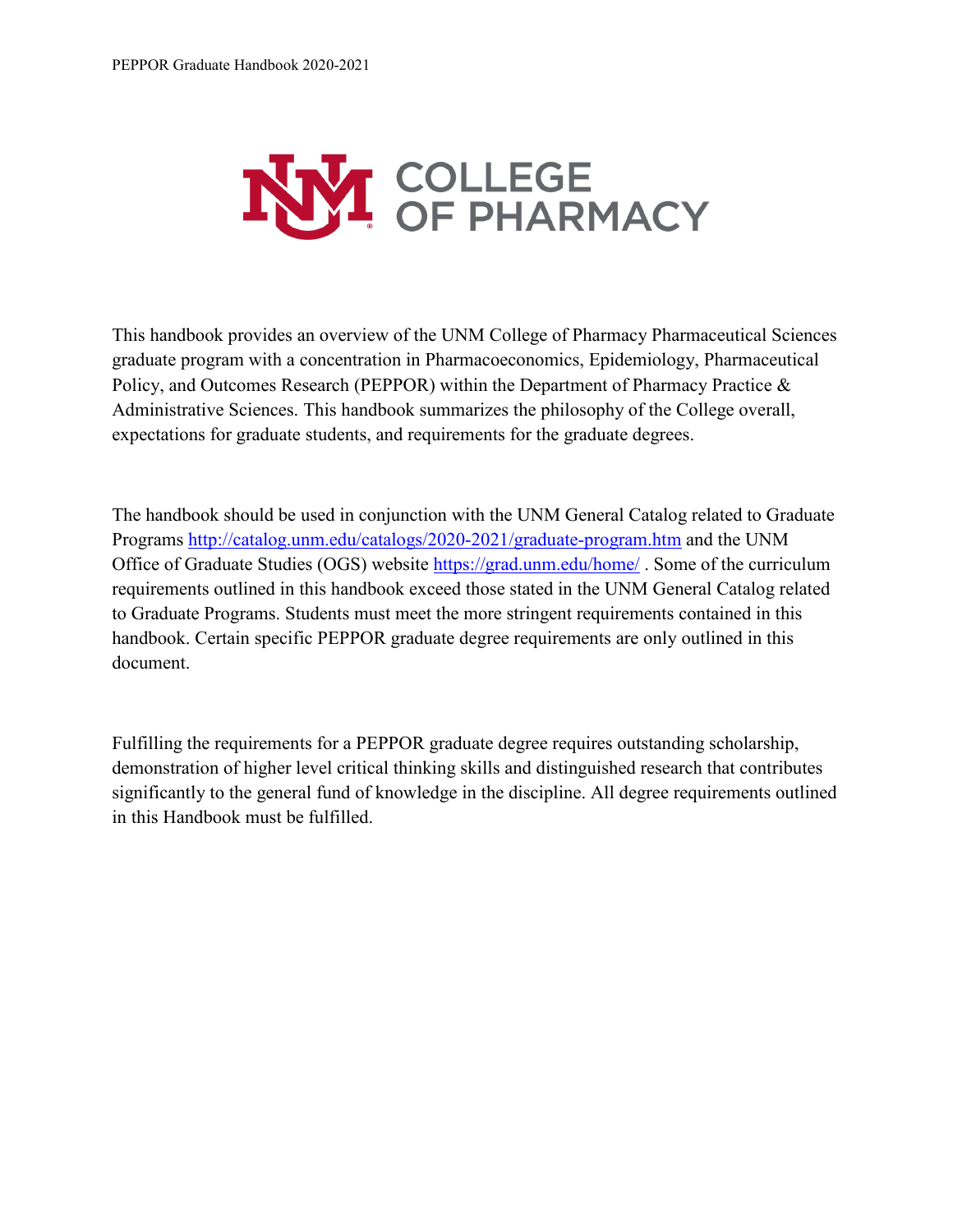# **TABLE OF CONTENTS**

| A. |  |
|----|--|
| 1. |  |
| 2. |  |
| 3. |  |
|    |  |
|    |  |
| B. |  |
| 1. |  |
| 2. |  |
| 3. |  |
| 4. |  |
| 5. |  |
| 6. |  |
| 7. |  |
| C. |  |
| 1. |  |
| 2. |  |
| 3. |  |
| 4. |  |
| 5. |  |
| 6. |  |
| 7. |  |
| 8. |  |
| 9. |  |
| D. |  |
| 1. |  |
| 2. |  |
| 3. |  |
| 4. |  |
| 5. |  |
| 6. |  |
| 7. |  |
| 8. |  |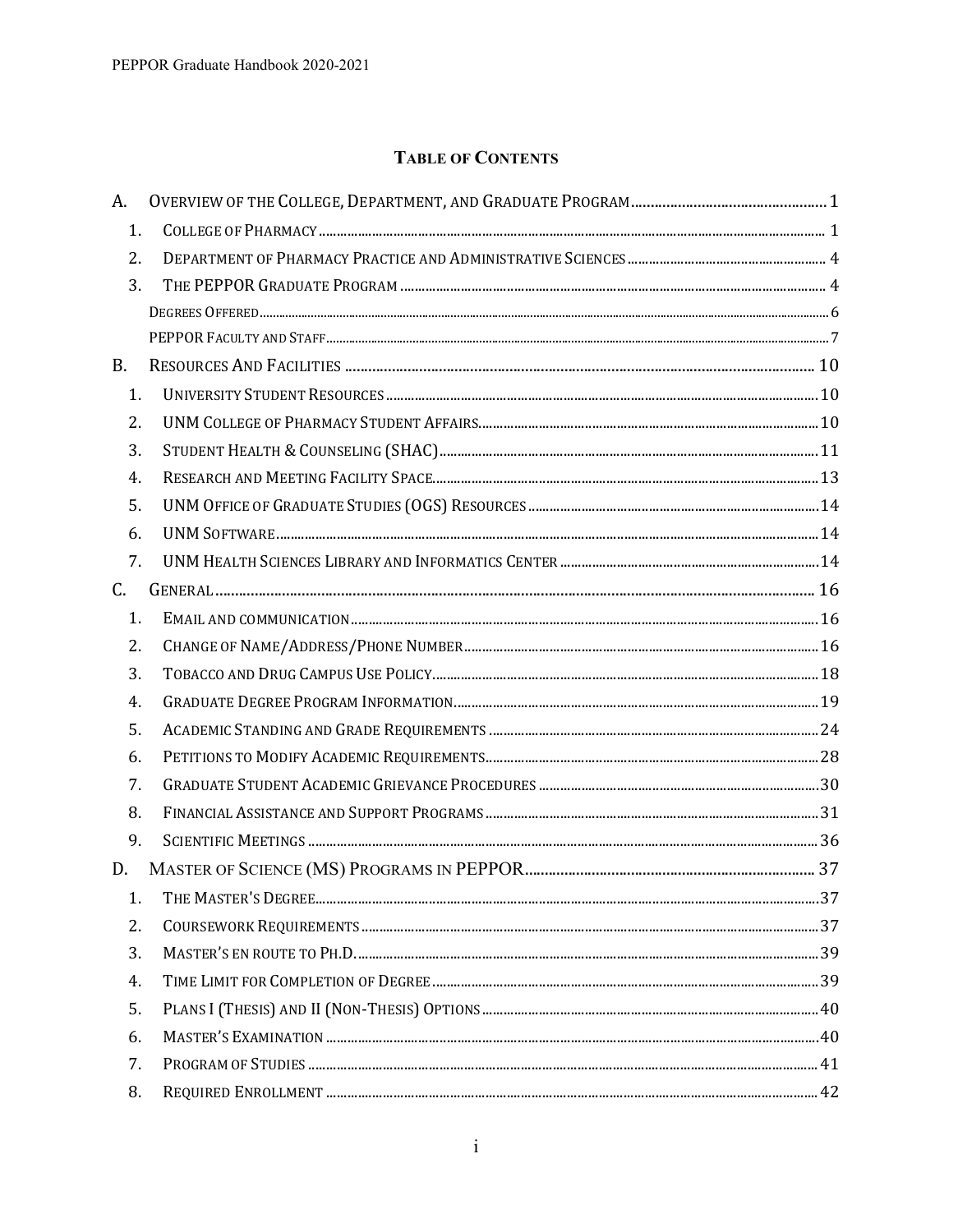| 9. |  |  |
|----|--|--|
|    |  |  |
|    |  |  |
| Е. |  |  |
| 1. |  |  |
| 2. |  |  |
| 3. |  |  |
| 4. |  |  |
| 5. |  |  |
| 6. |  |  |
| 7. |  |  |
| 8. |  |  |
| 9. |  |  |
| F. |  |  |
| 1. |  |  |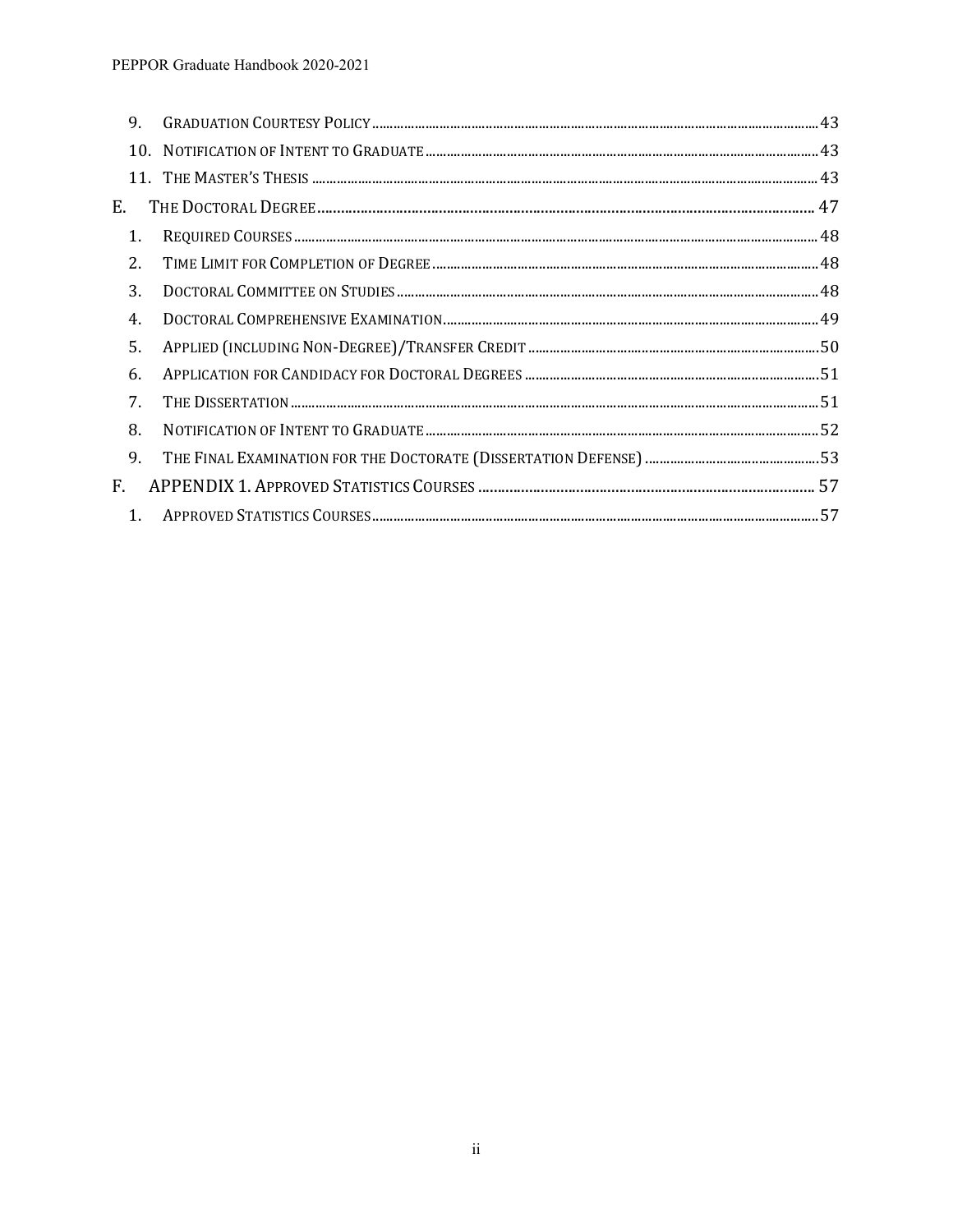# **A. OVERVIEW OF THE COLLEGE, DEPARTMENT, AND GRADUATE PROGRAM**

<span id="page-4-0"></span>The Pharmacoeconomics, Epidemiology, Pharmaceutical Policy, and Outcomes Research (PEPPOR) graduate program is offered as a Master's of Science (MS) and Doctor of Philosophy (PhD) and PharmD/MS dual degree within the University of New Mexico (UNM) College of Pharmacy and its faculty reside within the Department of Pharmacy Practice & Administrative Sciences. As such, guiding principles of the College and the Department also apply to students within the PEPPOR graduate program.

## <span id="page-4-1"></span>**1. College of Pharmacy**

The University Of New Mexico College Of Pharmacy was founded in 1945 as the first health professional college and degree program at the University. The College of Pharmacy is housed within a unique setting. The state of New Mexico, the fifth largest state in the Nation, holds a vast array of pharmaceutical practice experiences ranging from those encountered while in the cutting edge academic health system to those in small, rural communities. The College enrolls approximately 300 Pharm D. students as well as 20 graduate students. The students are supported by 54 faculty members and 250 preceptors throughout the state. The College's distinctive setting in the Health Science Center (HSC) provides the most up-to-date clinical, research, and educational opportunities. More importantly, the HSC provides students with interprofessional learning and practice opportunities.

The College also offers several graduate degrees in Pharmaceutical Sciences: M.S. and Ph.D. in pharmaceutical sciences in collaboration with the Biomedical Sciences Graduate Program (BSGP)<https://hsc.unm.edu/research/brep/graduate/bsgp/> ; PharmD/MS Dual Degree in Toxicology/Pharmaceutical Sciences; MS in Radiopharmacy; MS in Clinical Trials; PharmD/MS Dual Degree in Pharmacoeconomics, Epidemiology, Pharmaceutical Policy, and Outcomes Research (PEPPOR) and M.S. and Ph.D. in Pharmacoeconomics, Epidemiology, Pharmaceutical Policy, and Outcomes Research (PEPPOR).

Students of the College of Pharmacy have access to all the facilities and resources offered by a large, world-class, university while also having the advantages of being a select, close-knit group in a caring and nurturing environment. The small class sizes create more high quality opportunities for students to hone their skills in clinical sciences, leadership, critical thinking, communication, teamwork, and other high-demand career skills. Diversity in people and in thinking, as evidence by the diverse student population, is of extreme importance and value. The college is one the most racially and ethnically diverse schools of pharmacy in the nation and is ranked third of all United States Pharmacy school in highest number of Hispanic and Native American students.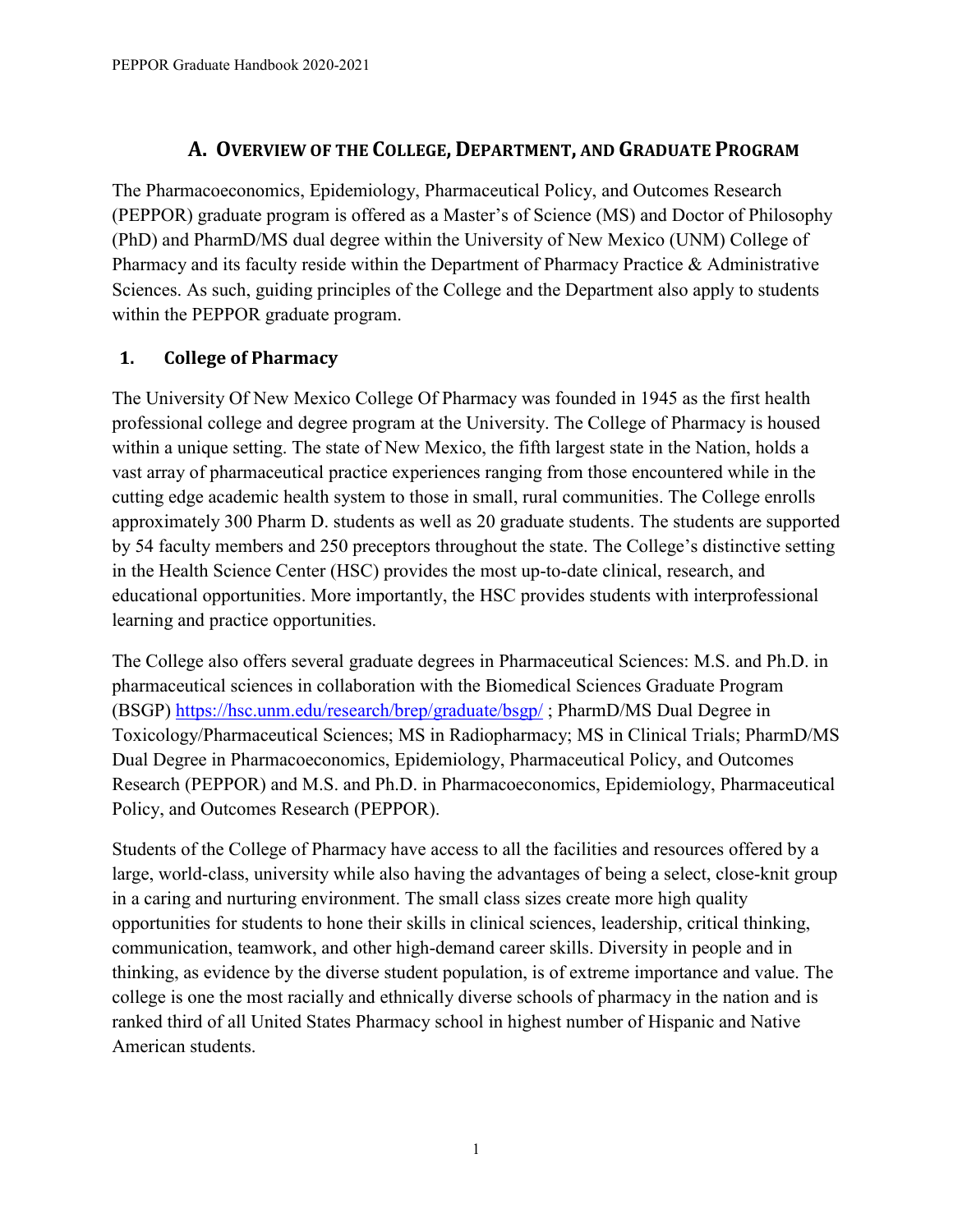# **Mission**

Our mission is to develop pharmacists, educators and scientists whose leadership, dedication and innovation improve the health of our local and global communities.

# **Vision**

To prepare tomorrow's leaders through innovative teaching, research and clinical practices that translate scientific discoveries into new treatments and models of care to improve both health and quality of life.

# **Values**

The University of New Mexico College Of Pharmacy is committed to the following values:

**1. Excellence**: continuously striving for the highest quality of performance and outcome.

Behaviors:

- Strive to do our best
- Commit to high quality
- Encourage an environment that learns from mistakes and fosters imagination and innovation
- Take initiative
- Self-motivate
- **2. Integrity**: steadfast adherence to moral and ethical principles.

#### Behaviors:

- Behave ethically, honestly and fairly
- Do the right thing
- Set a good example; be a role model
- **3. Accountability**: being held responsible for one's actions.

#### Behaviors:

- Admit mistakes
- Recognize and accept the consequences of one's actions
- Accept personal responsibility for actions, activities and work
- Honor commitments
- Manage resources in a responsible, transparent manner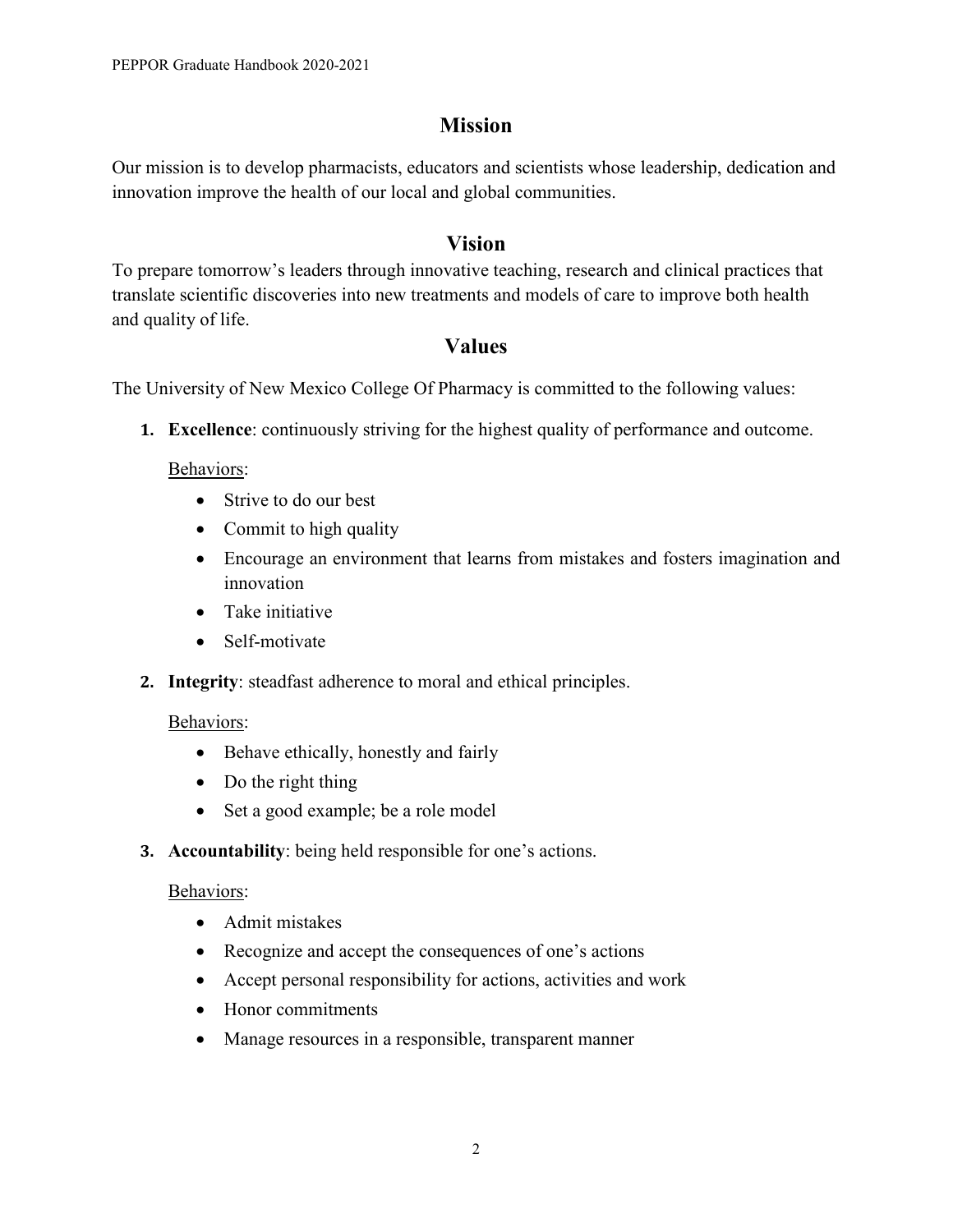**4. Collaboration**: work in teams to achieve excellence in educations, research/scholarship, patient care and service.

#### Behaviors:

- Pursue opportunities to collaborate within the College and inter-professionally
- Be a team player
- Place interests of the team above your own interests
- Learn with and from each other
- Work as engaged partners within the university and the profession
- **5. Continuous Learning**: strive to acquire knowledge or skills by study, instructions or experience.

#### Behaviors:

- Demonstrate a commitment to lifelong learning
- Provide avenues for group/team learning
- Encourage and create an atmosphere of learning
- Strive to be an effective learning organization that acquires, creates and transfers knowledge
- Facilitate the learning of faculty and staff in order to continuously improve the organization
- Maintain competence and enhance skills in areas of expertise
- **6. Diversity in People & Thinking**: embracing inclusiveness, access, and equity for all; recognizing and appreciating the totality of the many ways individuals are similar and different in an atmosphere that promotes and celebrates individual and collective achievements.

## Behaviors:

- Respect different opinions, experiences, backgrounds and perspectives
- Acknowledge and appreciate our differences
- Encourage different approaches to problem-solving
- **7. Compassion**: feeling & exhibiting concern and empathy for others.

## Behaviors:

- Treat everyone with respect, dignity, open-mindedness, esteem and caring
- Selflessly serve others
- Be sensitive to the needs of others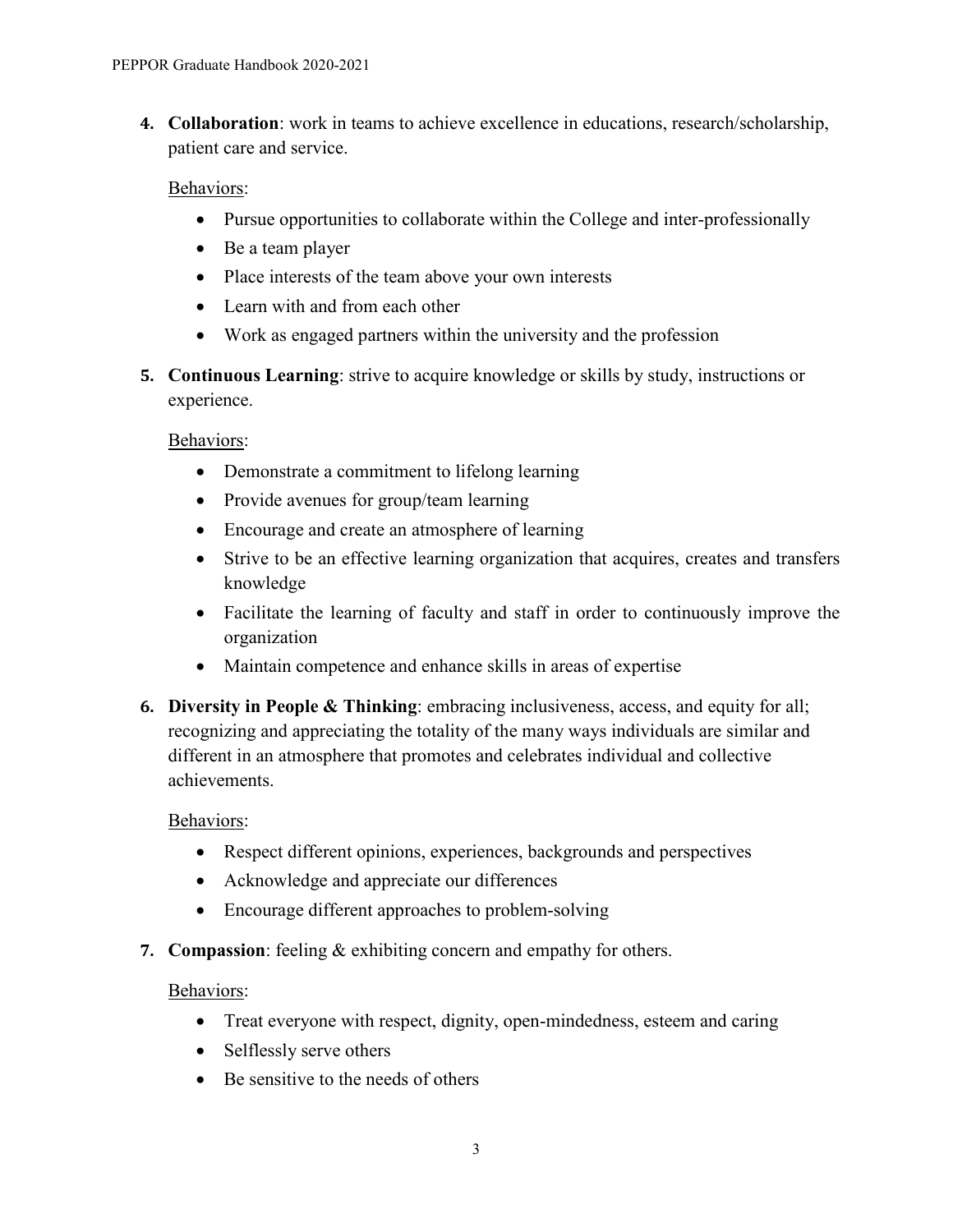## <span id="page-7-0"></span>**2. Department of Pharmacy Practice and Administrative Sciences**

The Department of Pharmacy Practice and Administrative Sciences (PPAS) supports the mission and vision of the College of Pharmacy. The department is comprised of clinician educators, clinical research faculty and social and administrative sciences faculty. Department faculty practice in a wide range of clinical settings and are experts in pharmacotherapy, medication usage, poison control and radiopharmacy. Research is translational in nature and spreads from the laboratory to the clinic and the community. In addition to contributing to the mission of the College and Health Sciences Center, faculty support the pharmacy profession and are recognized at the state and national level.

#### **Mission**

Our mission is to develop pharmacists, educators and scientists whose leadership, dedication and innovation improve the health of our local and global communities.

# <span id="page-7-1"></span>**3. The PEPPOR Graduate Program**

## *Program Description*

This is a program of study and research leading to the Master of Science (M.S.) and/or Doctor of Philosophy (Ph.D.) degree that is oriented toward scholars who can demonstrate qualitative and/or quantitative skills analyzing, reporting and emphasizing the impact of social, psychological, clinical, political, legal, historical and economic factors on the safety and utilization of drugs and the quality of care. The core of the program emphasizes human behaviors in mental and physical health illnesses, cultural determinants, health service systems, finance and economics. Study and research training in this discipline prepares qualified individuals with the background and the problem solving skills to design and/or evaluate systems for the delivery of pharmaceutical care and to apply economic, behavioral and social theories to the study of pharmacy practice, interdisciplinary health care programs, and health services research.

*A potential candidate does not need to hold a pharmacy degree to apply for a degree in PEPPOR.*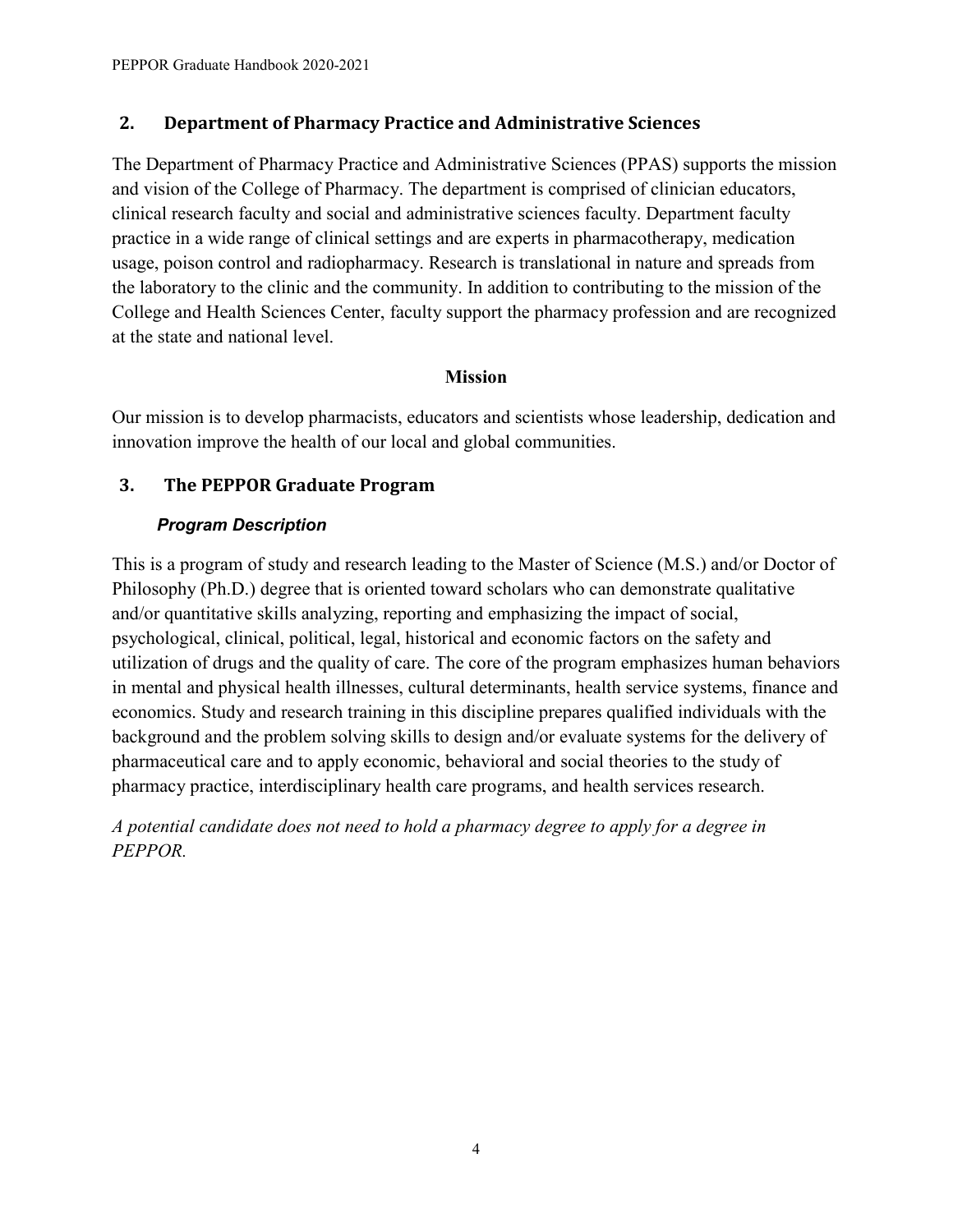## *Graduate Program Domains and Core Competencies*

The College of Pharmacy Graduate programs follow the domains and core competencies for graduate education in pharmaceutical sciences outlined below:

| Six Domains of Graduate Education in the Pharmaceutical Sciences                                  |                                                  |  |
|---------------------------------------------------------------------------------------------------|--------------------------------------------------|--|
| <b>Domain</b>                                                                                     | <b>Core Competencies</b>                         |  |
| 1. Foundational Knowledge                                                                         | Foundational knowledge is defined in each track  |  |
|                                                                                                   | within the given pharmaceutical science graduate |  |
|                                                                                                   | education program. Each of the following domains |  |
|                                                                                                   | 2 through 6 are to be applied to the specific    |  |
|                                                                                                   | area of foundational knowledge.                  |  |
| 2. Research                                                                                       | Literature Review and Critical Evaluation        |  |
|                                                                                                   | <b>Hypothesis Generation</b>                     |  |
|                                                                                                   | Research and Study Design                        |  |
|                                                                                                   | <b>Good Research Practices</b>                   |  |
|                                                                                                   | <b>Interpretation and Analysis</b>               |  |
|                                                                                                   | Research Ethics (Human, Animal, Other)           |  |
| 3. Scientific Communication                                                                       | <b>Scientific Proposal Writing</b>               |  |
|                                                                                                   | (Grant/Contract, Proposal/Executive Summary,     |  |
|                                                                                                   | Report, and Intellectual Property Disclosures)   |  |
|                                                                                                   | <b>Research Dissemination</b>                    |  |
|                                                                                                   | Scientific Review and Response to Critiques      |  |
|                                                                                                   | <b>Oral Communication</b>                        |  |
| 4. Education                                                                                      | <b>Teaching and Learning</b>                     |  |
|                                                                                                   | Mentorship (Peer, Employee, Trainee)             |  |
|                                                                                                   | Advocacy (Policymakers, Public, Private)         |  |
| 5. Leadership and Management                                                                      | <b>Effective Leadership and Teamwork</b>         |  |
|                                                                                                   | Innovation and Entrepreneurship                  |  |
|                                                                                                   | <b>Project Management</b>                        |  |
|                                                                                                   | Personnel Management                             |  |
| 6. Personal and Professional Development                                                          | Self-Awareness and Self-Direction                |  |
|                                                                                                   | Adaptability                                     |  |
|                                                                                                   | Self-Promotion                                   |  |
|                                                                                                   | Professionalism                                  |  |
|                                                                                                   | <b>Cultural Awareness and Sensitivity</b>        |  |
| Source: Poloyac SM, Block KF, Cavanaugh JE, et al. Competency, Programming, and Emerging          |                                                  |  |
| Innovation in Graduate Education within Schools of Pharmacy: The Report of the 2016-2017 Research |                                                  |  |
| and Graduate Affairs Committee. Am J Pharm Educ. 2017;81(8):S11. doi:10.5688/ajpeS11              |                                                  |  |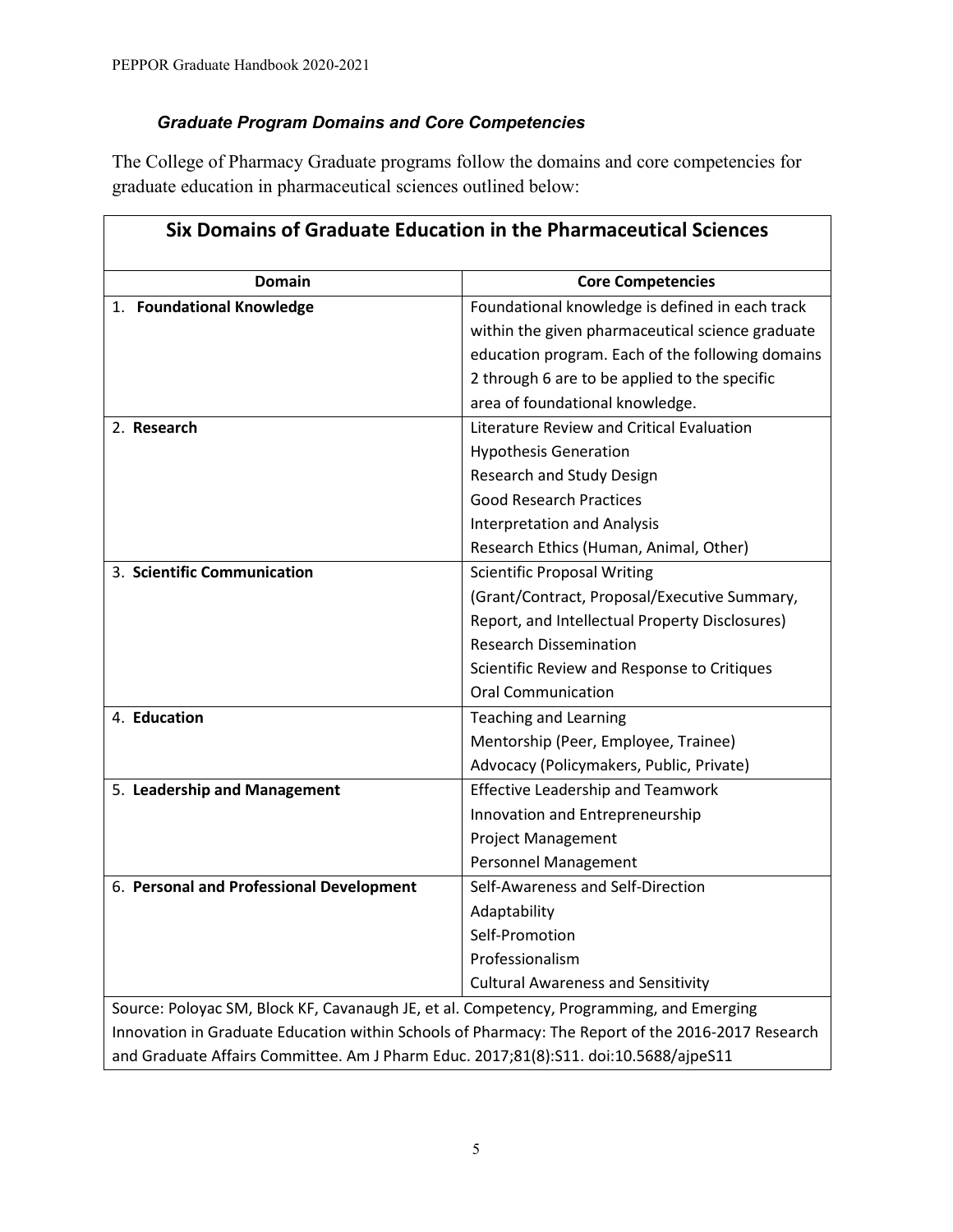#### *Goals*

Students completing the PEPPOR M.S. or Ph.D. degrees will be able to:

- Apply problem-solving skills to evaluate and design systems for the delivery of pharmaceutical care.
- Design, perform and report high quality research on (1) emphasizing the social, psychosocial, political, legal, historical and economic factors that impact the use, nonuse, and misuse of drugs, (2) addressing complex economic and epidemiologic questions relating to the effects of health care interventions and delivery systems (3) analyzing the impact of these health policies on patient outcomes with regard to pharmaceutical care, economic values, clinical implications, and patient outcomes, including health-related quality of life .
- Teach others regarding concepts listed above.

# <span id="page-9-0"></span>**Degrees Offered**

## M.S. in Pharmaceutical Sciences, with a concentration in Pharmacoeconomics, Epidemiology, Pharmaceutical Policy, and Outcomes Research (PEPPOR)

This is a program of study and research leading to the M.S. degree emphasizing basic understanding and application of the social, psychological, political, legal, historical, quality, clinical, and economic factors that impact on the production, evaluation, use, non-use, and misuse of therapeutic modalities. Achievement of the M.S. degree indicates an in-depth understanding of these concepts and ability to apply them in practical situations.

M.S. in Pharmaceutical Sciences, with a concentration in Clinical Trials

This is a program of study and research leading to the M.S. degree emphasizing the design and conduct of clinical trials. Concepts addressed include the planning, start-up, ongoing and closeout phases of large multi-center, randomized, controlled clinical trials. Topics include pharmaceutical product production and packaging, legal, ethical, and practical aspects of conducting clinical trials. Achievement of the M.S. degree indicates an in-depth understanding of these concepts and ability to provide pharmaceutical support for clinical trials.

## Doctor of Pharmacy and MS (PharmD/MS) in Pharmaceutical Sciences with an concentration in Pharmacoeconomics, Epidemiology, Pharmaceutical Policy, and Outcomes Research (PEPPOR) Dual Degree

The dual degree program is designed to prepare students for leadership positions that demand knowledge of both health sciences combined with research experience. The goal is to provide graduates with the skills, knowledge, and experience needed for positions in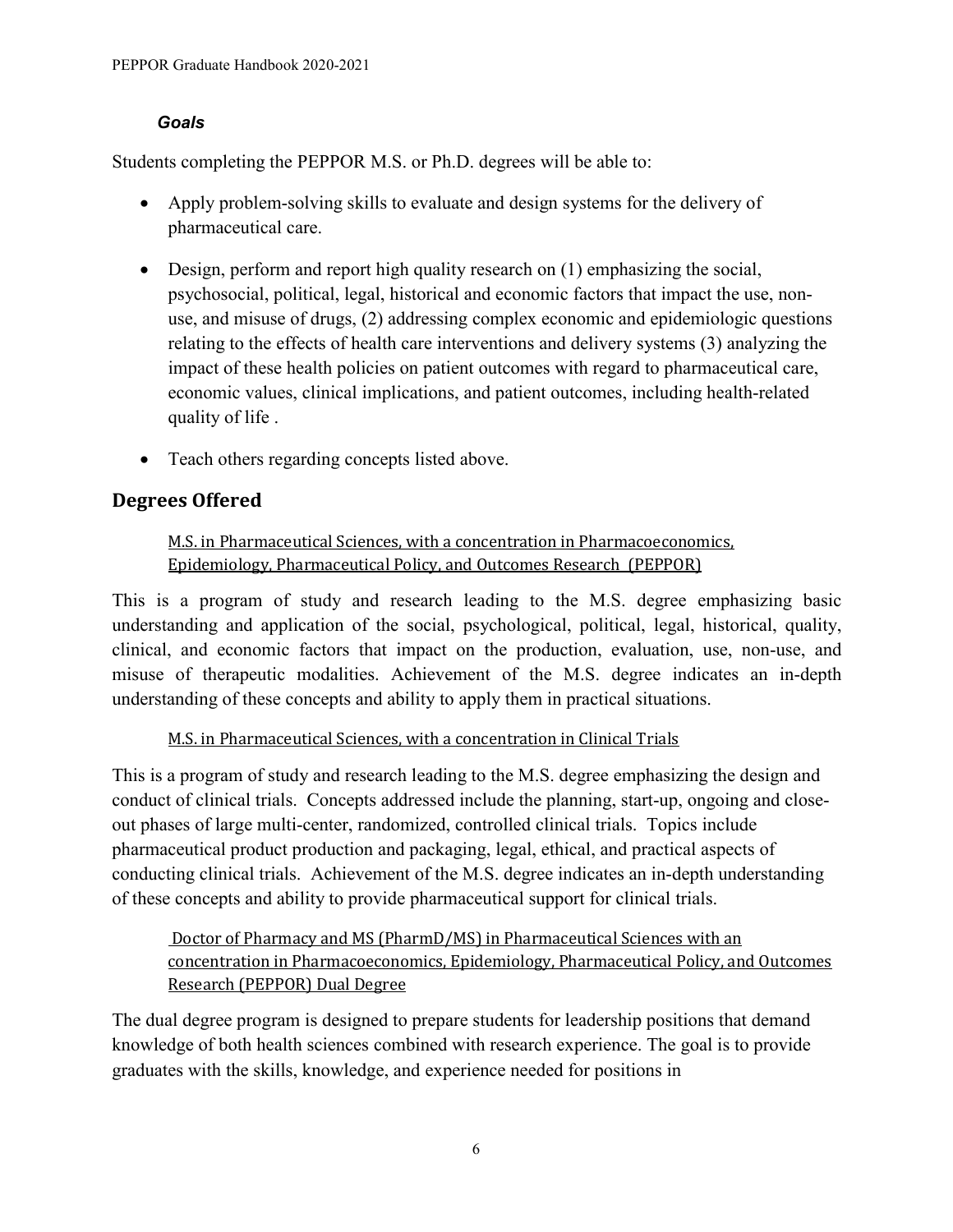pharmacoeconomics, epidemiology, pharmaceutical policy, and outcomes research in academic settings, the pharmaceutical industry, or pharmacy management careers.

Ph.D. in Pharmaceutical Sciences, with a concentration in Pharmacoeconomics, Epidemiology, Pharmaceutical Policy, and Outcomes Research (PEPPOR)

This is a program of study and research leading to the Ph.D. degree emphasizing the social, psychological, political, legal, historical, quality, clinical, and economic factors that impact on the production, evaluation, use, non-use, and misuse of therapeutic modalities. The Program emphasizes human behavior in health illnesses, cultural determinants, ethics, health service systems, finance and economics. Achievement of the Ph.D. degree indicates that the graduate has the ability to independently design and conduct research in these areas as well as train other individuals in this field.

# <span id="page-10-0"></span>**PEPPOR Faculty and Staff**

## **Core PEPPOR Faculty:**

## **Matthew E. Borrego, PhD, MS, RPh.**

Director, Graduate Studies, UNM College of Pharmacy Professor, Pharmacy Practice and Administrative Sciences Email: [mborrego@salud.unm.edu](mailto:mborrego@salud.unm.edu) Office: NRPH B87B Phone: (505)272-5945 Primary areas of interest: pharmacoeconomics, survey methodology, pharmacy education, health disparities, health policy.

## **L. Douglas Ried, PhD, RPh, FAPhA**

Associate Dean for Assessment Professor, Pharmacy Practice and Administrative Sciences Email: [dried@salud.unm.edu](mailto:dried@salud.unm.edu) Office: NRPH B12-D Phone: (505) 272-8057 Primary areas of interest: evaluation, patient reported outcomes (PRO), Health Related Quality of Life (HRQoL)

## **Melissa Roberts, PhD, MS**

Assistant Professor, Pharmacy Practice and Administrative Sciences PPAS Email: [mroberts@salud.unm.edu](mailto:mroberts@salud.unm.edu) Office: NRPH B92 Phone: (505)925-0953 Primary areas of interest: cost-effectiveness, comparative effectiveness, real-world analyses using retrospective data, chronic conditions, autoimmune disease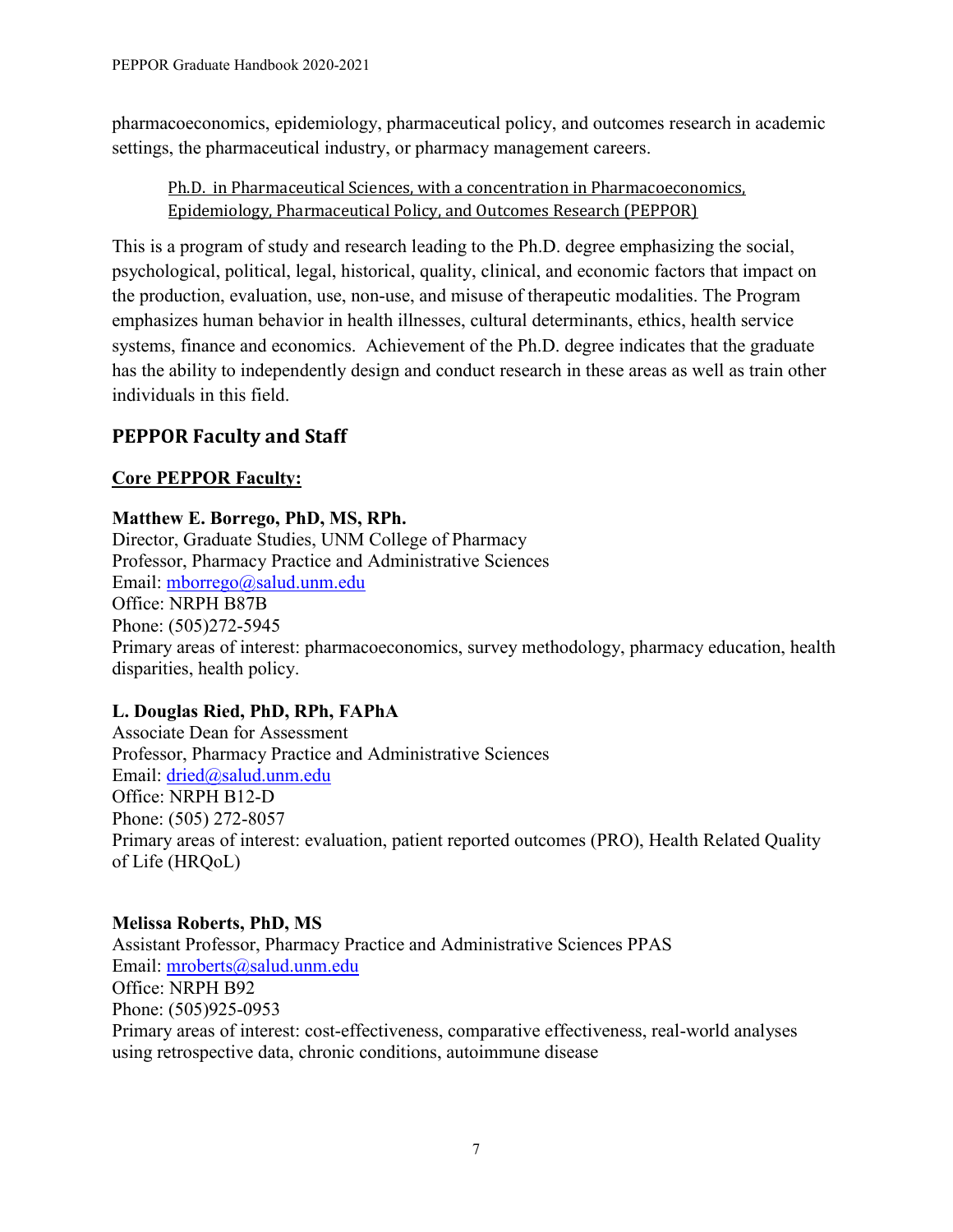#### **Other PPAS Department and UNM Faculty involved in health services research:**

#### **Joe Anderson, PharmD**

Assistant Dean for Academic Affairs Associate Professor: Pharmacy Practice and Administrative Sciences Email: [JAnderson@salud.unm.edu](mailto:JAnderson@salud.unm.edu) Office: NRPH 184 Phone: 505-272-3664 Primary areas of interest: cardiovascular pharmacotherapy, health outcomes, community pharmacist-provided health promotion services, medication adherence.

#### **[Amy Bachyrycz, PharmD](https://vivo.health.unm.edu/individual/n365549949)**

Clinical Assistant Professor: Pharmacy Practice & Administrative Sciences Email: [Abachyrycz@salud.unm.edu](mailto:Abachyrycz@salud.unm.edu) Office: Offsite Phone: [505-299-9541](tel:505-272-9541) Primary areas of interest: innovative community pharmacy practice, immunizations.

## **Ludmila Bakhireva, PhD, MD, MPH**

Professor and Regents' Lecturer: Pharmacy Practice and Administrative Sciences Email: [lbakhireva@salud.unm.edu](mailto:lbakhireva@salud.unm.edu) Office: SURGE 143 Phone: 505-272-2545 Primary areas of interest: pharmacoepidemiology, public health, heath disparities, maternal and child health.

## **Barry Bleske, PharmD**

Department Chair & Professor: Pharmacy Practice & Administrative Sciences Email: [BBleske@salud.unm.edu](mailto:BBleske@salud.unm.edu) Office: NRPH B-12B Phone: [505-272-1525](tel:505-272-1525) Primary areas of interest: cardiovascular pharmacotherapy

#### **Melanie Dodd, PharmD**

Associate Dean for Clinical Affairs & Clinical Educator Associate Professor: Pharmacy Practice and Administrative Sciences Email: [MDodd@salud.unm.edu](mailto:MDodd@salud.unm.edu) Office: NRPH B-12B Phone: [505-272-4998](tel:505-272-4998) Primary areas of interest: geriatric pharmacotherapy.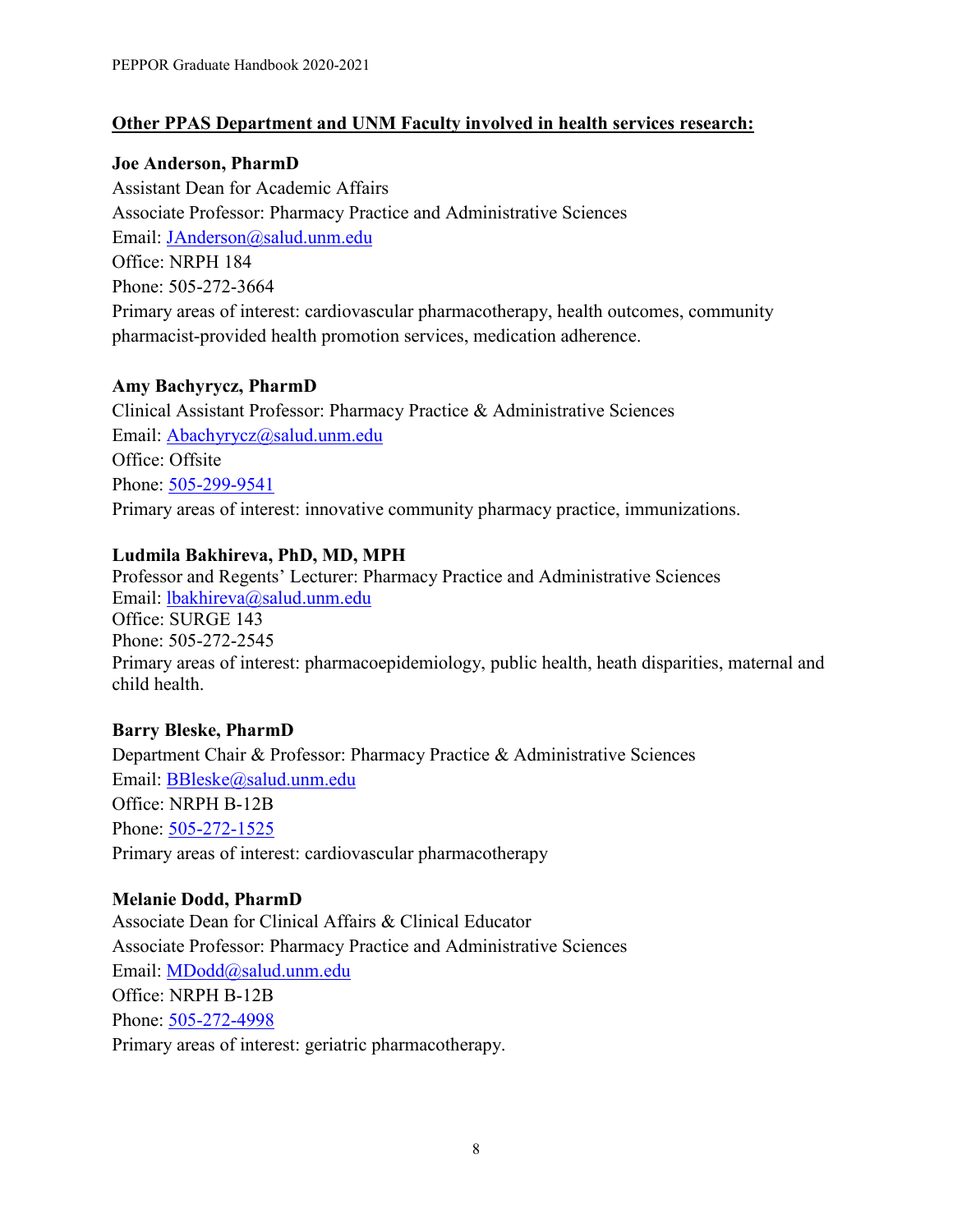#### **Patricia Marshik, PharmD**

Associate Professor: Pharmacy Practice & Administrative Services Email: [PMarshik@salud.unm.edu](mailto:PMarshik@salud.unm.edu) Office: Med II Room 123B Phone: 505-272-0579 Primary areas of interest: asthma

#### **James Nawarskas, PharmD**

Associate Professor: Pharmacy Practice & Administrative Services Email: [jnawarskas@salud.unm.edu](mailto:jnawarskas@salud.unm.edu) Office: B44D Phone: 505-272-0584 Primary areas of interest: platelet-active drugs and alternative cardiovascular medicine.

#### **Dennis W. Raisch, Ph.D., M.S., RPh**

Emeritus Professor, Pharmacy Practice & Administrative Services and PEPPOR Graduate Program Email: [draisch@salud.unm.edu](mailto:draisch@salud.unm.edu) Primary areas of interest: pharmacoeconomics, quality of life measures, clinical trials, medication safety.

## **David van der Goes, PhD**

Associate Professor, Department of Economics Email: [dvandergoes@unm.edu](mailto:dvandergoes@unm.edu) Office: ECON 2005 Primary areas of interest: pharmacoeconomics

#### **Graduate Student Liaison/Coordinator:**

**Sylvia Markham** Graduate Admissions Coordinator Email: [symarkham@salud.unm.edu](mailto:symarkham@salud.unm.edu) Office: NRPH 188 Phone: 505-272-4992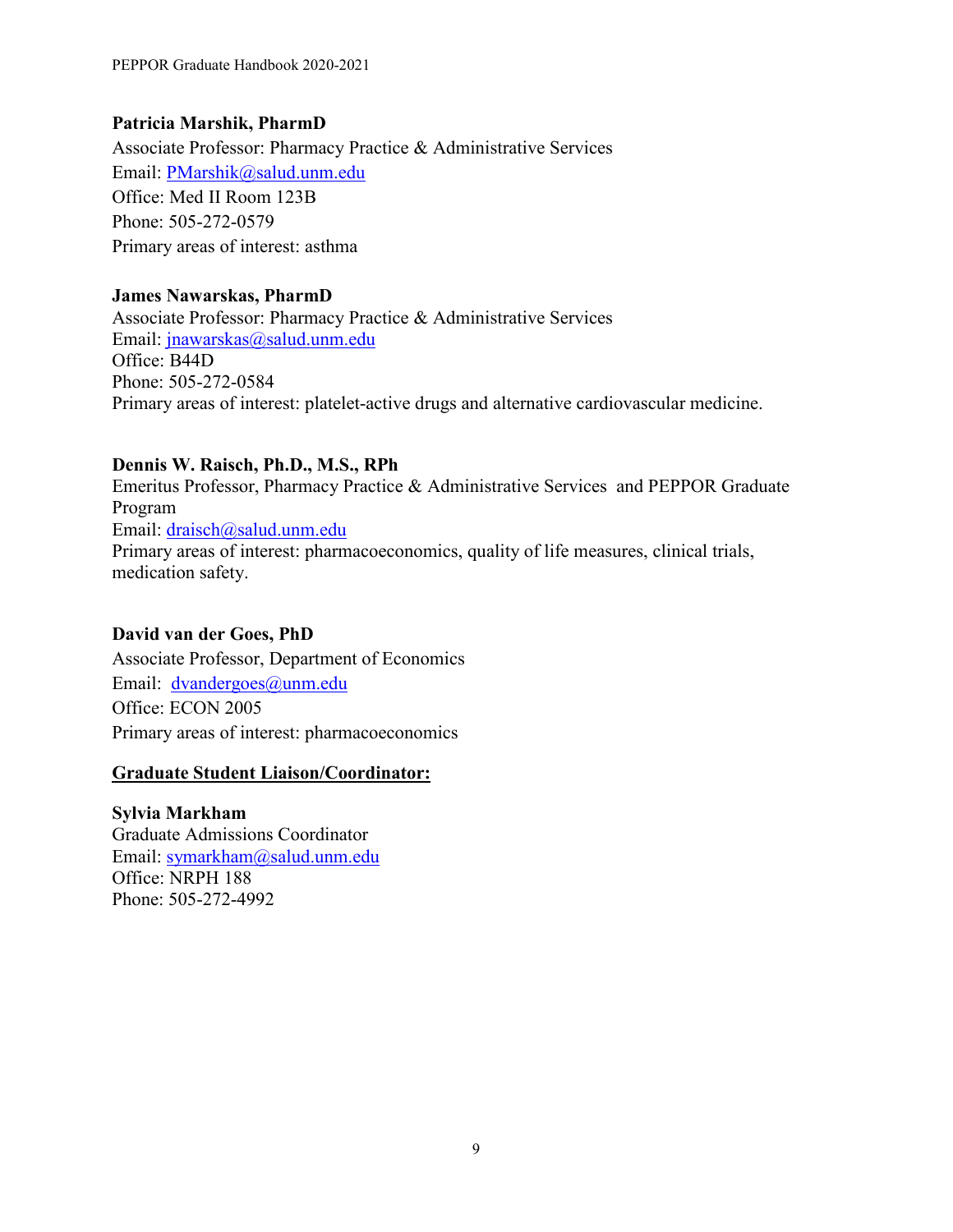# **B. RESOURCES AND FACILITIES**

## <span id="page-13-1"></span><span id="page-13-0"></span>**1. University Student Resources**

#### *NETID*

Any student, faculty, or staff member at UNM must create a UNM NetID to provide access to email, the Internet, the UNM Portal, e Library, Parking Services, academic programs via WebCT, and other computer and network services. The link to access the form is:<https://netid.unm.edu/>

#### *myUNM*

myUNM contains information about life on campus, apps available to students, and the LoboWeb portal. The link to access myUNM is<http://my.unm.edu/home>.

LoboWeb is the portal with most information necessary for students to successfully function on campus. You can use LoboWeb to search course descriptions and class schedules, pre-register for classes using LoboWeb (online), to view your registration status and holds and check UNM business functions such as checking your Bursar account, making payments online, and running degree audits.

## *UNM Pathfinder*

The University of New Mexico publishes a general information handbook for university students. The handbook covers the Student Code of Conduct, the Visitor Code of Conduct and the Graduate Student Grievance Procedures in addition to Campus Services and Campus Policies. All students should become acquainted with the student policies and procedures covered in this handbook. <http://pathfinder.unm.edu/>

Additionally, this publication contains information on Academic Support Services, Athletics and Recreation, Career Services, Cultural Resources, Entertainment, Financial Assistance, etc. In addition, the Pathfinder is an excellent reference for University of New Mexico policies and procedures.

## <span id="page-13-2"></span>**2. UNM College of Pharmacy Student Affairs**

The College of Pharmacy maintains an Office of Student Affairs to support students completing their program in pharmacy. Following is a list of available services; please see the following pages for more detailed descriptions.

## *Advisement*

The College of Pharmacy Advisement Center is located in Room 188 of the Nursing/Pharmacy Building.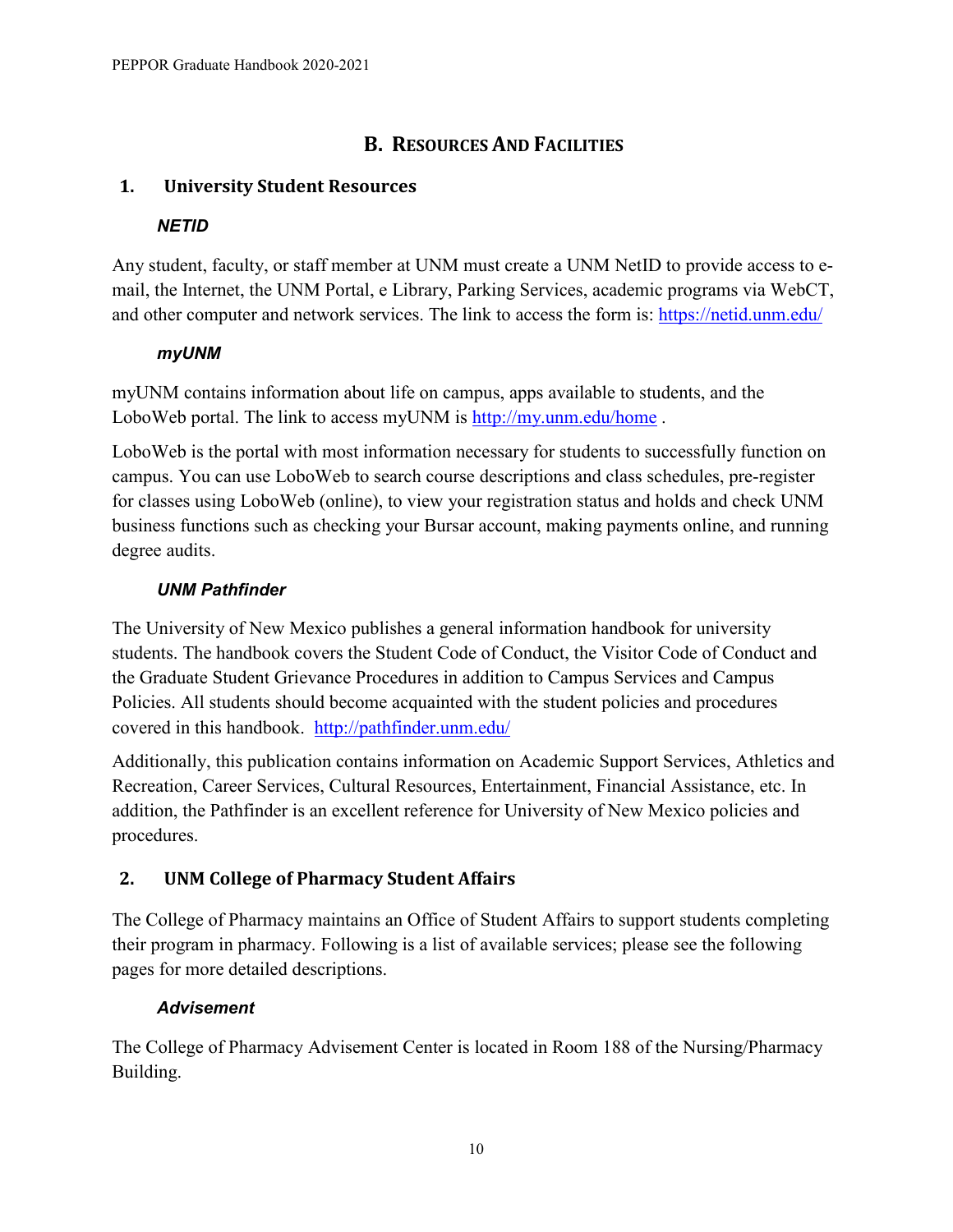The Advisement Office should be notified immediately of any name changes. The Advisement Office telephone number is (505) 272-3241, please call for an appointment.

#### *Academic Support*

The College of Pharmacy Learning Specialist is located in the Room 188 of the Nursing/ Pharmacy Building. The learning specialist is available to assist students in strategies, tools, and concerns to assist in student success. Students may make an appointment with the learning specialist through the front desk or by calling 505-272-3241.

## *Personal Support Services*

College of Pharmacy students with personal, financial or emotional concerns can make an appointment with any member of the Student Affairs Office. The Office of Student Affairs strives to help students function successfully in their academic lives. Appointments can be made by calling (505) 272-3241 or by stopping by the front desk at the College of Pharmacy.

# *Financial Aid Office*

College of Pharmacy students apply for financial assistance at the UNM Health Sciences Center Financial Aid Office. Questions regarding financial aid may be directed via phone at (505) 272- 2954. Information on state and federally funded grant, scholarship, and loan resources can be obtained through her office. Additional questions on College of Pharmacy-level scholarships or questions can be directed to the COP Office of Student Affairs, (505) 272-3241.

# <span id="page-14-0"></span>**3. Student Health & Counseling (SHAC)**

Among the major concerns of the College of Pharmacy is maintenance of student health and ready availability of quality health care for pharmacy students. Several sources of medical care are available to students.

Student Health& Counseling (SHAC) is a comprehensive outpatient health care service for UNM students. SHAC is located on the main campus just north of Johnson Center and across the mall from the Student Union Building (SUB). SHAC provides medical care, counseling and therapeutic services and health education. SHAC is open Monday through Thursday, 8:00 am to 5:30 pm, and Friday, 9:00 am to 5:00 pm. Hours are subject to change; check website [http://shac.unm.edu](http://shac.unm.edu/) for updates.

**Cancellations**: There is a \$20 no-show/late-cancellation fee. All appointments must be cancelled by 3 pm of the previous day and by 3 pm on Friday for a Monday appointment to avoid the \$20 charge. After-hour messages regarding cancellations may be left at 277-3136. Insurance will not cover charges for no-show/late-cancellation or eligibility fees. SHAC is staffed by licensed and certified medical professionals, including physicians, nurse practitioners, physician assistants,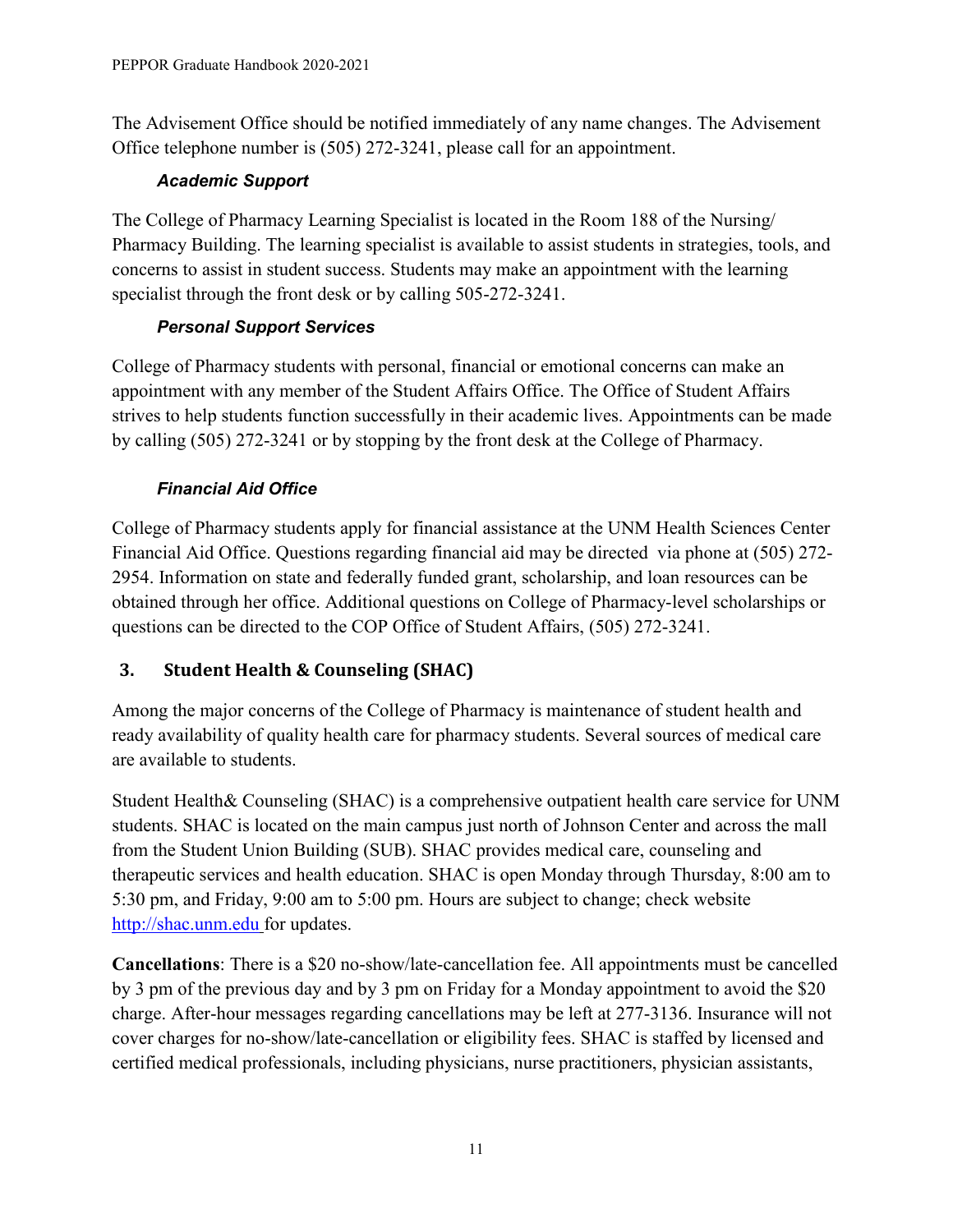psychologists, counselors, clinical social workers, psychiatrists, health educators, laboratory technicians, pharmacists, and nurses.

Medical services are offered by advanced or same-day appointments. Specialty services include acupuncture, dermatology, podiatry, physical therapy, psychiatry, and sports medicine. There are separate Women and Men's Health Services, plus an Allergy & Immunization Clinic.

**Advanced Appointments:** Appointments can be made for routine physical exams, ongoing care of existing conditions, referrals to specialists, and for travel, nutrition, or contraception information. Please arrive 15 minutes early for appointments to complete necessary paperwork and to check in at the Reception Area.

**Same-Day Appointments:** Same-day appointments are available for medical concerns that demand immediate attention, such as injuries, sudden illness, or worsening of an existing problem. Waiting time depends upon the number of patients and the urgency of the problem. Call SHAC at (505) 277-3136 early in the day for best availability of appointment times.

**Counseling Services:** Licensed professionals staff the Counseling Services office. Services include: assessment; short-term individual therapy; crisis intervention; emergency assessment and intervention; psychiatric medication evaluation and follow- up; AD/HD treatment evaluation; group therapy; and referral for students needing services beyond their scope or capacity. Fees are charged for all clinical services. Free or low-cost, psycho-educational classes or skills development groups are available throughout the year. For information or to schedule an appointment, call **277-3136.**

**Pharmacy**: The Pharmacy fills prescriptions and sells over-the-counter products to UNM students, faculty, and staff at competitive prices. The Pharmacy is located on the second floor of SHAC and is open for services Monday through Thursday, 8:00 am to 5:30 pm, and Friday, 9:00 am to 5:00 pm. Hours are subject to change; check website for updates. Refill services: Call 24 hours in advance or e-mail requests to  $pharmacy@unm.edu$ . Information to include with request: name, prescription number or name of medication, and phone number. The pharmacy accepts Student Health Insurance and many other insurance plans. The pharmacy will accept prescription transfers as well. For more information, call 277-6306.

**Travel Health Clinic**: Is available to assist with international travel planning and immunization requirements. A healthcare provider will assess your travel arrangements and determine the best course of action; please contact the clinic at least two months prior to departure for information about recommended immunizations and health precautions by country. The SHAC pharmacy stocks malaria medications as well as all travel vaccines, from typhoid to Japanese encephalitis. The SHAC Immunization Clinic is authorized by the State of New Mexico to administer yellow fever vaccine, and uses the International Certificate of Vaccination as approved by the World Health Organizations. To schedule an appointment or for more information, please call 277- 3136.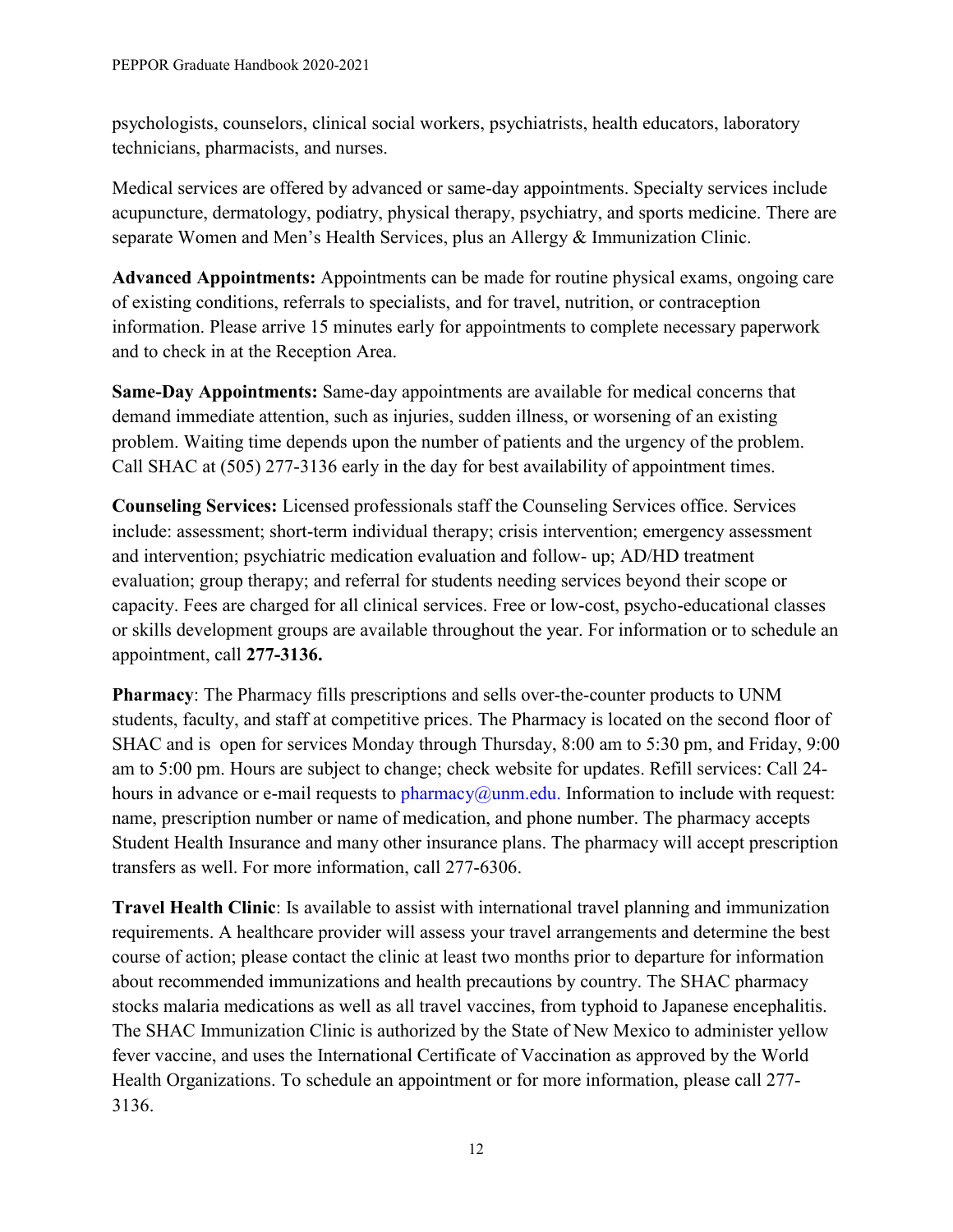**Fees**: Student Health & Counseling is available to all currently enrolled UNM students. Fees charged at SHAC are much lower than community rates. Students enrolled for less than 6 credit hours will pay a higher visit fee. Eligibility guidelines change in the summer; call for clarification. Fees are also modest for visits with specialists and for certain procedures such as xrays, lab tests, immunizations, physical therapy, pharmacy, and some health education programs. Payment may be made by check, cash, MasterCard, Visa, Lobo Cash, or charged to a student account. SHAC accepts most Aetna, BlueCross BlueShield, Cigna, Molina, Tricare, and United Healthcare plans. SHAC accepts the Presbyterian UNM Employee plan (ONLY). SHAC accepts Centennial Care Medicaid (BlueCross Blue Shield, United Healthcare, and Molina ONLY). For more information on health insurance or SHAC office visit fees, please visit the SHAC website, listed below.

**Confidentiality:** All patient information is held in strict confidence. A confidential medical record is established and maintained for every patient. Records will be released only at a student's signed, written request. Requests must include full name, address, social security number, date of birth, phone number, signature, and the specific information requested, and address of whom information is being released to. Electronic secure messaging may be used to transmit clinical information between patient and provider. Requests should be mailed to: Medic al Records Department, UNM Student Health & Counseling, MSC06 3870, 1 University of New Mexico, AlbuquerqueNM87131-0001.

**Parking**: Limited patient parking is available behind Student Health & Counseling. Students may obtain parking permits from the Reception Area or the Pharmacy. Students are urged to avoid the temptation of seeking 'sidewalk consultation' from physicians or other students since this usually results in less than optimal medical care. For more information, call Student Health & Counseling (SHAC) at 277-3136.

# **Website:** <http://shac.unm.edu/>

# <span id="page-16-0"></span>**4. Research and Meeting Facility Space**

## *College of Pharmacy Student Lounge*

The Student Lounge is located at Nursing/Pharmacy 125 and 145. Currently enrolled pharmacy and graduate students are allowed to use the lounge at their leisure to relax, eat meals, use for a study area and other activities. The lounge also houses computers reserved for pharmacy students as well as a dedicated printer. Students are responsible for cleaning up after themselves. The Student Lounge can be reserved; however, student organizations or study groups that use the lounge to hold meetings/activities may not limit access to the lounge by non-participants.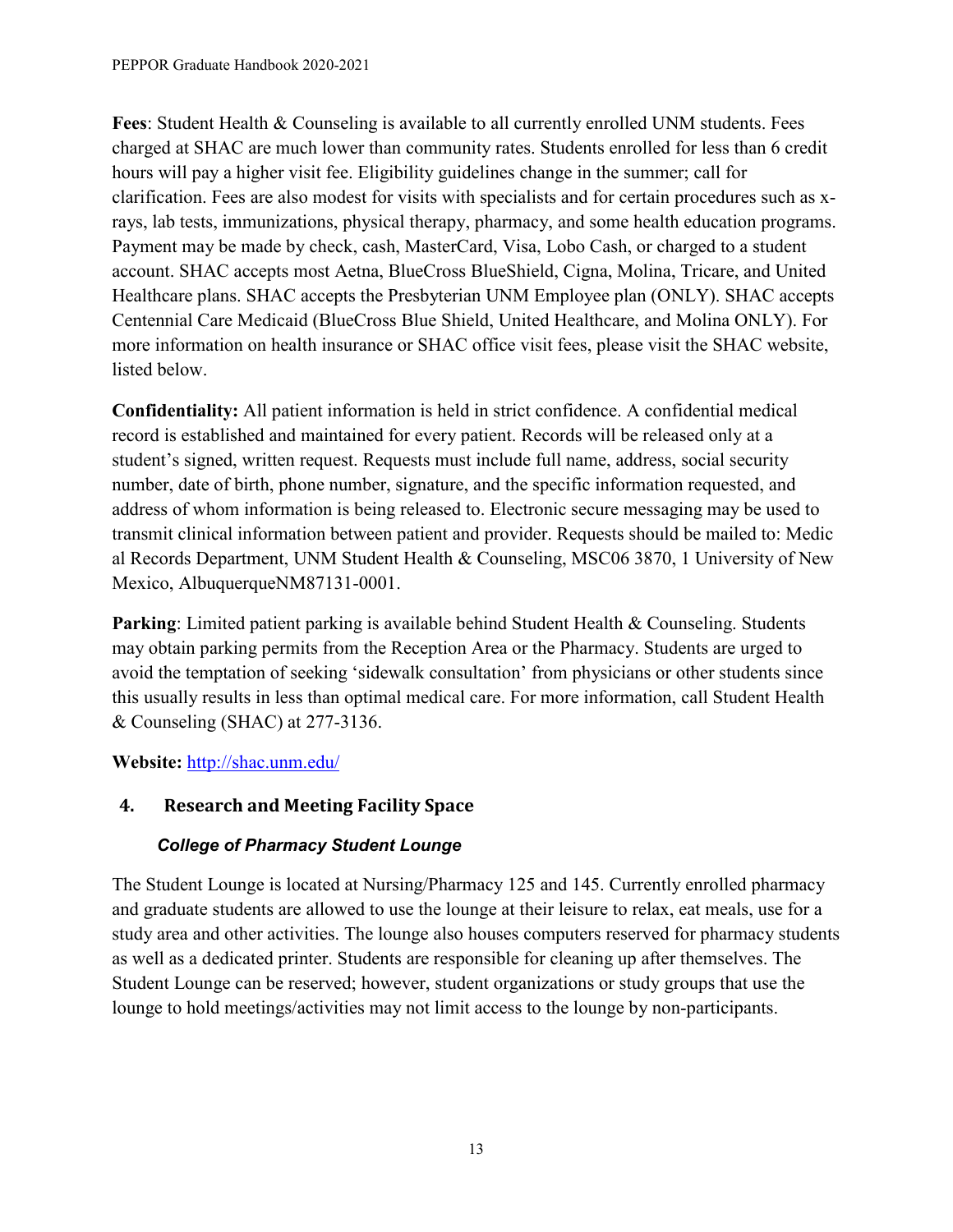## *Reserving College of Pharmacy and UNM Health Sciences Center rooms for meetings and presentations*

Students should contact the department administration office for the most current procedures on reserving rooms.

# *Graduate Student Research Space*

The College provides dedicated office space for each graduate student and also provides access to shared desktop computers for writing and conducting analyses. In addition, graduate students have full access to a variety of College resources, including high-speed black and white printers, color printers, and large format poster software and printer.

# <span id="page-17-0"></span>**5. UNM Office of Graduate Studies (OGS) Resources**

OGS provides many valuable resources for graduate students. All PEPPOR graduate students are encouraged to become familiar with the OGS website [https://grad.unm.edu/home/index.html.](https://grad.unm.edu/home/index.html) In addition to offering information about degree completion and required forms <https://grad.unm.edu/resources/gs-forms/index.html> , provides information about development in many areas to include scholarship and teaching (see [https://grad.unm.edu/resources/index.html\)](https://grad.unm.edu/resources/index.html).

# <span id="page-17-1"></span>**6. UNM Software**

Available Software available through UNM Information on software that is available to students free or on a discounted basis as well as statistical software programs (SAS and SPPS) available for purchase is available online at [http://it.unm.edu/software/index.html.](http://it.unm.edu/software/index.html) This includes access to Adobe Creative Cloud and Microsoft Office 365 ProPlus and free antivirus software.

# <span id="page-17-2"></span>**7. UNM Health Sciences Library and Informatics Center**

The Health Sciences Center Library and Informatics Center supports the educational, research, and clinical activities of the north campus and University of New Mexico Hospital with a collection of over 150,000 books, journals, audiovisuals, and computer software. Reference and information services include assistance in locating materials, computer literature searching, instructional orientation and tours, the reserve collection, and interlibrary loan.

## **Resources**

**Contact HSLIC: Web**: https://hslic.unm.edu/ **Phone**: 272-2311 **Email**: reflib@salud.unm.edu Pharmacy Liaison: Sarah Knox Morley, PhD, MLS smorley@salud.unm.edu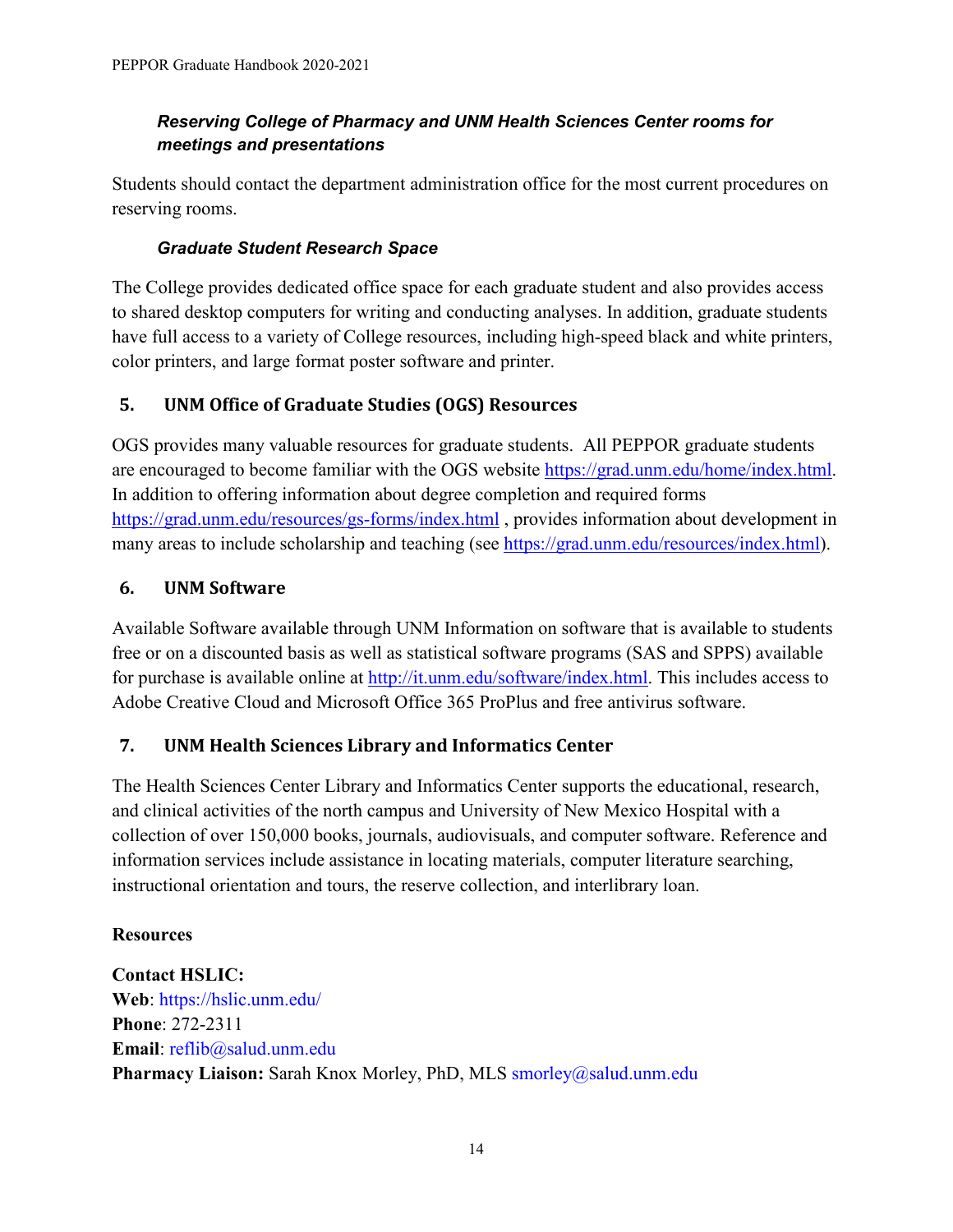## **Library Hours**:

Mon-Thur 7:00 am - 11:00 pm Friday 7:00 am - 6:00 pm Saturday 9:30 am - 6:00 pm Sunday 12:00 pm - 11:00 pm

#### **Borrowing Periods:**

- Books 2 weeks (and can be renewed 3 times)
- Bound journals 3 days
- Reserve or reference materials 3 hours
- Media/DVDs 3 days

**Interlibrary Loans:** The Library provides Interlibrary Loan services to obtain materials not available within the collection from other libraries throughout the U.S. Orders are taken over the web and there is a fee for this service, to help cover costs and royalty fees. If you are not finding materials you need on-site, please check with one of the professional librarians for assistance, as they can often save you the cost of ordering an off-site item.

**Printing:** HSLIC (and the entire UNM campus) will soon be implementing wireless printing provided by WEPA. This system will allow you to print from your own laptop or mobile device – as well as HSLIC's student computing – to any WEPA printer on campus. You can even send your print job from home and pick it up from the printer of your choice when you get to campus.

**Computers:** Student computing is located on the second floor of the library. Sign in with your HSC Net ID to use the desktop computers to access library resources, use Microsoft Office products, check email, browse the web, etc.

**Laptops:** are available for a four-hour check out at the Service Point and you may use them in the library, in class, or anywhere on the North Campus.

**Other University Libraries:** HSC students may use all University of New Mexico Libraries, in addition to the Health Sciences Library and Informatics Center (HSLIC). These include Zimmerman Library (the main library on campus), and Centennial Science and Engineering Library.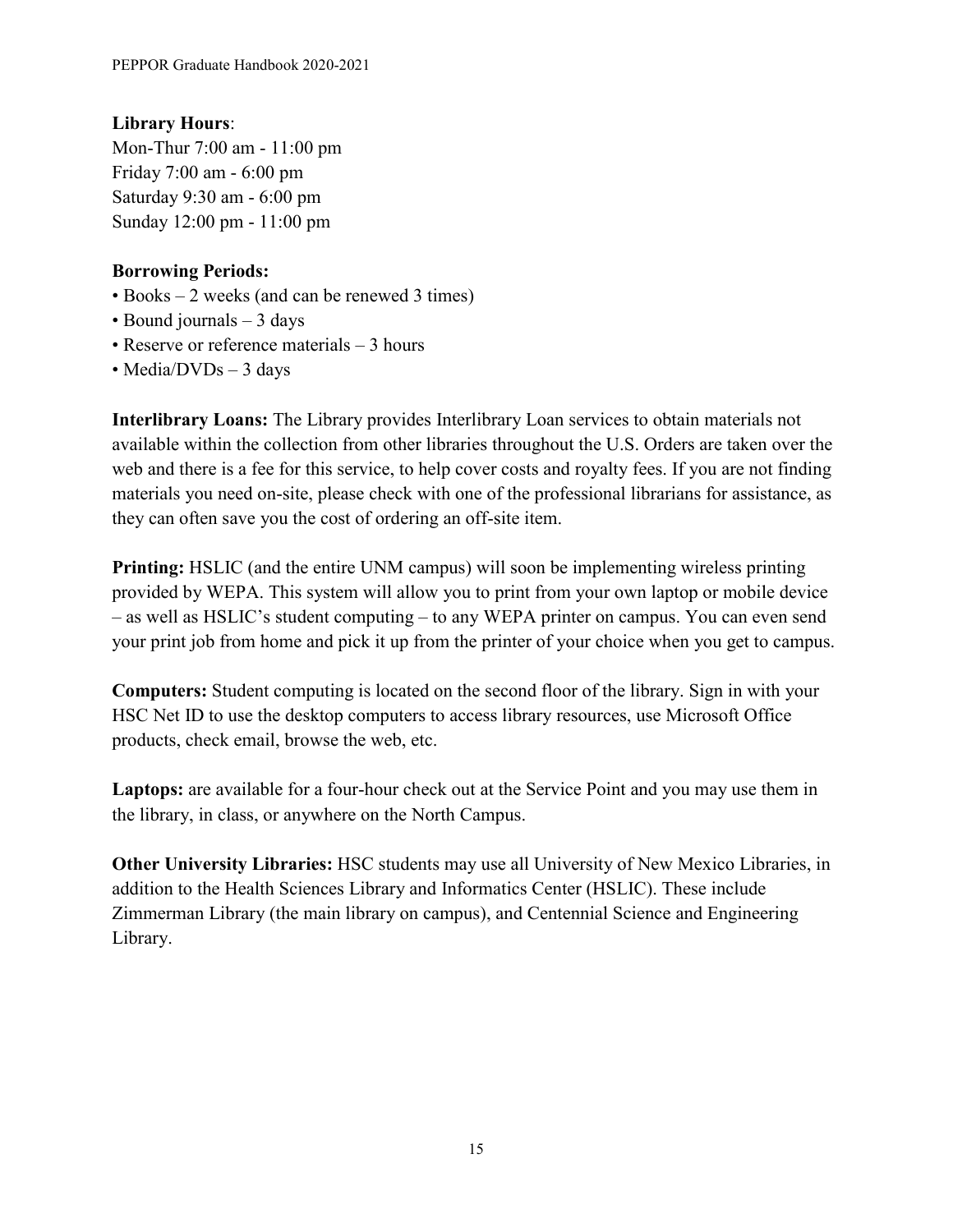# **C. GENERAL**

#### <span id="page-19-1"></span><span id="page-19-0"></span>**1. Email and communication**

Outlook is the official e-mail system for the Health Science Center. Every student will be assigned an HSC email account. All correspondence from the College of Pharmacy will be sent to your HSC email account. We will not send correspondence to any other account. It is the student's responsibility to check this account daily. A web version of Outlook is available. See <https://hsc.unm.edu/about/cio/user-support/hsclink.html> and [https://hsc.unm.edu/about/cio/user](https://hsc.unm.edu/about/cio/user-support/hscid.html)[support/hscid.html](https://hsc.unm.edu/about/cio/user-support/hscid.html) for further information about Outlook at HSC and training.

#### <span id="page-19-2"></span>**2. Change of Name/Address/Phone Number**

#### *Name Change*

Name changes are processed only for currently enrolled students. Students will need to process a name change request with the College of Pharmacy Office of Student Affairs and with the UNM Registrar's Office. Students need only submit a copy of their driver's license to College of Pharmacy Office of Student Affairs. Students are required to provide at least two types of identification for UNM Registrar as well as complete a demographic update form. Examples of such documentation are driver's license, marriage certificate, birth certificate, social security card or court order for legal name change. The forms and documents can be submitted through the Student Affairs office, who will then process through to the UNM Registrar's office.

#### *Change of Contact Information*

Any changes in contact or emergency contact information must be immediately updated in CORE Elms. To change contact information with UNM's system, students must access the demographics section in my.unm.edu with a UNM Net ID and password. Please note that changes must be made in both systems.

#### *Photo Identification Badges*

Students were formerly provided with a UNM Lobo ID Card, however, all UNM Lobo ID information is now encoded into the UNMH Security ID. Students will no longer be issued separate UNM LOBO ID cards. The UNMH Security ID encoded with Lobo information has access to:

- Food discount in the University Hospital cafeteria.
- Library Card access to materials in all University Libraries.
- Recreational Services Card access to the workout facilities at Johnson Center. Also, rent outdoor equipment from their Outdoor Shop.
- Ticket Card Discount tickets to athletic events, as well as theater tickets for Popejoy Hall and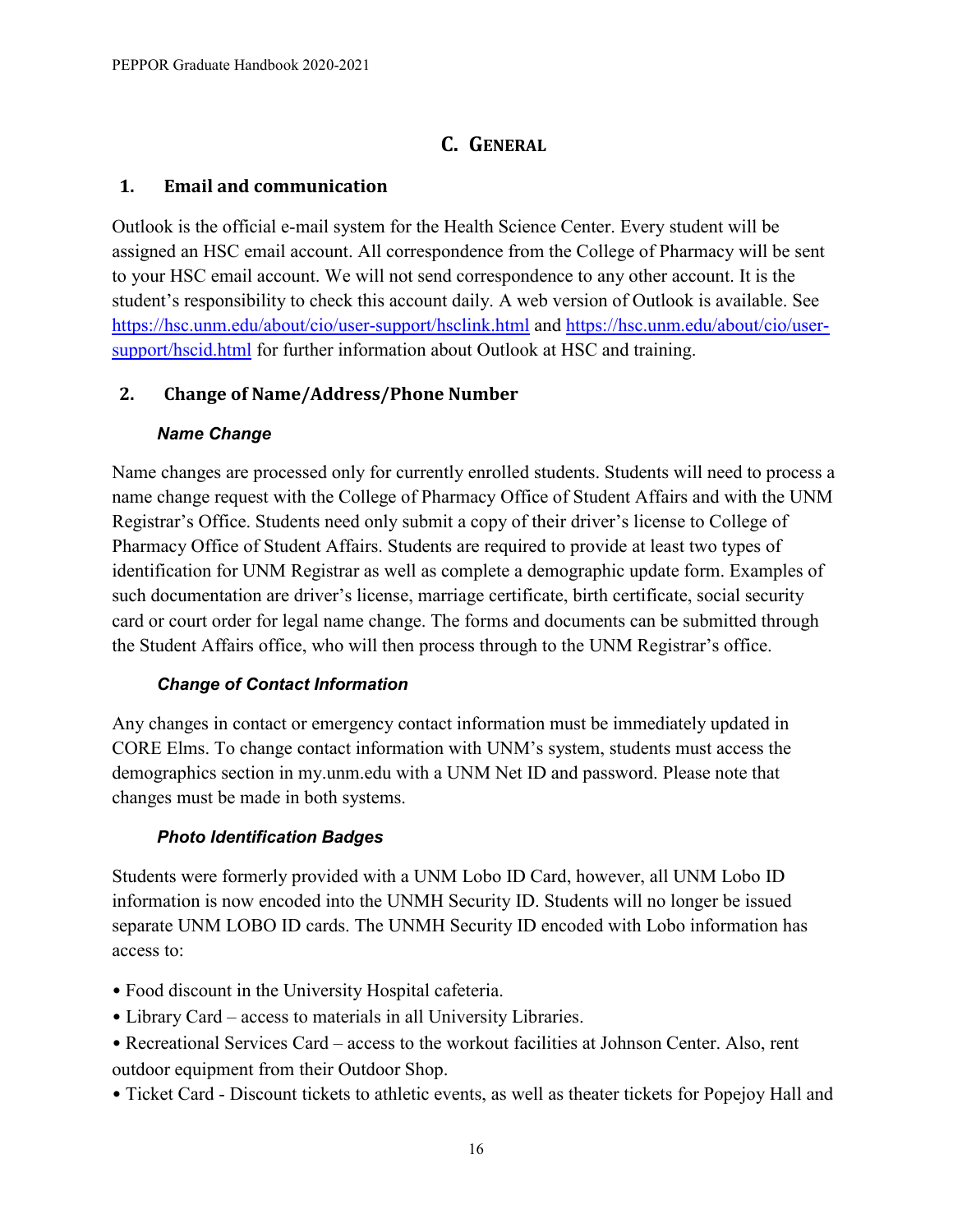other Fine Arts performances.

- Student Health Center access to health care and immunizations at the Student Health Center.
- Computer Access Card access to the many computer pods on campus.

• Discount Card - discounted city bus passes (students) and discounts from participating merchants.

# *Display of UNMH Security ID*

All students are required by hospital policy to wear hospital photo identification badges issued by University Hospital Security while in University patient service facilities.

The Health Sciences Center requires students to wear the University Hospital identification badge at all official clinical duties, as well as all activities within the UNM Hospitals system which include Lovelace, Presbyterian, and the VA. Wearing the photo identification badge enhances building security and decreases the risk of imposters posing as health care personnel in patient service facilities. A student without a Hospital badge may be refused contact with patients

# *Registering for Classes*

The University of New Mexico course numbering system information is described in the [UNM](http://catalog.unm.edu/catalogs/2020-2021/)  [Catalog.](http://catalog.unm.edu/catalogs/2020-2021/) Courses numbered 500-600 are graduate courses and they carry graduate credit for all graduate students, whether in your area of study or not and will be calculated in your cumulative graduate grade point average (GPA) if taken while in graduate status. Some 300 and 400-level courses are available for graduate credit if listed in the UNM Catalog with either a single asterisk (\*) or a double asterisk (\*\*). If you enroll in any 300/400-level courses listed with a single asterisk, you are automatically taking the course for graduate credit, whether in your area of study or not. Those 300/400-level courses listed with a double asterisk are available for graduate credit only to students outside that particular area of study. In order to receive graduate credit for a course with a double asterisk, an eligible student must complete and fully process a "Graduate Credit Authorization Form" by the published dates. Courses numbered 700 are generally considered "professional courses" and may not carry graduate credit.

To register for classes follow these steps:

- 1. Log on to [My UNM](https://my.unm.edu/cp/home/displaylogin) (my.unm.edu) with your NetID and password.
- 2. Select the 'Student Life' Tab and 'Enter LoboWeb'.
- 3. Once in LoboWeb, select 'Registration and Records' and then select 'Registration (Add/Drop classes)'.

Note: Students who do not have their tuition paid by the deadlines will be subject to disenrollment. Visit [The Bursar's Office](https://bursar.unm.edu/) website to find payment deadlines.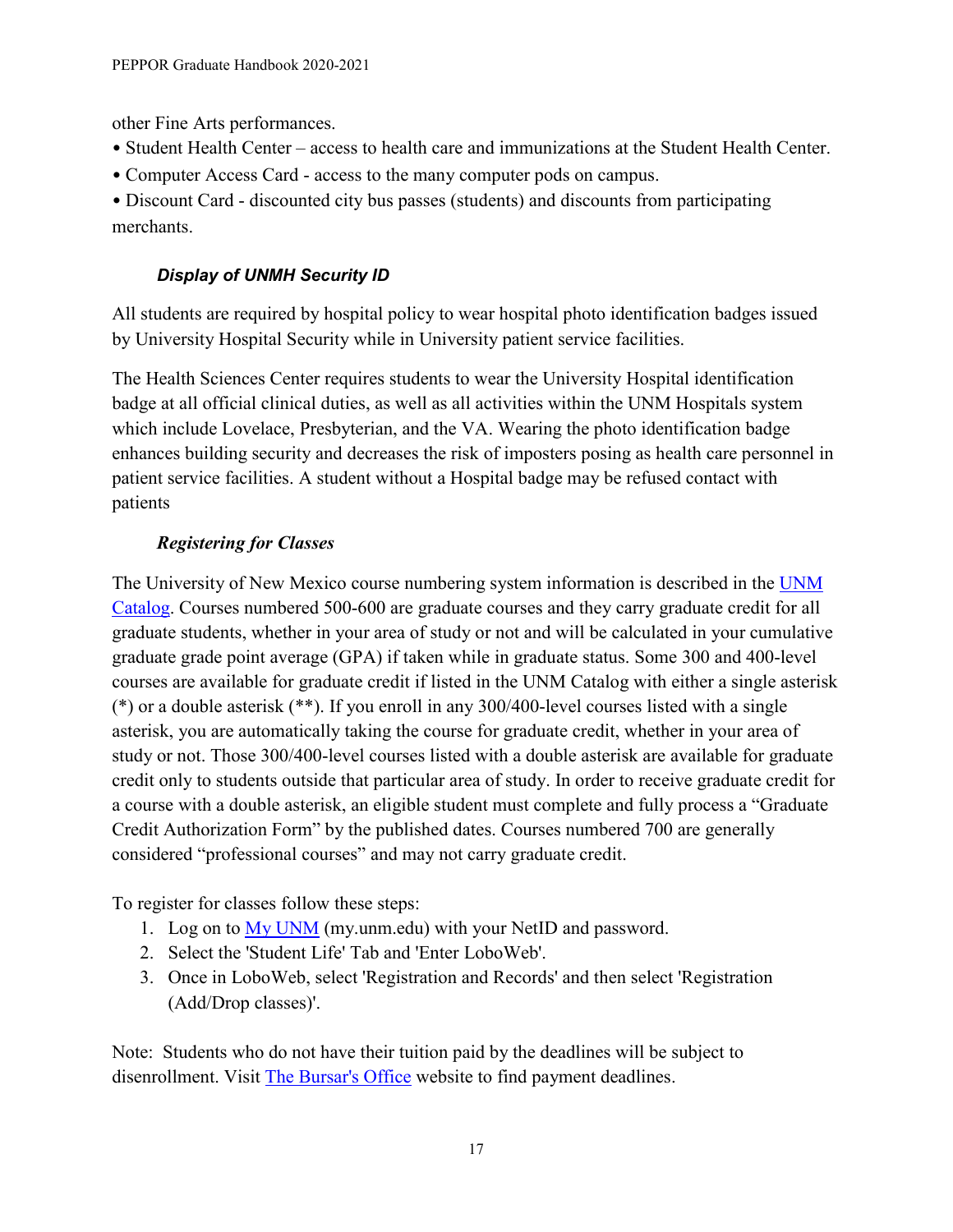Establish and customize your web portal. A campus portal is a web site that provides a customizable, personalized front end to University services, resources and community. From a single point using a single sign-on, via a computer, palm pilot or cell phone, the UNM community can have access to: university services such as e-mail, calendar, news items and chat; information specific to individuals, such as money owed, important deadlines, graders, class schedule; favorite bookmarks; and information from outside the University, such as weather and international news.

You can establish your web portal by going to the portal web site, my unmedu, and entering your NetID and password (*see Section B.1 in Resources and Facilities*).

# <span id="page-21-0"></span>**3. Tobacco and Drug Campus Use Policy**

## *Smoke Free Health Sciences Center Campus*

The University of New Mexico is committed to wellness, prevention, and providing a healthy environment in which to learn, work , and visit; therefore, effective August 1, 2009 smoking and the use of tobacco products are prohibited on all University property except in a small number of designated outdoor areas authorized by the University President. This policy applies to cigarettes, cigars, pipes, smokeless tobacco, all other tobacco products, and other legal smoking preparations, including but not limited to, hookahs, electronic cigarettes, and clove cigarettes. This policy applies to all vehicles on University property, including privately owned vehicles, and all property owned, leased, operated, or under the control of UNM except for branch campuses. For smoking cessation resources please go to <http://hsc.unm.edu/about/smokefree/>

The success of maintaining a tobacco-free campus requires thoughtfulness, consideration, and cooperation between smokers and nonsmokers. Members of our campus community are empowered to respectfully inform others about this policy in an ongoing effort to enhance awareness and encourage compliance. Enforcement of this policy will depend upon the cooperation of all faculty, staff, students, and visitors not only to comply with this policy, but also to encourage others to comply with the policy, in order to promote a healthy environment in which to work and study. Repeated and/or serious violations by students and visitors can be referred to the Dean of Students for review and action under the Student Code of Conduct and the Visitor Code of Conduct. Repeated and/or serious violations by faculty and staff should be referred to the cognizant dean, director, or department head. Students, faculty, and staff violating this policy are subject to disciplinary action.

## *Drug Free Campus*

The University of New Mexico is committed to an environment for the pursuit of its educational mission free of drugs and the illegal use of alcohol. The unlawful manufacture, distribution,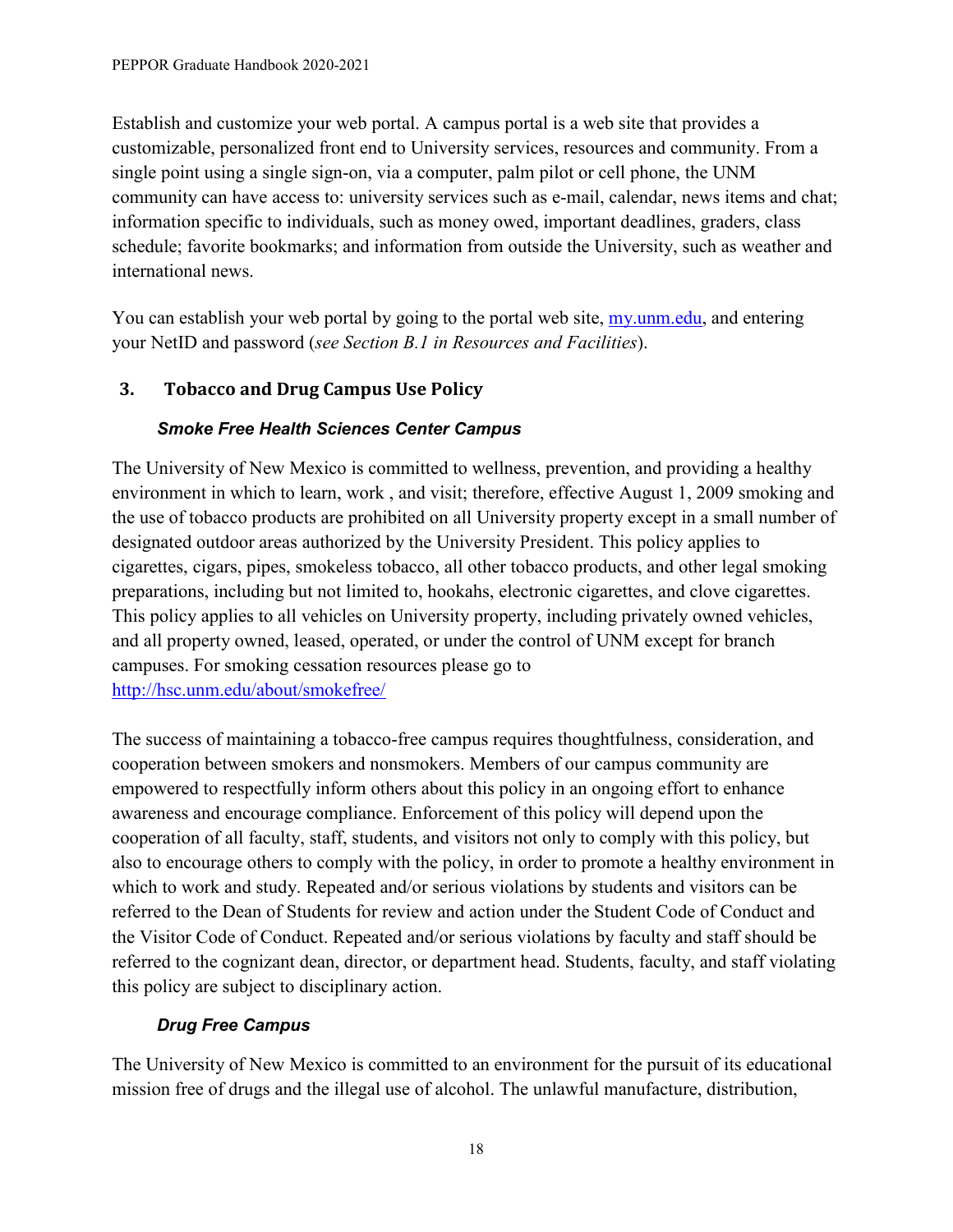dispensing, possession or use of controlled substances or alcohol on UNM property or as part of any of its activities by any member of the University of New Mexico community, faculty, staff, or student, is strictly prohibited. As a condition of enrollment all students must abide by the Policy on Illegal Drugs and Alcohol. If you are concerned about another student's, or your own alcohol or other drug use, contact the Student Health Center's Student Assistance Program or Crossroads, a medical student advocacy and support group, for consultation. Additional information concerning the Policy on Illegal Drugs and Alcohol is found in the UNM Pathfinder Student Handbook available through the UNM Student Activities Center and the COP Office of Student Services.

# <span id="page-22-0"></span>**4. Graduate Degree Program Information**

## *General Academic Regulations and Catalog Requirements*

Students are responsible for complying with all rules and regulations of the University. and of their respective colleges and departments from which they take courses, as well as for fulfilling all degree requirements. Students are responsible for knowing and complying with all academic regulations.

Students are responsible for knowing and abiding by the general University rules and regulations pertaining to graduate study at the University of New Mexico and the specific academic requirements of their particular degree program. They are also expected to be aware of their academic standing at all times.

#### **Ignorance of a rule is not accepted as a basis for waiving that rule.**

Students may graduate under the degree requirements of any Catalog in effect since the year in which they were first enrolled in a degree-granting graduate program at The University of New Mexico, provided that they have maintained continuous active status and they complete the graduation requirements for the degree sought within the appropriate time period. Students who are readmitted or who transfer from one degree granting program to another within the University graduate under the Catalog in effect at the time of their readmission/transfer or a succeeding Catalog. The Catalog under which a student intends to graduate must be specified on the first page of their Program of Studies/Application for Candidacy. Students must meet all the degree requirements for graduation in the Catalog chosen.

Notwithstanding the above, the University of New Mexico reserves the right to make changes in the curricula and degree requirements as deemed necessary, with the changes being applicable to currently enrolled students.

## **Deadlines**

If a deadline falls on a weekend or a holiday for which the University is closed, the deadline is automatically moved to the next business day.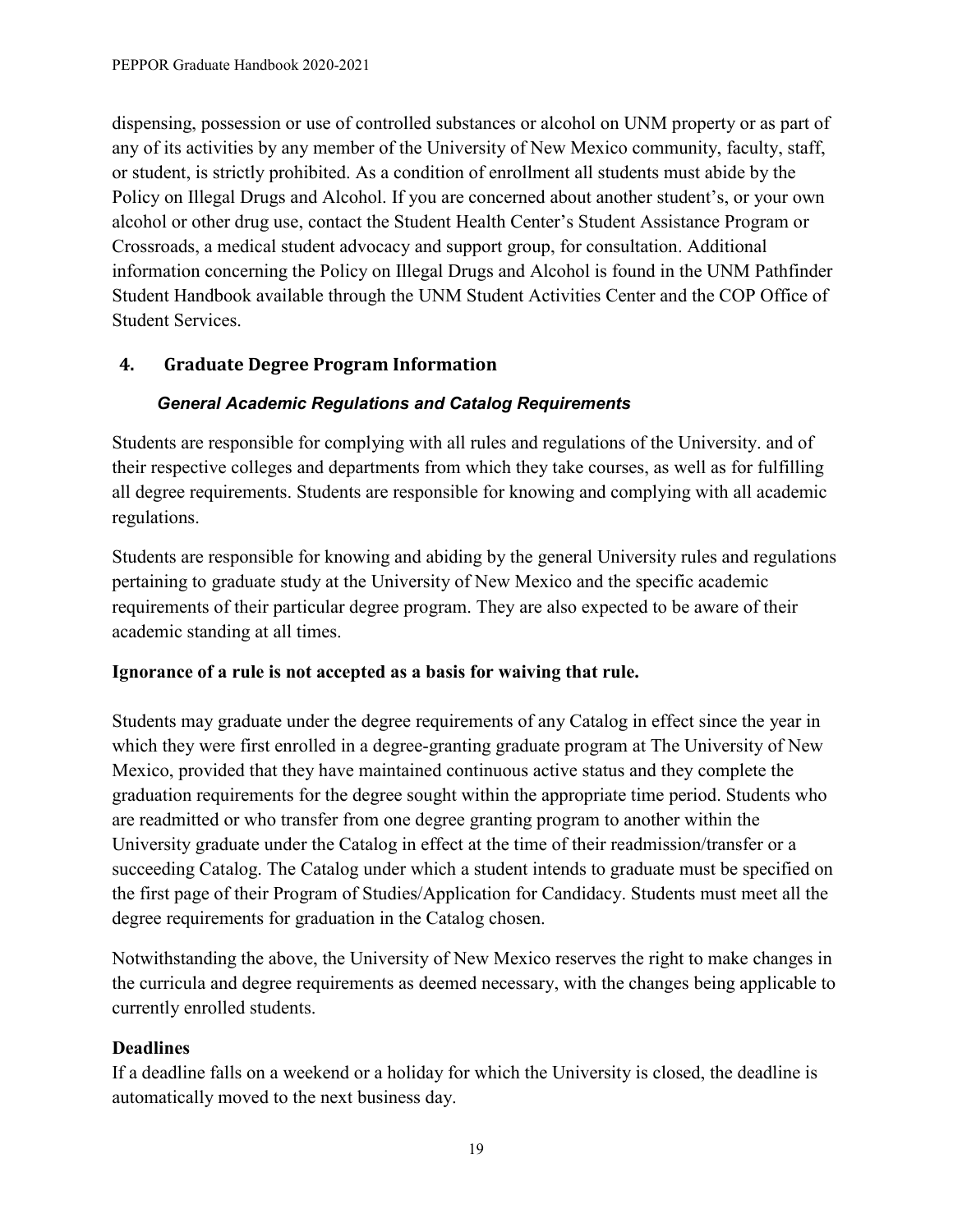#### *Semester Course Loads*

In general, a graduate student enrolling for and completing a minimum of 9 graduate credit hours per semester is considered to be a full-time student at the University of New Mexico. However, if holding an assistantship, the minimum course load is 6 graduate credit hours per semester.

Graduate students not holding an assistantship and taking 8 credit hours or less per semester are considered part-time students. All graduate students are encouraged to enroll in and complete at least 9 credit hours per semester in order to achieve their expected time-to-degree.

International graduate students without assistantships are required to complete each semester with a minimum of 9 credit hours in order to maintain legal immigration status. International graduates with assistantships are required to complete each semester with 6 credit hours. Grades of W, WP, WF or courses taken for a grade option of "audit" do not count toward the "minimum" enrollment requirements for maintaining legal immigration status. The Global Education Office (GEO) must report any drops below these minimum requirements to immigration within 21 days of the drop (even if the drop occurs after the semester is complete). All international students must speak with OIPS before dropping below these required minimums FOR ANY REASON.

#### *Continuous Enrollment Policies*

Three Semester Rule for Plan II, III/Pre-Thesis/Dissertation students. All Plan II and prethesis/dissertation graduate students who are admitted and complete at least one semester in graduate status at the University of New Mexico receive registration materials for three subsequent semesters (including summer session) whether they enroll or not. Prior to enrolling in thesis or dissertation credit hours, graduate students may register for classes and continue in their graduate program without having to apply for readmission so long as they enroll for classes by the published registration deadline of the third semester (including summer session). Students who have not received an official leave of absence and who do not enroll by the registration deadline of the third semester must apply for readmission to their degree program and to UNM. The time lost during such "stop-out" periods is counted in the time to degree limits, unless students have received an official leave of absence from their graduate unit and Graduate Studies. NOTE: Students must be enrolled in a semester in order to use his/her Lobo Card (see the "Admission Process and Policies: Readmission Process" section of this page).

Continuous Enrollment Rule For Thesis/Dissertation students. All graduate students enrolled in thesis or dissertation credit hours (599 or 699) must maintain continuous enrollment, excluding summer terms, from the first semester of registering in these credit hours through the semester of graduation. Students who miss one or more semesters must obtain approval for a formal leave of absence; if students miss one or more semesters without an approved leave of absence, they must file for readmission as described below. Without a formal leave of absence approved in advance, the time a student is not enrolled counts against the time to degree limit.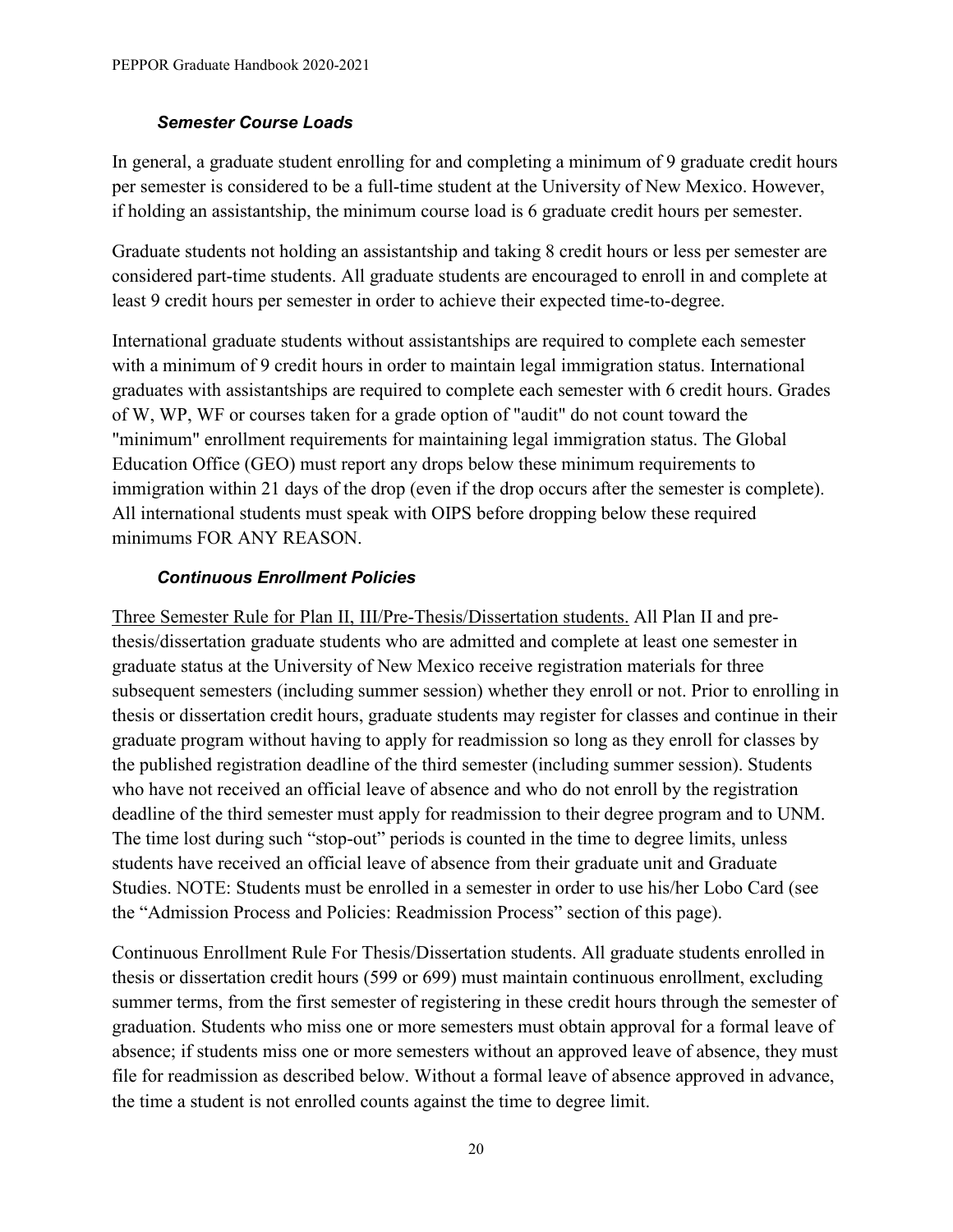Students in good standing who miss one or more semesters of continuous enrollment without obtaining an approved leave of absence in advance must file for readmission and pay the applicable application fee current at the time of readmission. (No waivers are granted under such circumstances.) When the student applies for readmission, the graduate unit processes the application through the Office of Admissions (Applications for readmission may be processed off-cycle, but the graduate unit must make its admission decision prior to the beginning of the semester in which the student re-enrolls).

Readmission is at the discretion of the department. There is no guarantee that a student who leaves the program without an approved leave of absence will be readmitted. In addition, students are readmitted under the terms of the UNM Catalog in place at the time of readmission; to be readmitted under their original Catalog requirements students must submit a Petition to the Dean of Graduate Studies.

Note: Students on leaves of absence and students who drop out of continuous enrollment for one or more semesters informally do not have access to university resources outside of those provided for use by the general public.

## *Leave of Absence*

If extenuating circumstances require that a student must interrupt his or her studies for one or more semesters, he or she must request in advance from the home graduate unit and Graduate Studies a formal leave of absence. Leaves of absence may be granted to students in good standing in cases of illness, emergency, family exigency, and employment or professional opportunities. Leaves of absence are granted on a semester-by-semester basis and generally are limited to a maximum of one calendar year. With a formal leave of absence approved in advance, the time a student is on leave does not count against the time to degree limit.

## *Program of Studies (Master's Degrees and Transcripted Certificates)*

A student seeking a master's degree or a transcripted certificate should prepare and submit a Program of Studies indicating the courses that are to be counted toward the degree or certificate. The Program of Studies should be approved by the student's advisor and the program director prior to being submitted to Graduate Studies.

## *Application for Candidacy (Ph.D)*

A student seeking a Ph.D. should prepare and submit an Application for Candidacy form (a list of all courses counted toward the degree, including any transfer credit hours) during the semester in which the comprehensive examination is passed.

Notice of Intent to Graduate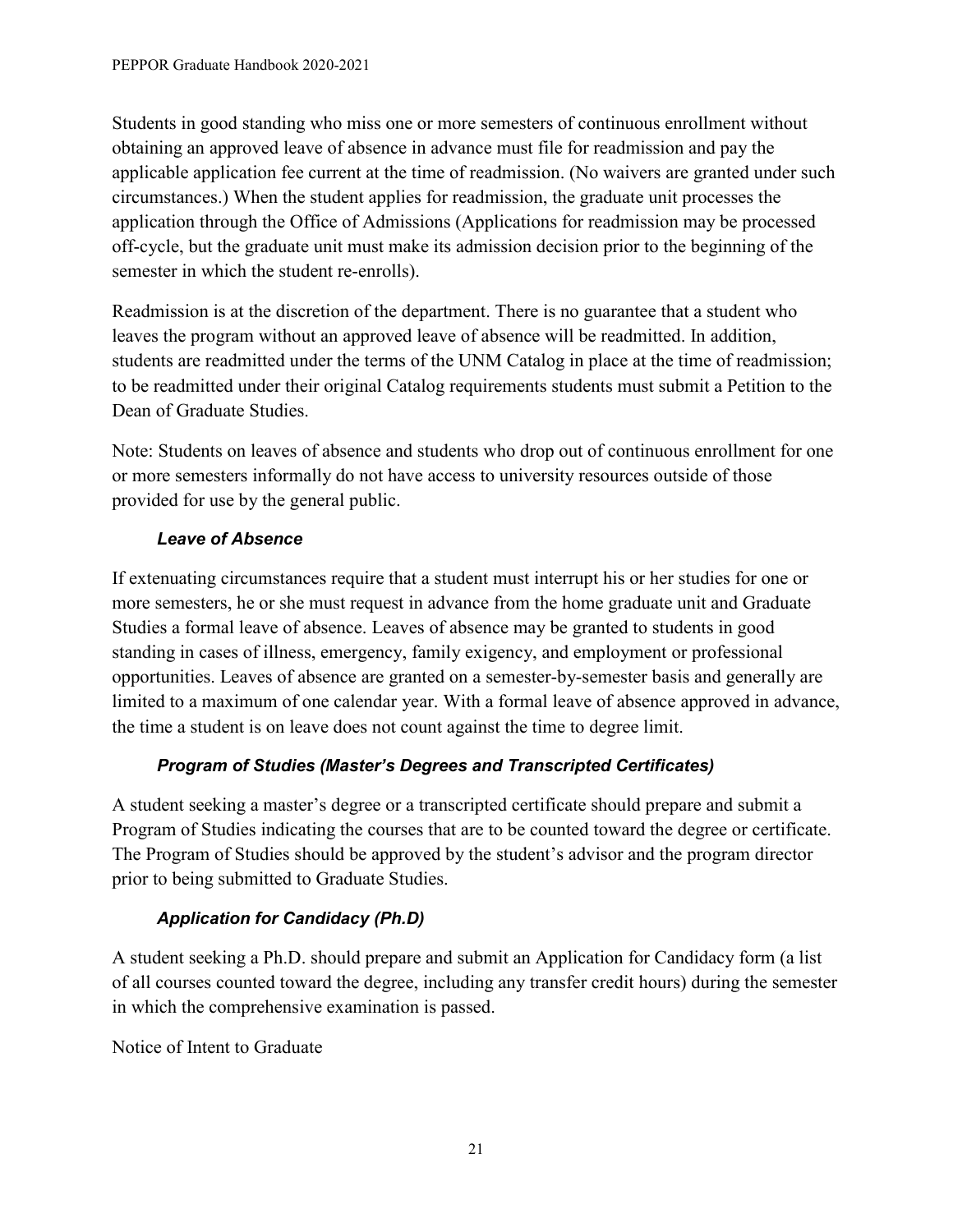Students must inform their graduate unit in writing of their intent to graduate. The graduate units must submit their proposed graduation list to Graduate Studies no later than 5:00 p.m. on the last day of the semester immediately preceding the semester of graduation.

#### *Grade Requirements for Graduation*

To earn a graduate degree at the University of New Mexico, students must have a minimum cumulative grade point average of 3.0 in graduate-level courses taken in graduate status at the time of degree completion as well as a grade point average of at least 3.0 for courses listed in their Program of Studies or Application for Candidacy.

Students may not graduate with Incompletes or unrecorded grades (NR) pending in any graduate course, nor may they graduate while on probation.

Courses taken to meet undergraduate deficiencies/prerequisites cannot be used to meet graduate degree requirements nor are they calculated into the graduate grade point average. It is expected that the student earn at least a B  $(3.0)$  in each of these courses. If a grade of less than "B"  $(3.0)$  is earned in any of these, the major department may deem that the prerequisite has not been satisfied.

No more than 6 credit hours of coursework in which a grade of "C" (2.0), "C+" (2.33) or "CR" (grading option selected by student) was earned may be credited toward a graduate degree. Courses offered only on a CR/NC basis and required by the graduate program are excluded from this limitation.

#### *Graduate Credit*

In general, courses numbered 5xx and 6xx are available for graduate credit. Additionally, some 3xx or 4xx courses are available for graduate credit; these courses are marked with a single or double asterisk preceding the course number, as described in the Symbol Key Map section of this Catalog. Only students in graduate or non-degree graduate status automatically receive graduate credit for these courses. Graduate credit cannot be earned by examination as in the College Level Examination Program (CLEP). Limitations to this policy are given below.

Selected programs offer courses that are only available for graduate credit for students outside the discipline. These courses are marked with a double asterisk. A graduate student who is enrolled in the degree program offering the course must obtain a Program Override from their department.

## *Graduate Grade Replacement Policy*

The Grade Replacement Policy for graduate students applies only to required core courses, which have a program established and published minimum grade as a graduation requirement that has not been met. This policy limits graduate students to a maximum of 9 credit hours of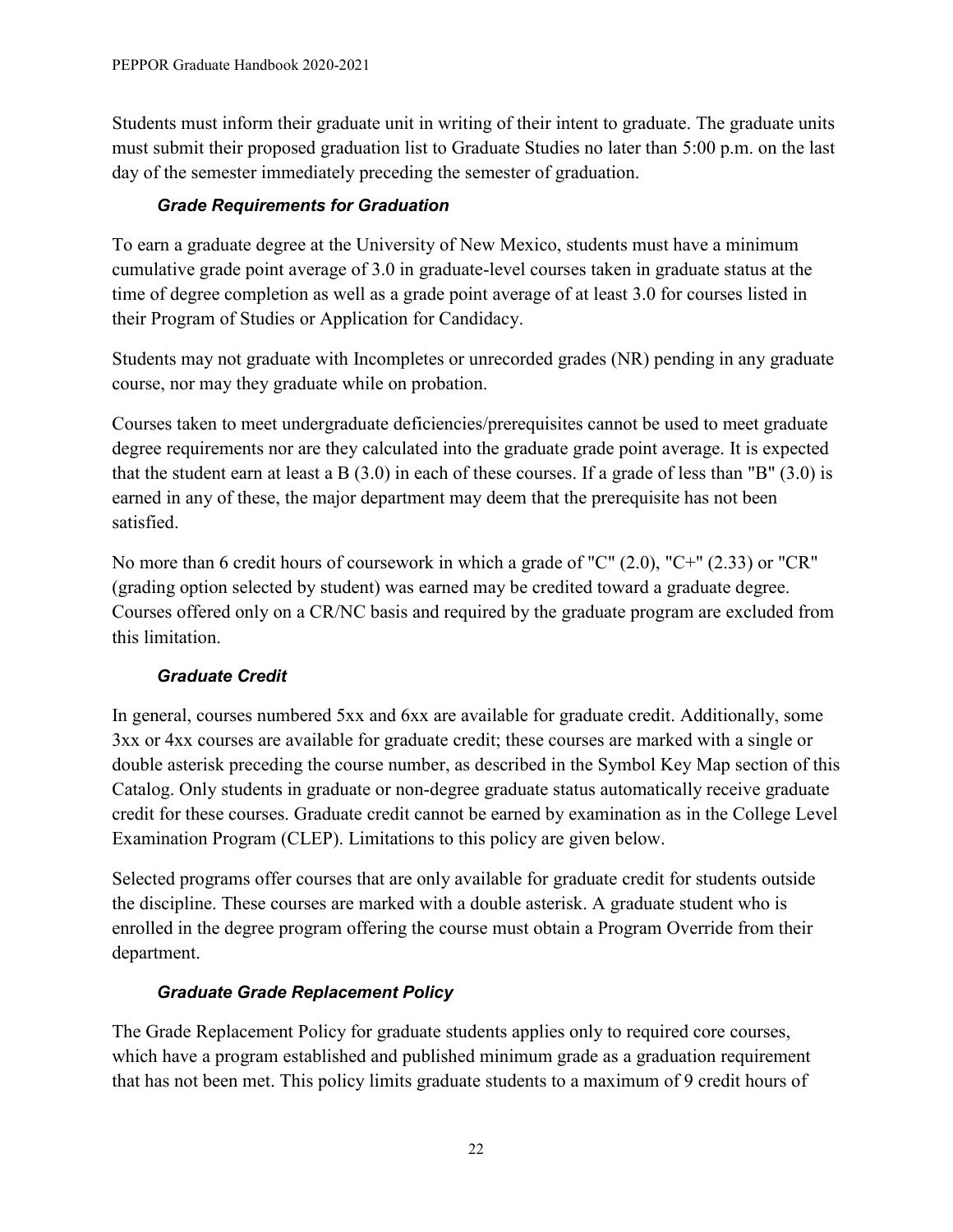replacement grades in the course of the student's graduate career and requires signature approval by the course instructor, the student's advisor, the unit Chair and Graduate Studies.

A required core course may only be repeated once (two instances). The grade from the first instance may be replaced with the repeated grade (second instance), if the student follows the grade replacement procedure.

The original grade remains on the student's transcript, however the higher grade is used in the calculation of the student's grade point average and earned credit hours.

Only students in graduate status are eligible to use this policy, although the student may have been in non-degree graduate status when the course was taken. Only courses taken Summer 2007 forward are eligible for grade replacement.

The process is not automatic. The student must initiate the process by completing a Graduate Grade Replacement form. The course number and title must be identical except where equivalencies or a change has been noted in the University of New Mexico Catalog. No substitute courses are acceptable. Forms are accepted after the second instance in the course has been completed and a grade has been assigned.

Once a grade replacement has been approved, the process cannot be reversed or changed. No grade may be replaced once a degree has been awarded.

## *Transfer Credit*

Students who have completed graduate-level coursework at an accredited institution other than the University of New Mexico, whether they were in graduate or non-degree status, may request that these credit hours be used toward their degree program. Such credit hours may be transferred into a degree program by listing them on the Program of Studies or the Application for Candidacy, within the limits described in the Catalog sections on Master's, Master of Fine Arts and doctoral degrees.

The student must have earned a grade of "B" or better in the courses for which transfer credit hours are requested. Courses taken on a Pass/Fail basis and/or courses taken as extension credit at other universities are not accepted for graduate credit at the University of New Mexico.

The number of transfer and/or applied (including non-degree) credit hours used toward a program may not exceed fifty percent of the required coursework for the degree; departments may impose even more restrictive limits on transfer and/or applied credit hours.

NOTE: Coursework that has been counted toward a previous degree may not be counted again toward any other degree except Master's coursework for a doctoral degree.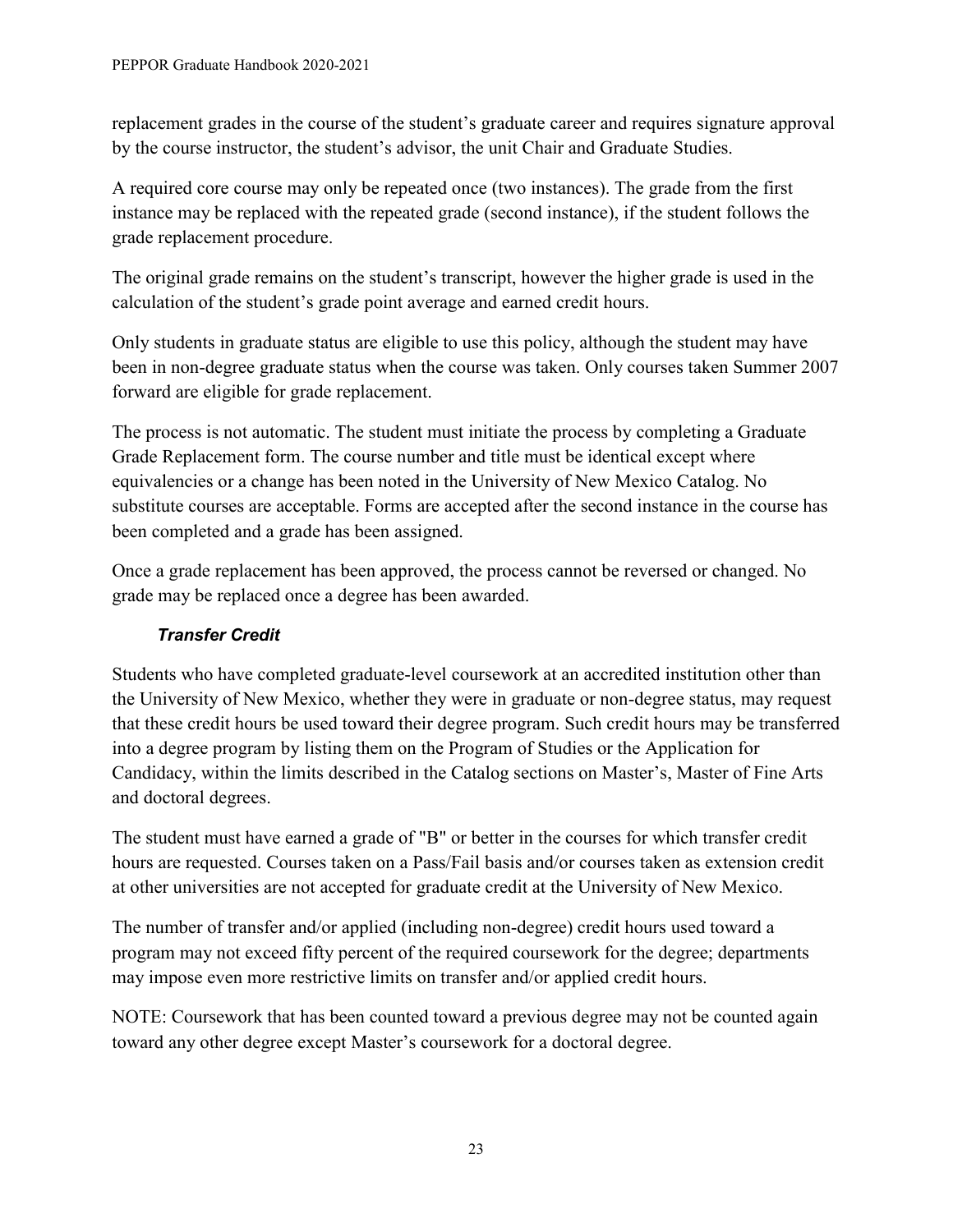## *Applied (including Non-Degree) Credit*

Courses taken by students at the University of New Mexico while in non-degree, undergraduate, or professional degree status may be applied toward a graduate program degree if they meet the following conditions:

The courses must have been taken for graduate credit, and the Level Restriction/Graduate Credit Authorization form must have been filed with the Registrar's office (see the "General Academic Regulations and Catalog Requirements: Level Restriction/Graduate Credit Authorization Form" section of this page);

- 1. A grade of "B" (3.0) or better must have been earned;
- 2. The course must meet all other degree requirements, including time to degree limits;
- 3. A maximum of 9 credit hours of approved graduate level courses taken in undergraduate

Status may be applied; and

4. To apply credit hours taken in a professional degree program to a graduate program degree,

the student must petition the Dean of Graduate Studies, unless the credit hours were taken

as part of a formal Dual Degree program.

The number of transfer and/or applied (including non-degree) credit hours used toward a graduate program may not exceed fifty percent of the required coursework for the degree; departments may impose even more restrictive limits on transfer and/or applied credit hours.

NOTE: Undergraduate and graduate coursework already applied toward another degree at The University of New Mexico, or at any other institution, may not be applied again toward another graduate degree. The only exception is that coursework which was applied to a completed master's degree or M.F.A. degree may be counted toward a doctoral degree, if it is logically related to the doctoral program and approved by the student's graduate unit. For applying credit hours to certificates, see certificate section.

NOTE: Coursework completed while in graduate status at UNM in a Masters or M.F.A. degree program may be applied to a doctoral program at UNM regardless of grade earned ("C" or better).

# <span id="page-27-0"></span>**5. Academic Standing and Grade Requirements**

## *Academic Standing*

To remain in good academic standing students must maintain a cumulative grade point average of at least 3.0 in all courses taken for graduate credit after admission to a graduate degree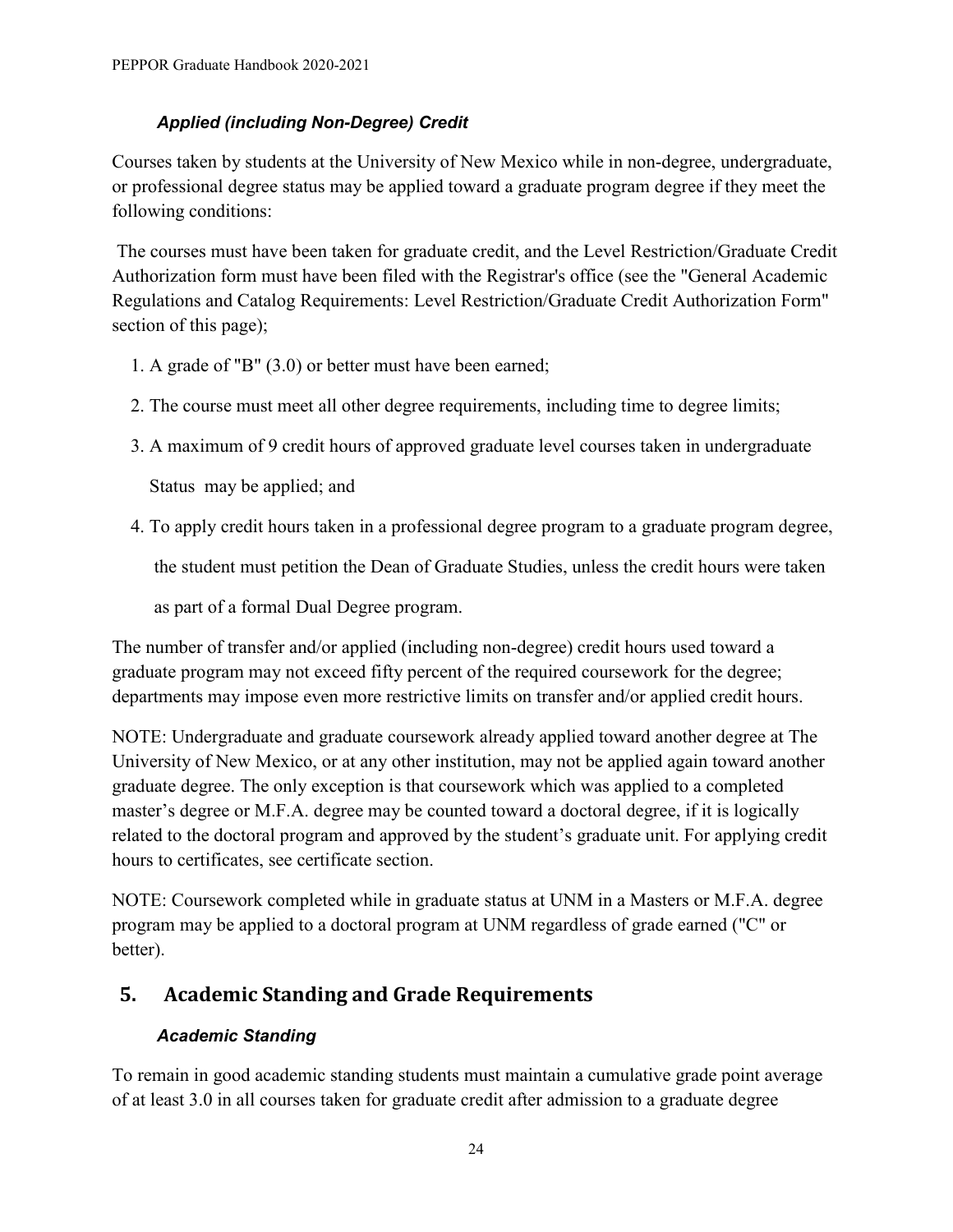program at the University of New Mexico. A student must have a cumulative GPA of at least 3.0 for courses listed on their Program of Studies/Application for Candidacy.

## *Incomplete (I) Grades*

The grade of "I" is given only when circumstances beyond the student's control prevent completion of the coursework within the official dates of a semester or summer session.

According to academic policy, incomplete grades must be completed before a student is eligible to graduate from the University of New Mexico. Students should not re-enroll or re-register (for credit) in a course in which an incomplete has been received in order to resolve the "I" (incomplete) grade. If an instructor requires the student to repeat the class in order to resolve the Incomplete, the student must register for the course on an audit basis.

Incomplete grades received must be resolved no later than one year (twelve months) from the published end day of the semester in which the grade was assigned. Incomplete grades not resolved within the time frame stated in this policy are converted automatically to a F (failure) grade.

Students resolving Incompletes in their semester of graduation must have the process completed (including the reporting of the grade to the Records and Registration Office by the appropriate deadline. Students are responsible for informing instructors that they are graduating and that the grade(s) must be reported by the appropriate deadline. Failure to complete the process as described could result in the postponement of graduation until the following semester.

The instructor of record reports the final grade for the course in which the Incomplete was assigned to the Records and Registration Office.

# *Extension of Incomplete*

A student may apply for an extension of the time allowed to complete the required coursework removing the "I" grade. Students must submit the **Extension of Incomplete form** with all required signatures to Graduate Studies by the applicable deadline dates (November 15 for Fall, April 15 for Spring, July 15 for Summer). For the student who re-enrolls in residence, a one-semester extension may be granted. If an extension is granted, it is the student's responsibility to remove the "I" grade by the date indicated.

## *Grade Point Average*

Graduate Studies checks the student's grade point average at the end of every semester and summer session for as long as the student is in graduate status. All students whose academic standing is deficient after receiving grades for 12 attempted credit hours or two semesters, whichever comes first, are placed on probation or suspended, according to the university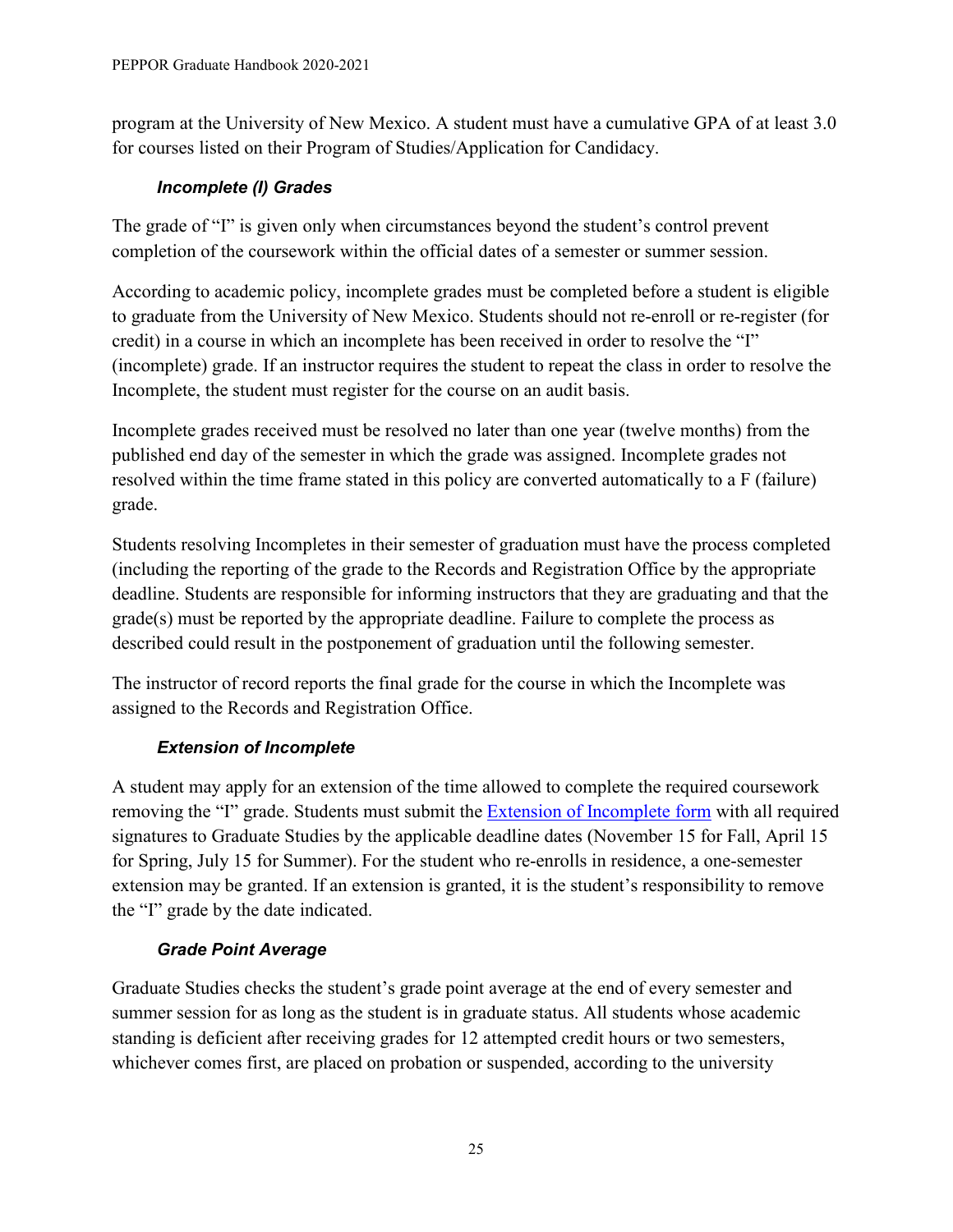regulations and those of their graduate unit (see the *[Student Services Information](http://catalog.unm.edu/catalogs/2020-2021/student-services-information.html)* section of this Catalog).

The grade point average is calculated using all grades earned in graduate coursework while a student is in graduate status. Grades earned at other institutions or in non-degree status are not calculated in a graduate student's grade point average. The University of New Mexico extension courses (those offered by the Extended University) taken prior to admission to a graduate program are not included in the graduate cumulative grade point average; however, the University of New Mexico graduate extension courses taken while a student is in graduate status are included.

The grade point average is calculated by dividing the total number of quality grade points earned (see the *[Student Services Information](http://catalog.unm.edu/catalogs/2020-2021/student-services-information.html)* section of this Catalog) by the total number of credit hours attempted, and truncated by two decimal places. Grades of CR, W, NC and PR are excluded from the cumulative grade point average calculation. Grades of NC and IF may have an adverse impact on a student's academic standing, financial aid and assistantship eligibility.

## *Change of Grade/Academic Record*

The instructor of a course is responsible for any grade reported. Once a grade has been reported to the Records and Registration Office, the instructor may change it by completing the Change Student Grade process through LoboWeb. Only the instructor who issued the original grade (instructor of record) may submit a change. Grade changes submitted more than 30 days after the end of semester are reported to the offering College Dean. **Any change in grade must be reported within 12 months after the original grade was issued and prior to graduation.** Grade changes may be referred to the Admission and Registration Committee of the Faculty Senate for approval.

Once a student has completed the academic requirements for a graduate degree or certificate, and has received his/her diploma and appropriate notations on his/her official transcript, the University of New Mexico does not make modifications to his/her academic record.

#### *Academic Probation and Consequences*

Students who do not maintain good academic standing are placed on academic probation by Graduate Studies. There are three types of probation.

## **Type 1: Grade Point Average**

A student whose cumulative grade point average falls below 3.0 for grades earned in graduatelevel courses taken while in graduate status are placed on Type 1 academic probation. The student is suspended from graduate status if the cumulative grade point average does not reach 3.0 after completion of an additional 12 credit hours of graduate coursework or four regular semesters in probationary status, whichever comes first. Students on Type 1 probation are not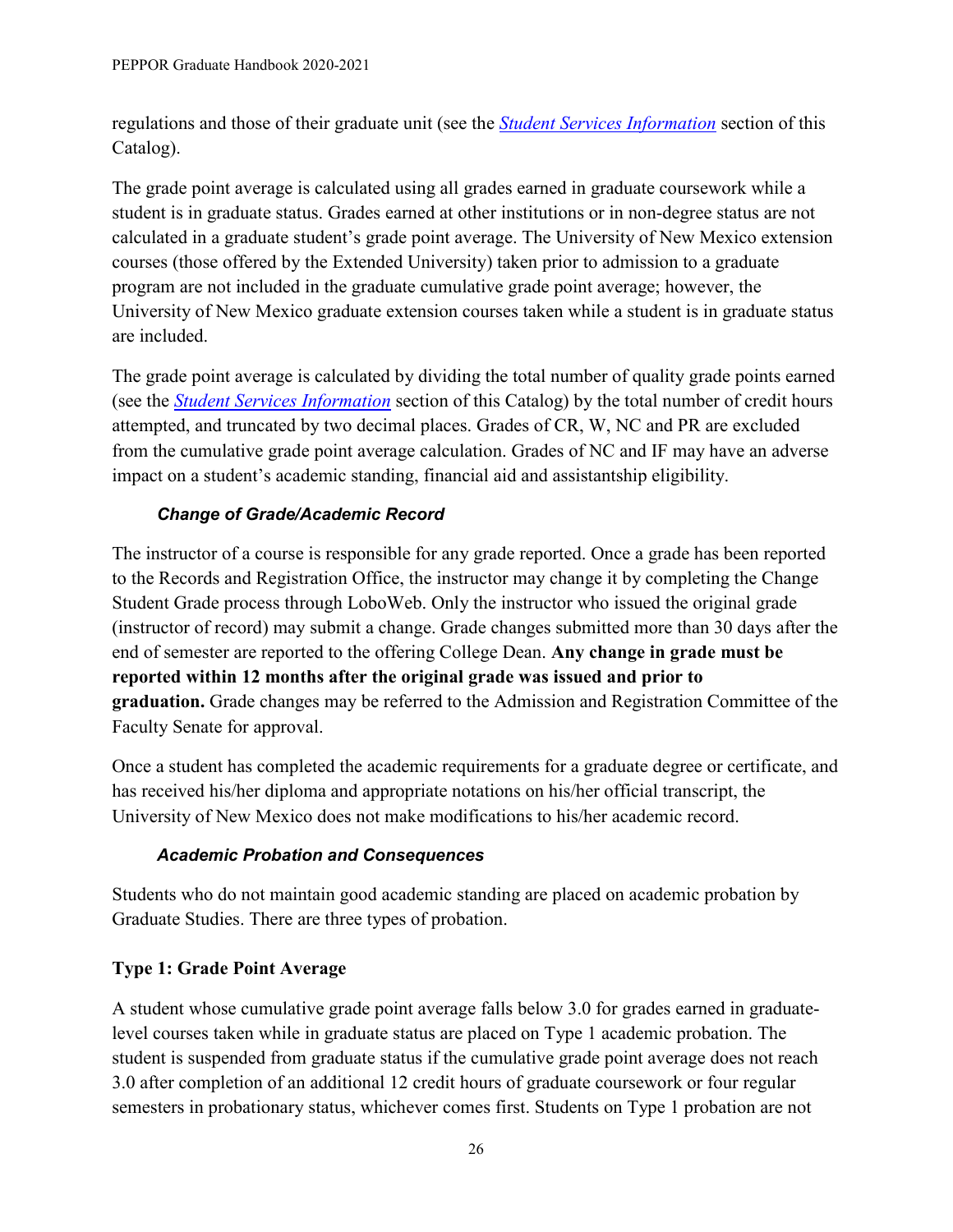eligible to hold assistantships, nor are they allowed to take master's examinations, doctoral comprehensive examinations, defend theses or dissertations, or graduate.

#### **Type 2: NC-F-IF-INC Grades**

Students who earn any combination of two grades of NC, F, INC, and/or IF in graduate courses taken in graduate status, even if their cumulative grade point average remains above 3.0, are placed on Type 2 academic probation. The student is suspended from graduate status if a third NC, F, INC, or IF grade is earned. Students on Type 2 probation are not eligible to hold assistantships, nor are they allowed to take master's examinations, doctoral comprehensive examinations, defend theses, dissertations or graduate. When students on Type 2 probation are ready to take final exams or defend theses or dissertations in order to complete graduation requirements, they must petition the Dean of Graduate Studies to end their probationary status so that they may complete their requirements and graduate. Students on Type 2 probation who maintain a GPA of 3.5 for two consecutive semesters have the sanctions (ability to hold an assistantship, take culminating exams and graduate) waived and written notification thereof from Graduate Studies.

**NOTE**: A student, who is placed on Type II probation after a semester has begun and holds an assistantship for that semester, must resolve his/her probationary status within that semester to maintain his/her assistantship for future semesters. Example: A student who is notified during spring semester that he/she is on Type II probation must resolve the probationary status to be eligible to hold an assistantship for the following summer and/or fall. Grades of WF, WNC from 2012 and prior may have an adverse impact on student's academic standing.

## **Type 3: Incomplete Grades**

A student who receives 6 or more credit hours of "Incomplete" grades in graduate-level courses are placed on Type 3 academic probation. Type 3 probation ends when the credit hours of "Incompletes" drop below 6. However, if the student fails to complete the necessary work, or if the final grade is low enough, the student may become subject to Type 1 or Type 2 probation. Students may not take masters' examinations, doctoral comprehensive examinations, defend theses or dissertations, or graduate while on Type 3 probation. They may provisionally hold assistantships for one semester, if their semester GPA is 3.0 or higher.

#### *Suspension*

#### **By Graduate Studies**

A student who is suspended from graduate status is removed from graduate student status at the University of New Mexico. A student may not apply for readmission to graduate status for one year after being suspended. The student may apply for admission to non-degree or undergraduate status at any time after being suspended from graduate status, but no class taken during the year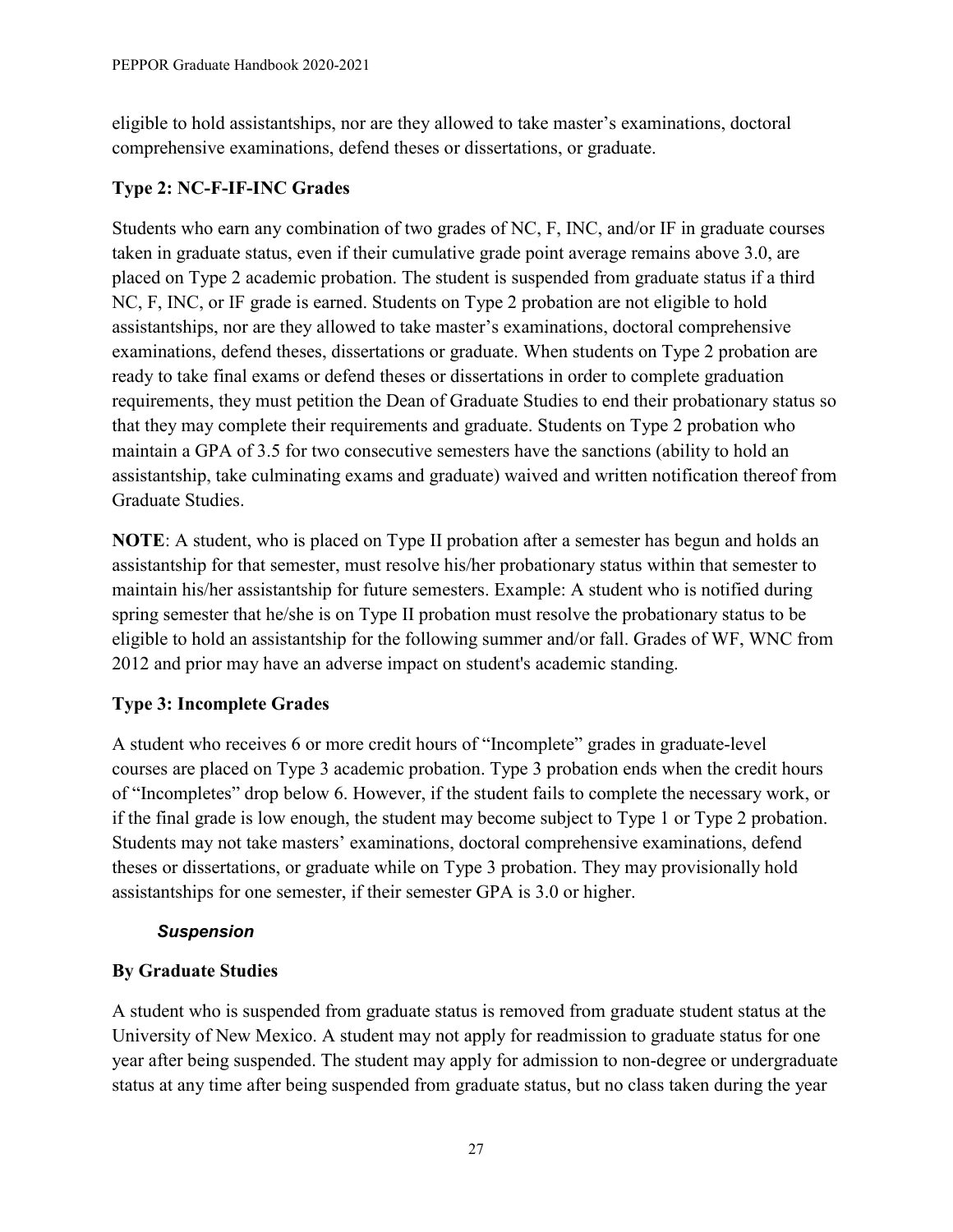in which the student is suspended from graduate status can be counted toward requirements for a graduate degree.

## **By a Degree Program**

If in the opinion of the graduate unit a student shows little promise of completing the degree program or if the student has committed an academic violation (e.g., plagiarism), the graduate unit notifies the student and the Dean of Graduate Studies in writing that the student is suspended from further work in that unit. Suspended students are not eligible to apply for readmission to any other graduate degree program for a period of one year from the effective date of the suspension.

## **Readmission after Suspension**

If after a period of one year, a suspended student wishes to apply for readmission to graduate studies at the University of New Mexico, he/she must follow the readmission procedure delineated earlier in this Catalog.

If a graduate unit decides to readmit a student after academic suspension, it specifies the conditions required by the student to re-establish his/her good standing. The period of suspension is included in the time limit to complete the degree.

Students who have been suspended or who withdrew from the University while in probationary status is placed in probationary status when readmitted to the University. Students suspended for low grade point average (Type 1 probation) have 12 credit hours or four regular semesters (whichever comes first) to establish a grade point average of at least 3.0. A student who fails to achieve the minimum grade point average within the allotted time is permanently suspended from their graduate program. Students who have been suspended for earning three grades of NC and/or F and subsequently readmitted are permanently suspended from their degree program if a fourth grade of "NC" and/or "F" in graduate-level coursework is earned.

## <span id="page-31-0"></span>**6. Petitions to Modify Academic Requirements**

Graduate students may submit a [Petition the Dean of Graduate Studies](http://grad.unm.edu/resources/gs-forms/index.html) for an exception to any of the university-wide policies or regulations specified in the UNM Catalog. Petitions are intended to allow students the opportunity to deal with unusual or extraordinary events, particularly circumstances beyond their control that would penalize them unfairly. It should be kept in mind, however, that a hallmark of fairness is the uniform application of the same standards and deadlines to all students.

Petitions must be submitted in the sequence listed below: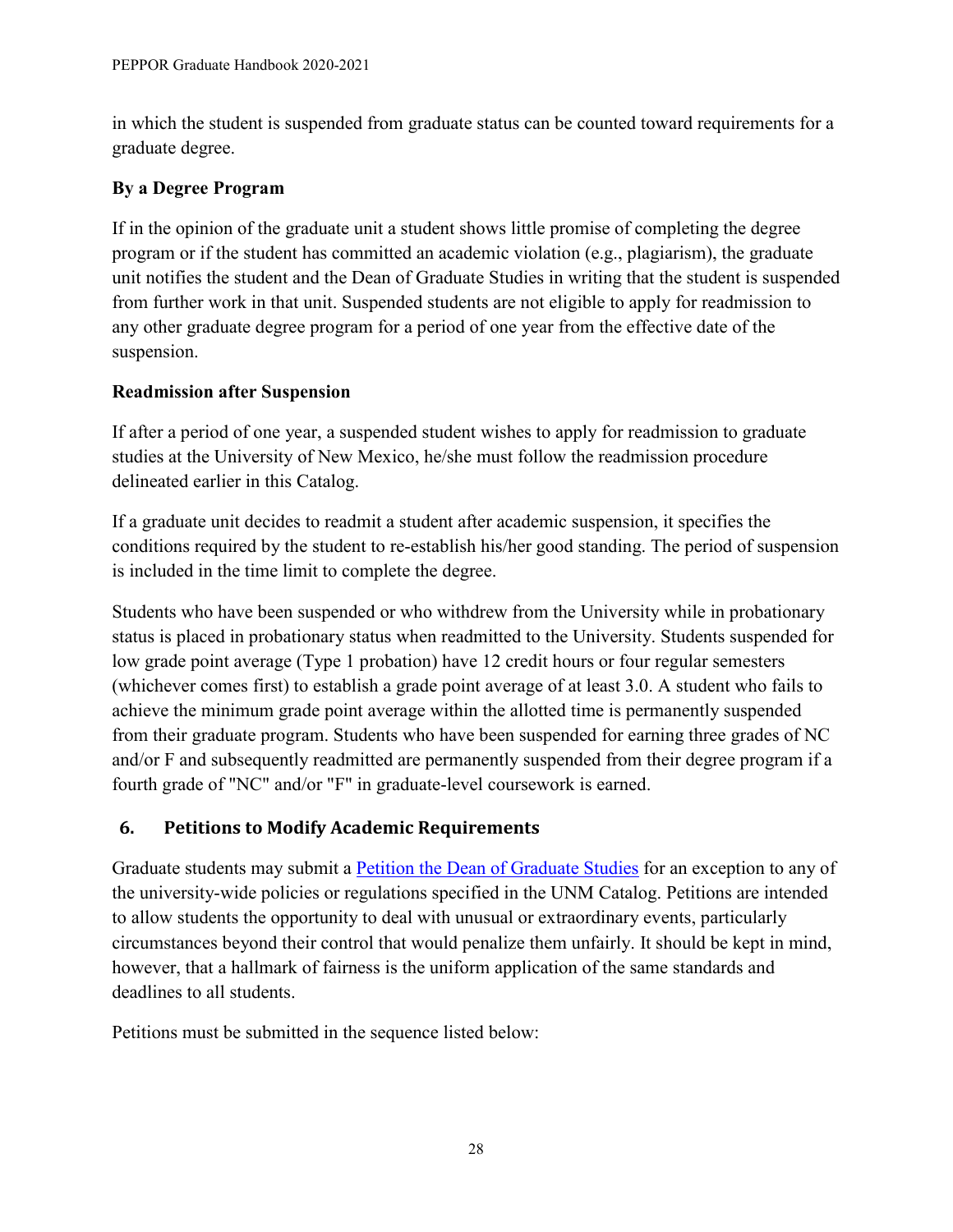The student must first submit the petition to his/her instructor of record (for grade changes only) or graduate advisor (for all other academic petitions). The advisor/instructor should indicate whether he/she endorses the student's request and why.

The petition must next be submitted to the student's graduate unit-the faculty graduate director, the Chairperson or the departmental graduate committee, depending upon the practice in the particular unit. The student may choose to submit the petition to the graduate unit even if the instructor/advisor does not endorse it. The unit should also indicate whether it supports or does not support the student's request and why.

This petition should then be forwarded to the Dean of Graduate Studies. The student may choose to submit the petition to the Dean of Graduate Studies even if his/her academic unit does not support it. Additional information may be requested by the Dean of Graduate Studies prior to review of the petition. In certain cases, the Dean or his/her designee may ask the Senate Graduate Committee, serving in an advisory capacity, to review the petition and offer its recommendation for approval or disapproval. The decision of the Dean is final.

A petition, in the form of a memo or letter addressed to the Dean of Graduate Studies, is initiated and signed by the student. It should clearly state the specific nature of the exception or special consideration being requested and provide a complete but concise justification. If the request involves the extension of a deadline, a proposed new deadline date should be indicated. Before considering a petition, the Dean may require that the student have either an approved Program of Studies or Application for Candidacy on file at Graduate Studies. If this has not already been submitted, the documents may be turned in simultaneously, with the petition attached to the front.

A written response to a complete petition usually is mailed to the student within two weeks from its receipt by Graduate Studies and a copy sent to the academic unit (this period may be extended to allow for University holidays or other periods when the University is not in session). The original petition is retained in the student's file at Graduate Studies. Petitions that are lacking required documentation are not considered until all documentation has been received.

**NOTE:** A graduate student seeking retroactive withdrawal, enrollment or disenrollment; extension of time for removal of an incomplete grade; a grade option change; or other academic record changes involving exceptions to the rules governing registration and academic records which are set forth in the UNM Catalog must submit a petition to the University Registrar. This petition process does not cover disputes involving academic judgments. Petitions must include the student's current return mailing address.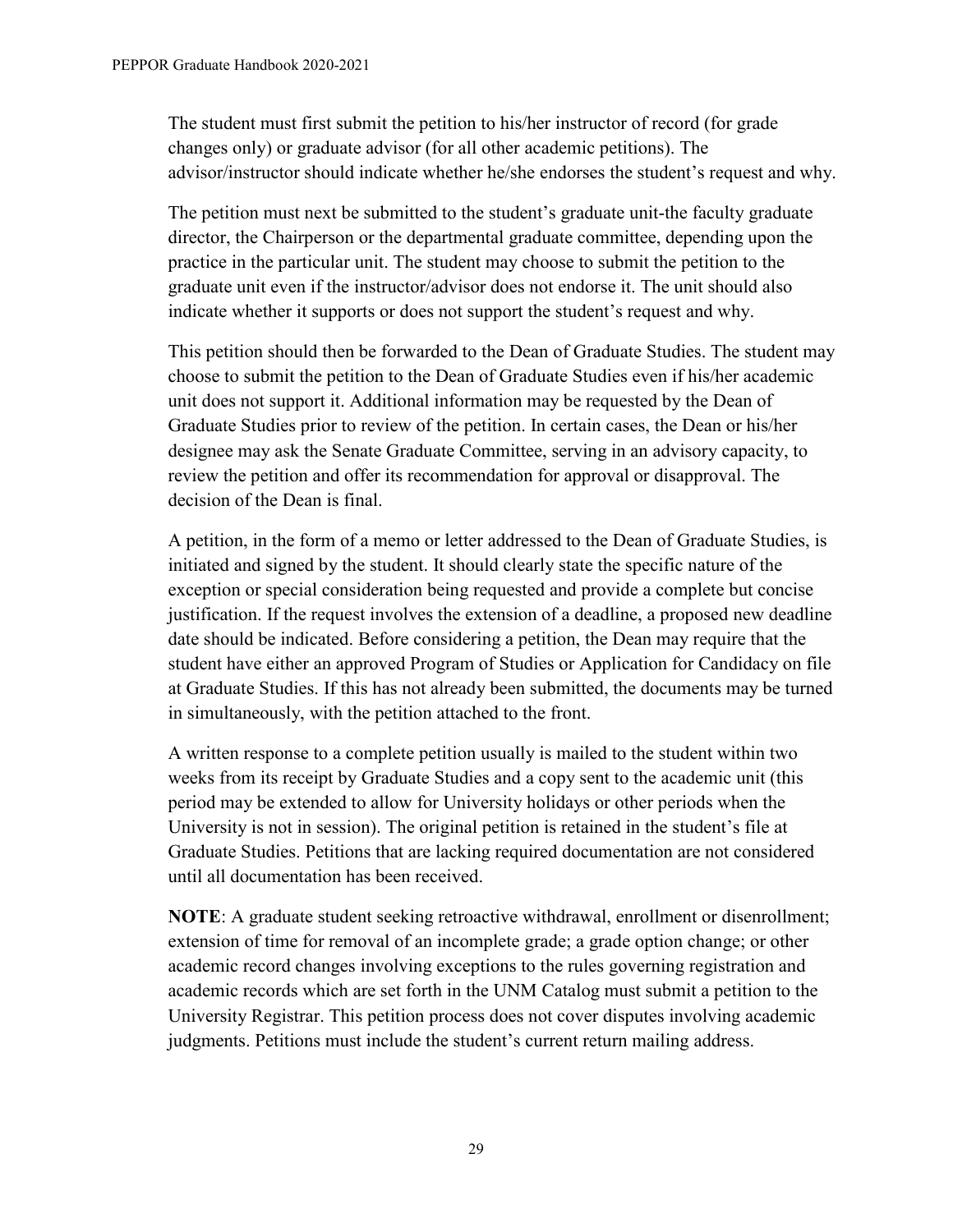## <span id="page-33-0"></span>**7. Graduate Student Academic Grievance Procedures**

The Graduate Student Academic Grievance (GSA) procedures have been established to address complaints, disputes or grievances of an academic nature initiated by students enrolled in graduate degree programs at the University of New Mexico. Although conflicts that on occasion occur between students and faculty or administrators may be resolved through formal adjudication, a more informal and productive kind of resolution–one that is mutually agreed upon by the parties involved–is strongly encouraged.

The GSA procedures are available for the resolution of a variety of possible issues related to the academic process. These may include, but are not limited to, issues related to progress toward a degree and allegedly improper or unreasonable treatment, except that grievances based upon alleged discrimination or sexual harassment should be directed to the Office of Equal Opportunity (OEO). The grievance procedures may not be used to challenge the denial of admission to a degree program nor to appeal the denial by the Dean of Graduate Studies of a petition or an exception to university-wide degree requirements, policies or procedures.

- 1. A student with a complaint related to academic matters may consult with Graduate Studies to discuss his/her concerns, seek or clarify pertinent rules and regulations governing graduate study, and explore constructive ways to resolve the problem directly with the faculty member or administrator involved. This should occur as soon as reasonably possible after the student has become aware of the problem.
- 2. The student should then arrange a meeting with the faculty or administrator involved in the complaint to address the problem and to explore the possibility of a jointly achieved resolution.
- 3. If agreement cannot be reached, the student may seek the assistance of the departmental faculty graduate advisor and/or the Chairperson in resolving the dispute. If the dispute is with a faculty member in a department different from the student's, the appropriate Chairperson or advisor would be in the department in which the faculty member resides or in which the course in which the dispute arose was offered. It is expected that these administrators play an active part in helping to resolve the disagreement. In the event that the graduate unit involved is non-departmentalized, the student may go directly to the dean or director of that unit for assistance.
- 4. If the matter cannot be resolved at the departmental level, the student may bring the problem to the attention of the school or college Dean. The school or college Dean determines whether to adjudicate the dispute or to refer the student to the Dean of Graduate Studies for a resolution. If the dispute is with a faculty member in a school or college different from the student's, the appropriate dean would be the one in the unit in which the faculty member resides, or in which the disputed course was offered.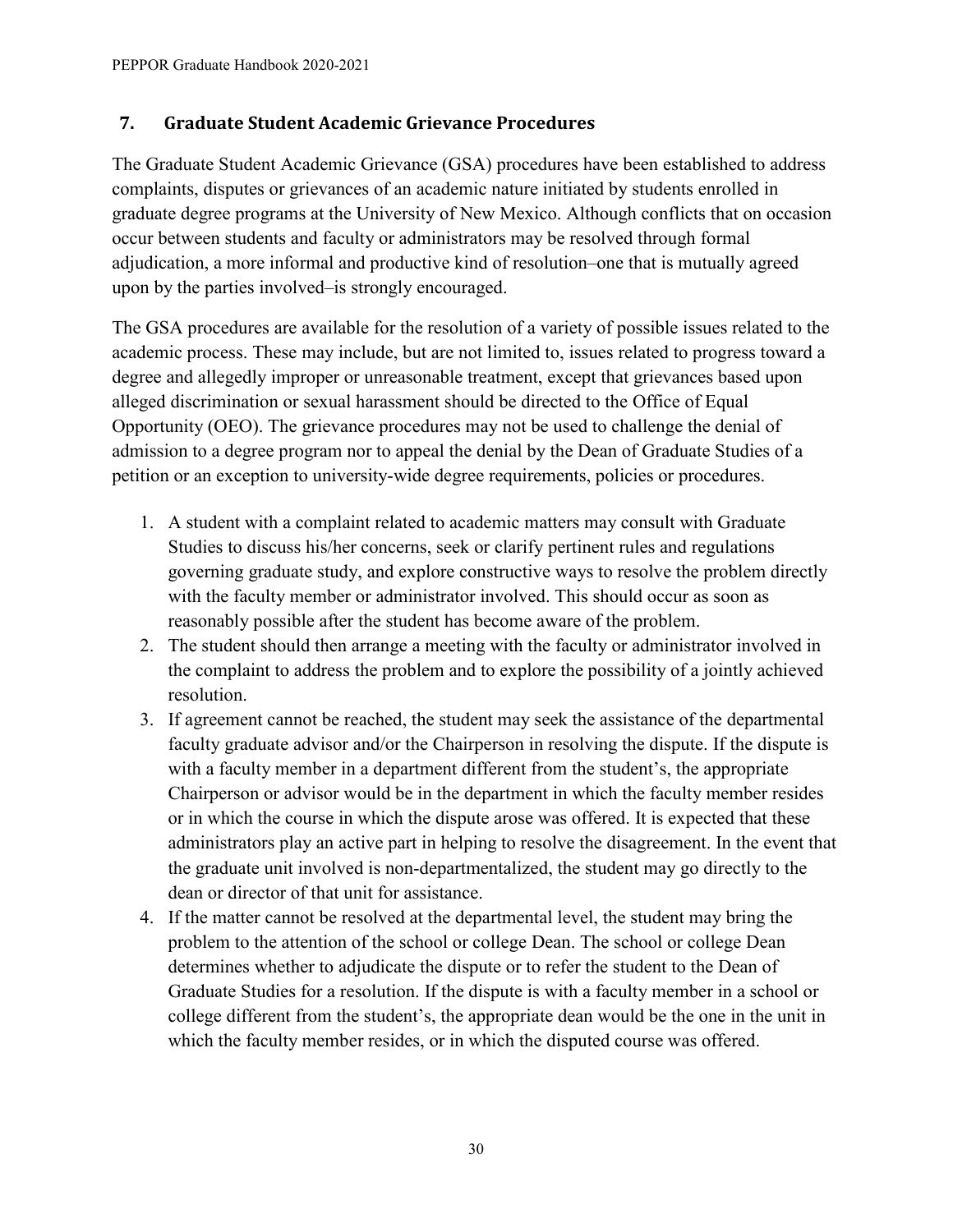In the resolution of grievances at the level of a school or college Dean or the Dean of Graduate Studies, the following procedures apply, as described also in the University of New Mexico Pathfinder under "Student Grievance Procedure," Sections 2.3.1–2.3.7.

- 1. The student must submit a formal, written statement of his/her grievance. This document should summarize the facts that support the grievance, indicate the desired resolution and describe the efforts already made at reaching that resolution, as well as their outcome. Individuals against whom grievances have been filed are sent a copy of the written statement, and then have two weeks in which to respond in writing to the Dean.
- 2. The Dean reviews all written materials submitted and provide both parties the opportunity to review and respond to all evidence. The Dean interviews each party, as well as any other persons who may have relevant information. The Dean may elect to hold an informal hearing involving both the parties to the grievance and witnesses. If such a hearing is held, the parties are given five days' notice. Each party is allowed to bring an advisor to the hearing but is not permitted legal representation. Crossexamination of witnesses is permitted, although the Dean may require that questions be directed through him/her.
- 3. The Dean may choose to convene an advisory committee to help evaluate the grievance. A school or college Dean may utilize a standing committee from that unit; the Dean of Graduate Studies utilizes the Senate Graduate Committee.
- 4. Generally, a written report by the Dean is issued within a period of four weeks after the grievance has been formally filed. (This period may be extended to allow for University holidays or other periods when the University is not in session.) The report explains the Dean's findings, conclusions, his/her decision and the basis for that decision. A copy is sent to each party, and to the Chairperson or supervisor of the faculty or staff member involved.
- 5. The decision of the Dean may be appealed by either party to the Office of the Provost within a period of two weeks. The Provost reconsiders that decision only if there are substantive, procedural grounds for doing so (for example, significant evidence that was not accepted or has arisen since the Dean's decision was announced). The decision of the Provost is final.

# <span id="page-34-0"></span>**8. Financial Assistance and Support Programs**

The University of New Mexico offers several types of financial assistance for which graduate students may apply. In some cases, the awards are merit-based and highly competitive. In other cases, awards are need-based and there is a limit (i.e., cap) to the combined amount of financial assistance provided. To qualify for need-based awards, students must complete a [Free](http://www.fafsa.ed.gov/)  [Application for Federal Student Aid \(FAFSA\)](http://www.fafsa.ed.gov/) form.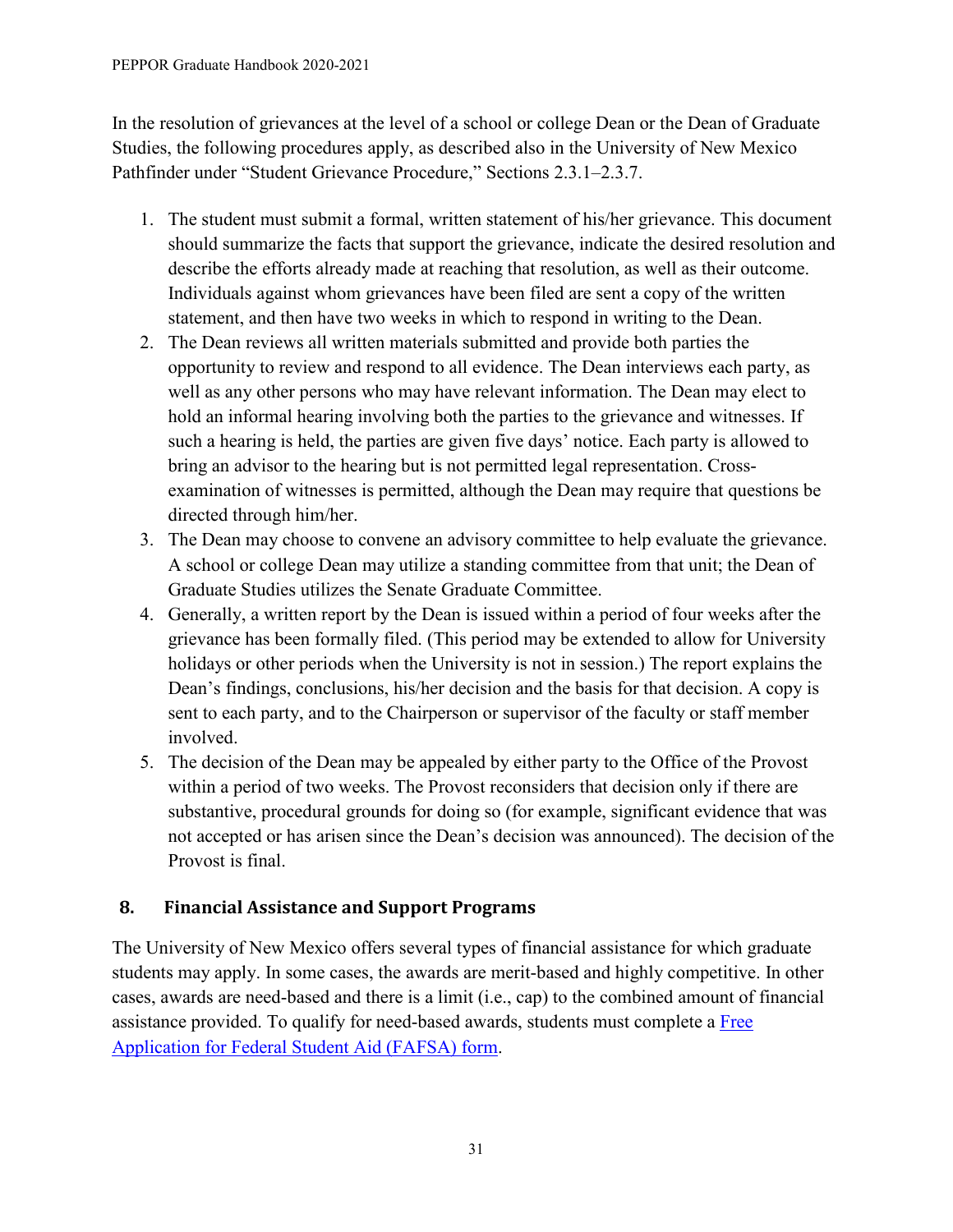#### *Fellowships*

Graduate Studies coordinates a number of fellowship programs for graduate students. Students from groups under-represented in graduate education are particularly encouraged to apply. Information about these fellowships is available through the graduate units and the [Graduate](http://grad.unm.edu/funding/fellowships/index.html)  [Studies Web site.](http://grad.unm.edu/funding/fellowships/index.html)

In addition to campus resources, there are several national and regional fellowship programs to support graduate students, particularly at the doctoral level.

## *Scholarships*

The University of New Mexico Scholarship Office administers the majority of scholarships at the University, including institutional, departmental and outside and private scholarships. Scholarships are traditionally merit based and competitive.

Additional information about scholarships is available through the UNM [Scholarship Office](http://scholarship.unm.edu/)  [Web site](http://scholarship.unm.edu/) and the [Graduate Studies Web site.](http://grad.unm.edu/funding/scholarships/)

#### *Loans*

The University of New Mexico participates in two federal educational loan programs: (1) the Perkins Loan and (2) the Direct Loan. Additionally, students may contact alternative lenders who offer non-federal educational loans. Further information can be obtained through the [Student](http://finaid.unm.edu/)  [Financial Aid Office Web site.](http://finaid.unm.edu/)

## *Work-Study Opportunities*

Many graduate students are eligible to receive funding under Work-Study programs. Graduate Students are encouraged to apply for Work-Study by submitting a Federal Application for Student Aid (FAFSA). Graduate Studies works in conjunction with the Office of Student Financial Aid and graduate units to match students who are work-study qualified with faculty research projects or teaching assignments.

#### *Assistantships*

An assistantship is a financial award to a graduate student for part-time work in teaching or research while pursuing study toward an advanced degree. The primary goal of an assistantship is to assist students in strengthening and successfully completing their academic program.

Approximately 1,500 teaching and research assistantships are available to qualified graduate students in various departments within the university. Assistantships are competitively awarded at the department level and typically require 10 to 20 credit hours of service per week. Assistantship appointments are usually made within the students' academic units. However, graduate students may accept an assistantship outside the unit in which they are pursuing a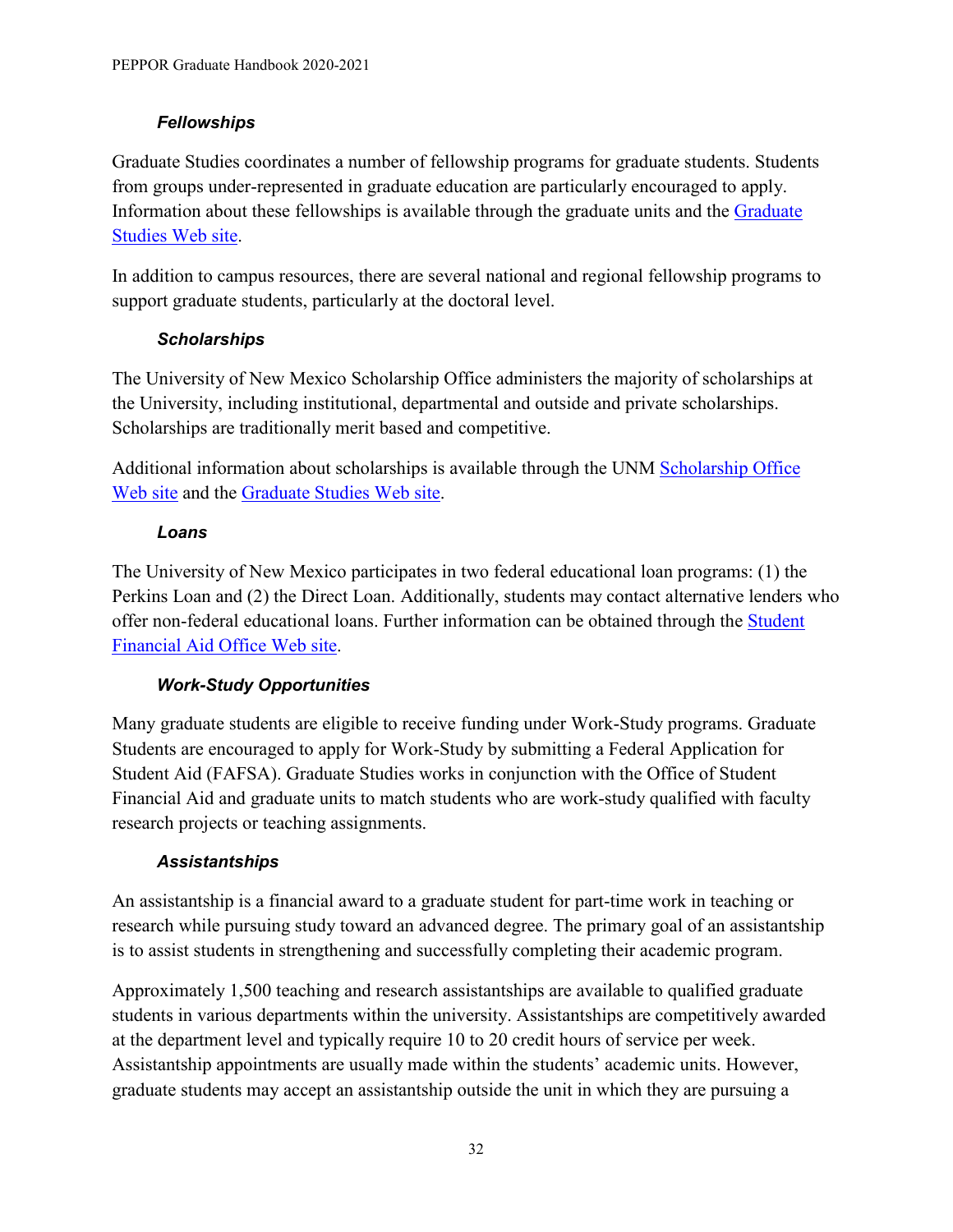degree. Students interested in being considered for assistantships should contact the Chairperson/administrator in the unit in which they wish to hold an assistantship.

## *Types of Assistantships*

- **Teaching Assistant (TA)/Teaching Assistant Special (TASpec)**: is directly involved in producing student credit hours, i.e., responsible for one or more classes or lab sections. Teaching Assistants may not teach courses offered for graduate credit.
- **Graduate Assistant (GA)/Graduate Assistant Special (GASpec)**: one whose duties are related to instruction, but who is not directly involved in producing student credit hours.
- **Research Assistant (RA)**: assists in research work that is relevant to the assistant's thesis, dissertation or other requirement for a graduate degree.

# *Eligibility for Assistantships*

To be employed as a TA, GA or RA a student must meet the following criteria:

- 1. Have been formally admitted to a graduate program at the University of New Mexico.
- 2. Be currently enrolled at the University of New Mexico for a minimum of 6 credit hours of coursework, thesis or dissertation credit hours which count towards the graduate degree. Courses taken for AUDIT are not accepted as part of the minimum credit hours.
- 3. Maintain a 3.0 grade point average in graduate coursework each semester.
- 4. Students on Types 1 and 2 probation are ineligible to hold an assistantship. Students on Type 3 probation may provisionally hold an assistantship for one semester (see the "Academic Probation and Consequences" section of this page).
- 5. Be within the time limit for completion of the degree sought.

a. **Master's Students**: All work used to meet degree requirements for a master's degree, including transfer credit, must be completed within a seven-year period immediately preceding the granting of the degree.

b. **Doctoral Students**: Doctoral candidates have five (5) calendar years from the semester in which they pass their doctoral comprehensive examination to complete the degree requirements.

# *Required Training*

Various federal, state, and university guidelines require UNM to ensure that all assistantship recipients are aware of and receive training in specific standards and eligibility requirements. Graduate Studies has partnered with Human Resources (HR) to conveniently provide the following training sessions online at HR's Learning Central:

- Basic Annual Safety
- Preventing Sexual Harassment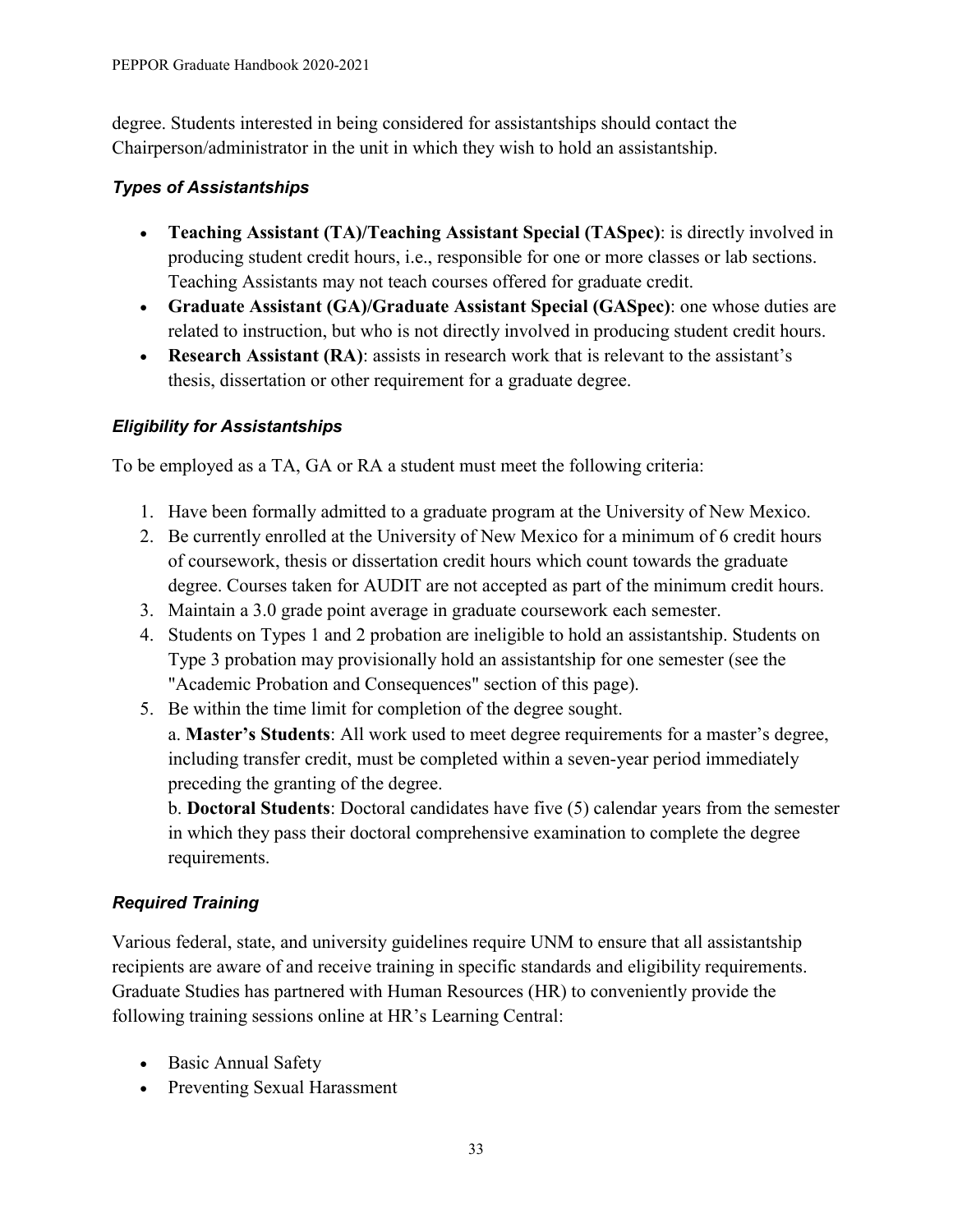• Securing Private Data

All Teaching Assistants, Graduate Assistants, Research Assistants, and Project Assistants are required to complete these training sessions on an annual basis in order to maintain eligibility for holding an assistantship. The training sessions help students better understand responsibilities to colleagues, students, and co-workers, and refresh understanding of federal, state, and university guidelines regarding ethical conduct, safety, and securing private information.

#### *Health Insurance Benefit*

The University of New Mexico provides full payment of the assistantship recipient's insurance coverage premium through the Student Health Center, on a semester-by-semester basis, provided the FTE is 25% or higher, and all other eligibility criteria to hold the assistantship is met.

#### *Assistantship Workload*

During the Fall and Spring semesters the typical workload for assistantships is 20 hours per week (.50 FTE). A student may not be appointed for more than 30 hours per week or .75% FTE as a TA/TA Spec, GA/GA Spec, TAssoc, RA or PA alone or in any combination. In addition, students holding a TA or GA may not be appointed for fewer than 10 hours (.25 FTE).

**NOTE**: The Bureau of Citizenship and Immigration Services regulations limit international students on J-1 and F-1 visas to appointments of no more than 20 hours per week or 50% FTE. The rule that allows graduate students to work 30 hours per week does not relieve international students or the University of the responsibility for complying with the Bureau's regulations.

During the summer session continuing assistantship recipients (including international students) may be employed up to 40 hours per week or 100% FTE provided they are not enrolled. However, entering graduate students awarded an assistantship during the summer session must be enrolled in a minimum of 3 credit hours of coursework which applies to their graduate degree and may not exceed 75% FTE or 30 hours per week. Assistantship recipients who are not enrolled for both summer sessions are required to pay Federal FICA tax (Social Security and Medicare) for that summer session in which they were not enrolled.

Assistantship recipients may concurrently hold a student employment or work-study position provided the combined FTE does not exceed 75% FTE (50% FTE for international students) during the Fall and Spring semester and 100% FTE during the Summer session.

Assistantship recipients may not concurrently hold a University of New Mexico staff position.

## *Assistantship Reappointments*

By definition, assistantships are term appointments. Students should not assume that they will be reappointed merely because notification of termination at the end of the appointment period has not been received. Reappointments are contingent upon the continuing availability of funds,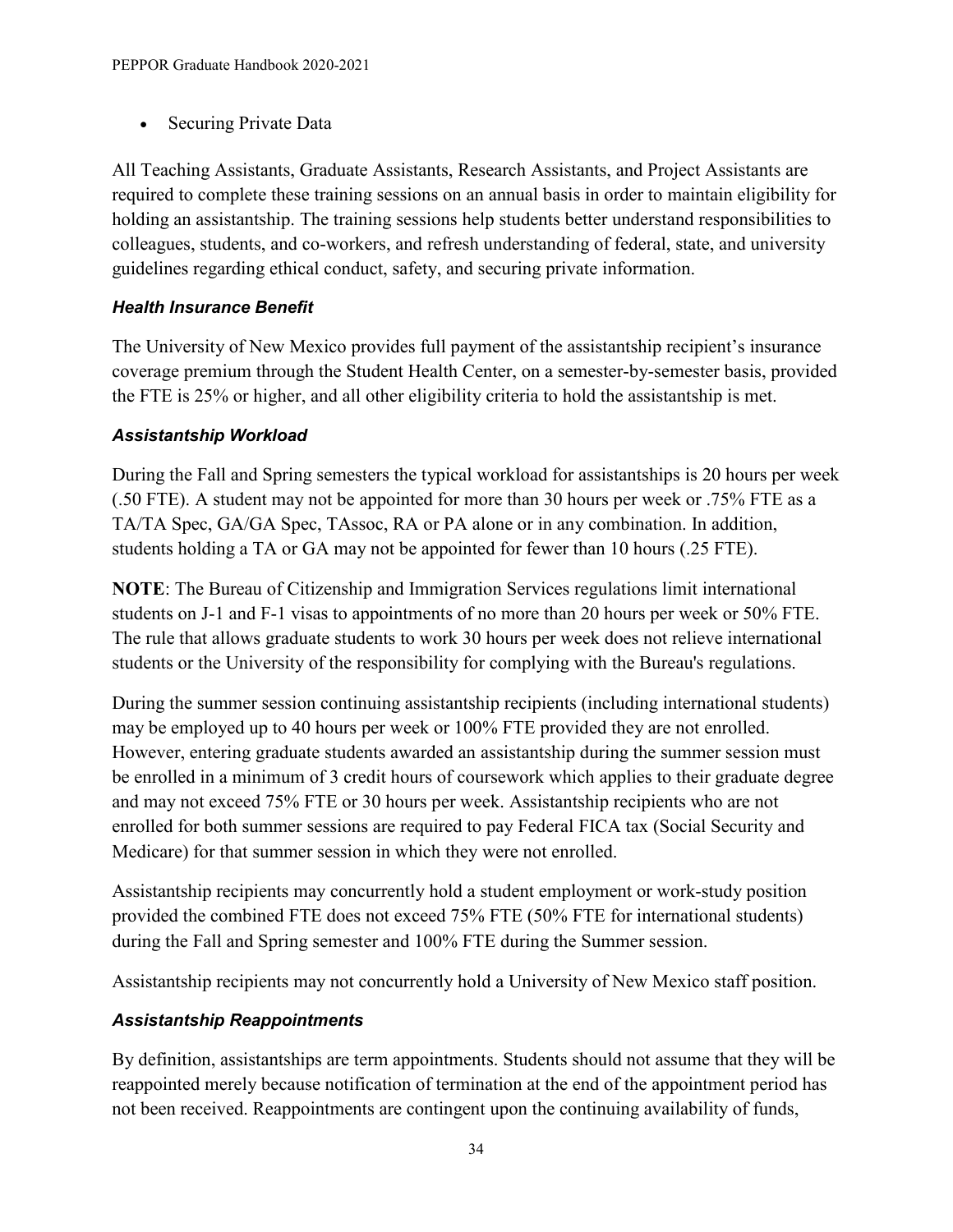satisfactory performance of the assistantship recipient, relevant departmental policies and academic eligibility.

#### *Termination of Assistantship Before End of Appointment Period*

The graduate unit makes notification of termination to the student and forward a copy of this notification to the Dean of Graduate Studies. In the case of students who are placed on academic probation, Graduate Studies terminates the contract and notify the appropriate graduate unit and the student. The stipend for assignments that are terminated before the end of the appointment is prorated for the period during which the assistant was employed. If a TA/GA/TAssoc assignment is terminated prematurely, either by voluntary resignation or dismissal, the stipend shall be prorated at the rate of 1/18 of the semester stipend per week worked.

#### *Medical Leave While Holding an Assistantship*

Assistantship recipients who suffer a serious medical condition requiring absence from assigned duties for two consecutive weeks may be granted, upon written request to the head of the graduate unit, a two-week sick leave without loss of stipend. After this leave, the student is paid only for the time the assistantship responsibilities were fulfilled. The graduate unit must notify the Graduate Studies office whenever it grants an assistant a two-week sick leave, as well as the date that the assistant returns to his/her position.

#### *Absence Without Leave*

Individuals who are awarded a contract and receive payment from the University of New Mexico, but who do not attend or are absent without leave are required to repay any stipend collected from UNM.

## *Procedures for Petition for Assistantship Awards*

A student who desires to hold an assistantship appointment under conditions different from those described above (with the exception of those governed by Federal or state mandates) should address a petition to the Dean of Graduate Studies. The petition should include a detailed explanation of what is requested, what the exceptional circumstances are, and why a waiver of policy is desirable from the point of view of progress toward his or her degree. The petition is reviewed by the Chairperson/administrator or principal investigator as well as the graduate director who may either deny the petition or recommend approval to the Dean of Graduate Studies. The Dean of Graduate Studies shall make the final decision.

## *Grievance Procedures for Students Holding Assistantships*

Student who hold assistantships and are seeking direction for submitting a formal grievance related to the assistantship are referred to the section on Academic Freedom of Graduate, Teaching, Research and Special Assistants in the University of New Mexico Faculty Handbook.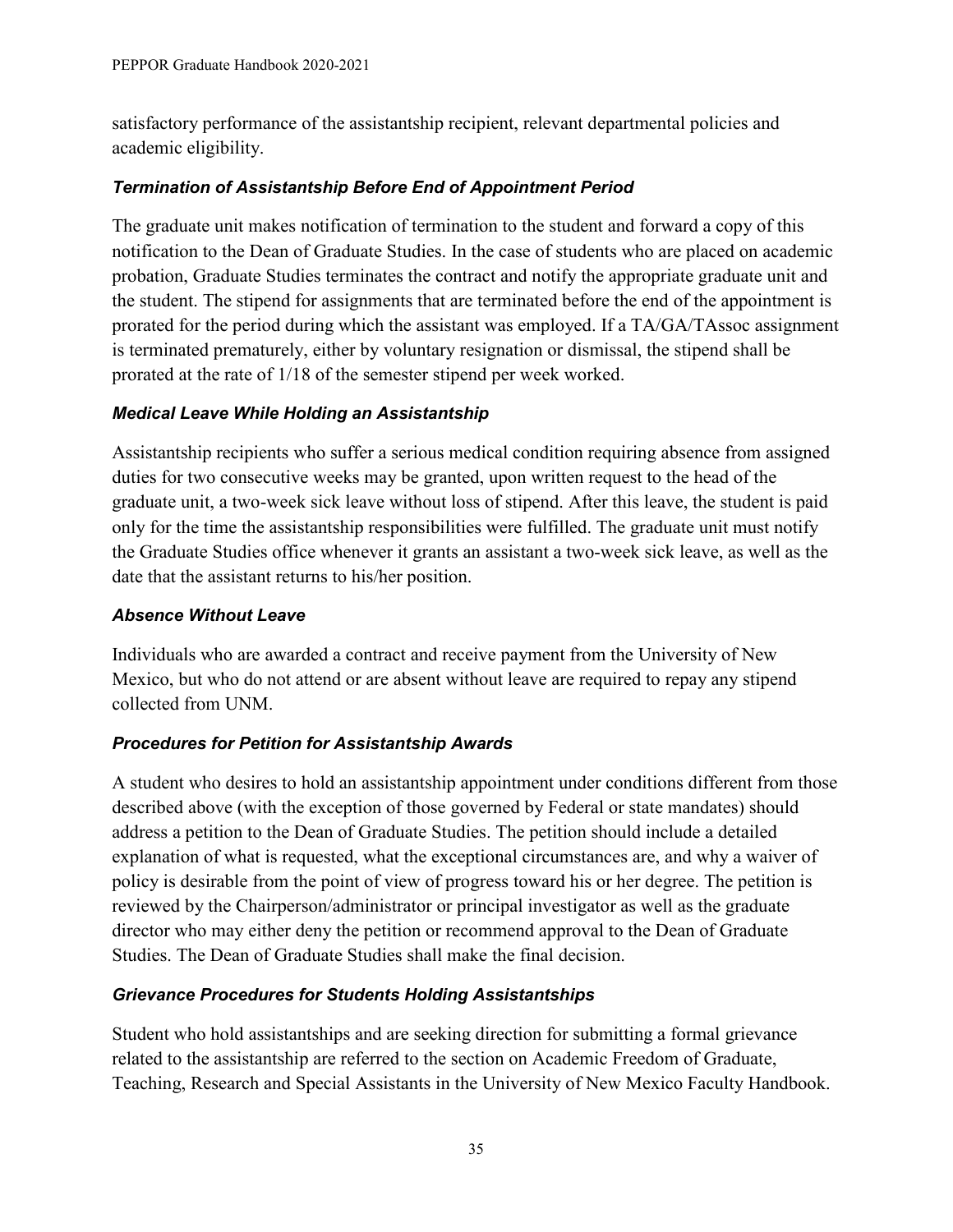# <span id="page-39-0"></span>**9. Scientific Meetings**

As part of the educational process, students will be encouraged to attend national scientific meetings as College and Departmental travel support permits. Travel support will be considered for students presenting at national meetings. Students should discuss participation in meetings and travel support with their major advisor.

Students should apply first for UNM OGS related travel funds. Further information is available at [https://grad.unm.edu/funding/research-travel-grants/index.html.](https://grad.unm.edu/funding/research-travel-grants/index.html)

# **10. Student Evaluation**

The PEPPOR program faculty annually evaluates each student on the basis of accomplishments in formal courses and performance in other areas of the program including research as well as attendance and participation in seminars. Satisfactory performance in courses and research are required. Failure to meet performance criteria in any of these areas or for professional misconduct is grounds for recommendation of dismissal from the program.

# **11. Annual Reports**

All students will submit an annual report. The Annual Report must be approved and signed by the assigned faculty mentor (first year students) or the Major Advisor (all other students). Annual Reports are required for each year students matriculate in the program.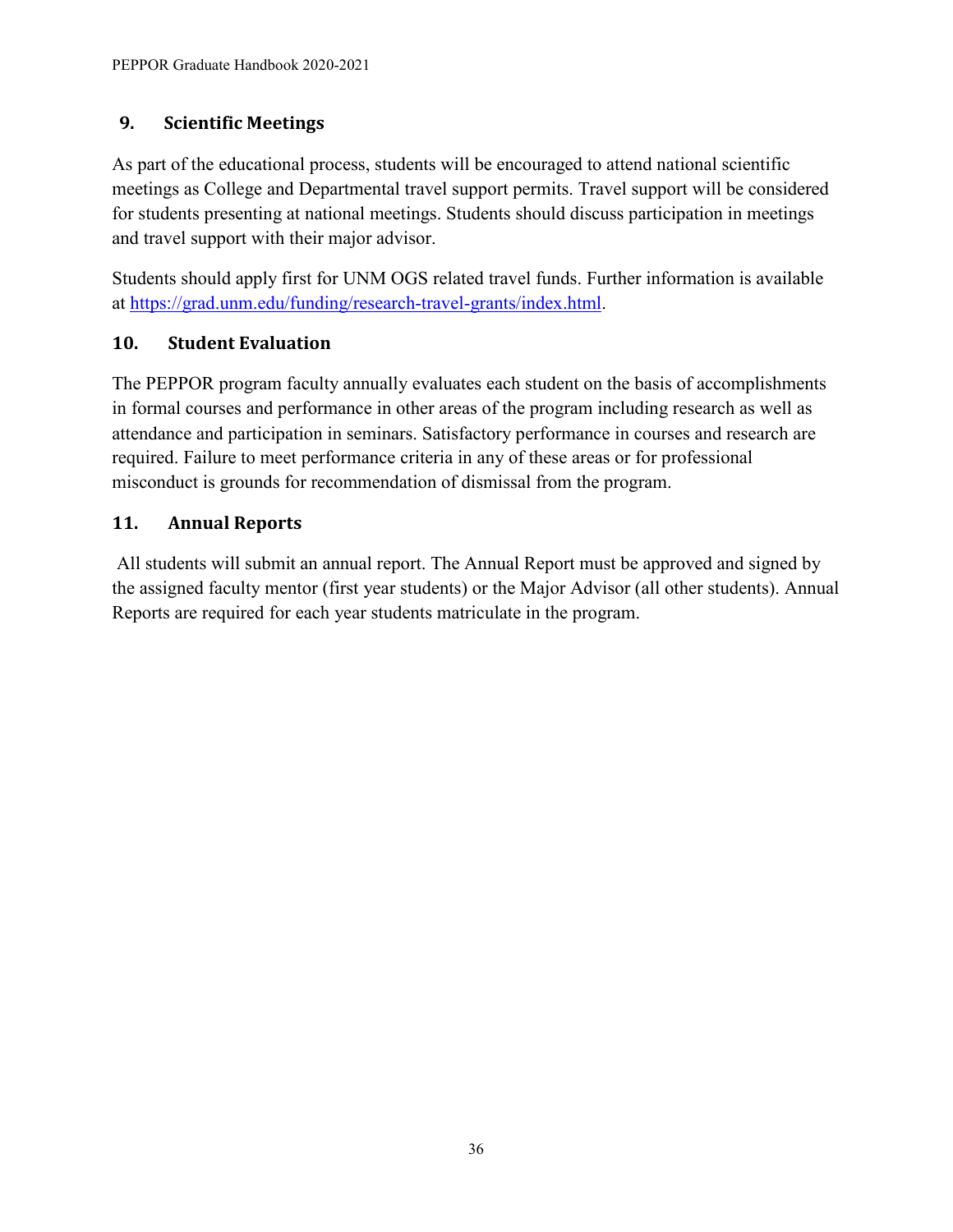#### <span id="page-40-0"></span>**D. MASTER OF SCIENCE (MS) PROGRAMS IN PEPPOR**

#### <span id="page-40-1"></span>**1. The Master's Degree**

#### *General Requirements*

To meet general requirements for a master's degree a student must:

- 1. Complete the coursework requirements of a Plan I or Plan II within the identified deadline dates (described below);
- 2. Fulfill any additional department or graduate unit requirements (e.g., foreign language or skill requirement, practicum, etc.);
- 3. Maintain a cumulative grade point average of 3.0 or higher;
- 4. Have a Program of Studies approved by the Dean of Graduate Studies;
- 5. Complete at least 50% of required coursework after admission to the graduate program, unless further limited by the graduate program;
- 6. No more than 6 credit hours of coursework in which a grade of "C" (2.0), "C+" (2.33) or "CR" (grading option selected by student) was earned may be credited toward a graduate degree. Courses offered only on a CR/NC basis and required by the graduate program are excluded from this limitation.
- 7. Pass the Master's Examination and/or Final Examination for Thesis ;
- 8. Meet the time limit for completion of degree requirements.

Please visit the UNM OGS website for the MS Degree Completion Roadmap and Guidelines: <https://grad.unm.edu/resources/start-to-finish-unm/masters/ms-roadmap.html>

#### <span id="page-40-2"></span>**2. Coursework Requirements**

#### *M.S. in Pharmacoeconomics, Epidemiology, Pharmaceutical Policy, and Outcomes Research (PEPPOR)*

|                                                    |                                                                             | Plan I |    | Plan II  |
|----------------------------------------------------|-----------------------------------------------------------------------------|--------|----|----------|
| Pharm 545                                          | Pharmacoeconomics                                                           |        |    |          |
| Pharm 546                                          | Healthcare Systems Review                                                   |        |    |          |
| Pharm 547                                          | Research Design and Analysis                                                |        |    |          |
| Pharm 591                                          | Seminars in Administrative Pharmacy                                         | $4*$   |    | $4*$     |
| Stat courses level I <sup>**</sup>                 |                                                                             |        |    |          |
| Stat courses level II <sup>**</sup>                |                                                                             |        |    | 3        |
| Electives                                          |                                                                             | h      |    | $9 - 12$ |
| Pharm 599                                          | Master's thesis                                                             | h      |    |          |
| Pharm 597                                          | Research Problems                                                           |        |    | $1 - 4$  |
| <b>TOTAL REQUIRED:</b>                             |                                                                             |        |    |          |
|                                                    | Plan 1 (thesis option: minimum of 24 hours of coursework $+6$ thesis hours) |        | 30 |          |
|                                                    | Plan 2 (non-thesis option: minimum of 32 hours of coursework)               |        | 32 |          |
|                                                    | *Students are required to attend PEPPOR program seminars every semester     |        |    |          |
| ** See Appendix A for approved statistical courses |                                                                             |        |    |          |

37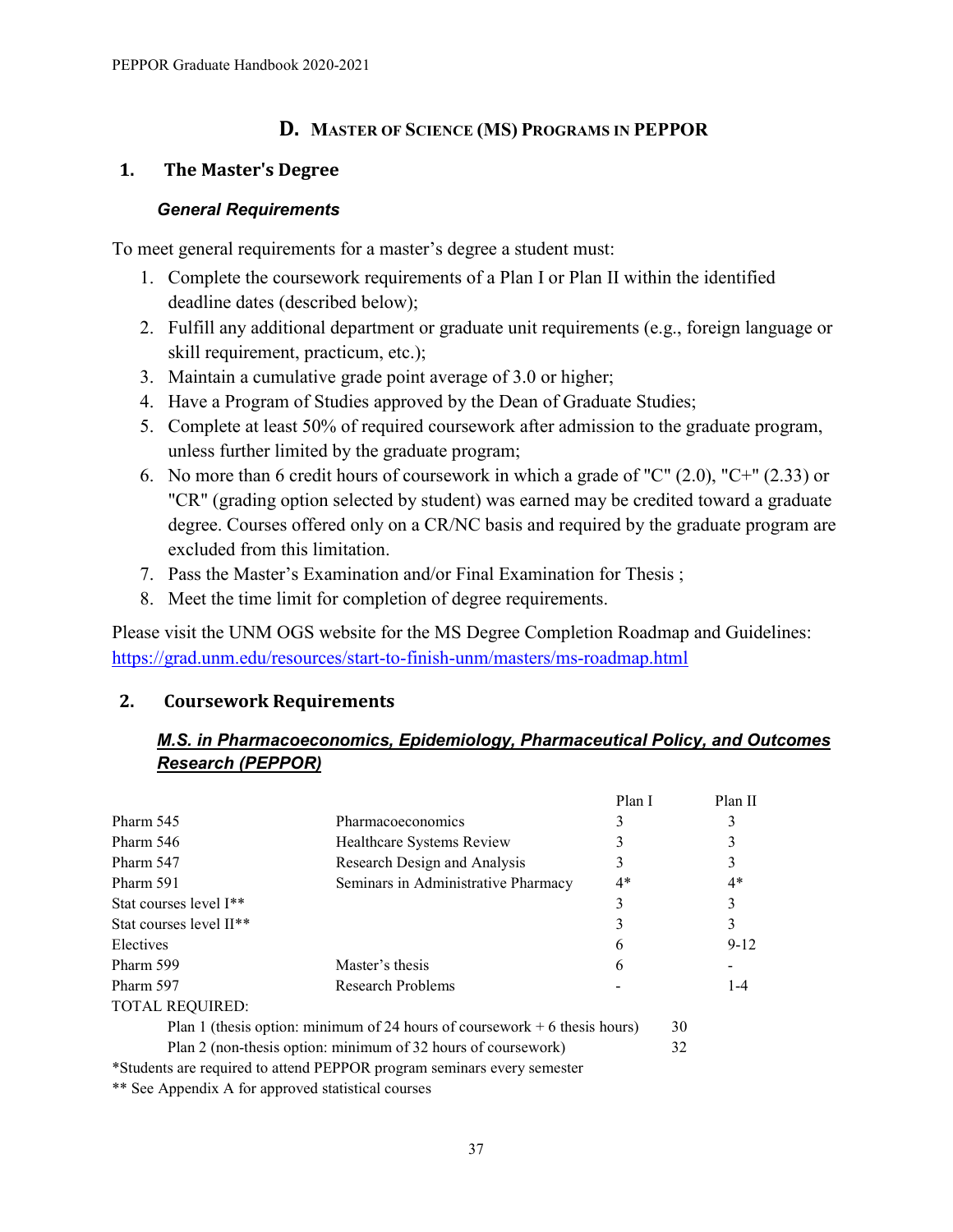#### *M.S. in Clinical Trials*

| Pharm 545                           | Pharmacoeconomics                                                       | 3              |
|-------------------------------------|-------------------------------------------------------------------------|----------------|
| Public Health 502                   | Epidemiologic Methods I                                                 | 3              |
| Public Health 520                   | Epidemiologic Methods II                                                | 3              |
| Pharm 548                           | Ethics Clinical Trials/Informed Consent                                 |                |
| Pharm 549                           | Regulatory Issues in Clinical Trials                                    | $\mathfrak{D}$ |
| Pharm 591                           | Seminars in Administrative Pharmacy                                     | $2*$           |
| Stat courses level I <sup>**</sup>  |                                                                         | 3              |
| Stat courses level II <sup>**</sup> |                                                                         | 3              |
| Electives                           |                                                                         | 6              |
| Pharm 598                           | Topics in Pharmaceutical Sciences                                       | 3              |
|                                     | (Methods of Clinical Trials)                                            |                |
| Pharm 597                           | Research Problems (concentration paper)                                 | $\mathfrak{D}$ |
| <b>TOTAL REQUIRED:</b>              |                                                                         |                |
|                                     | Most students pursue Plan 2 (non-thesis option: 32 hours of coursework) | 32             |

\*Students are required to attend seminars every semester

\*\* See Appendix A for approved statistical courses

#### *PharmD/MS in PEPPOR Dual Degree*

The College of Pharmacy offers a dual degree program leading to a Doctor of Pharmacy and Master's Degree (PhD/MS) in PEPPOR. The dual degree program is designed to prepare students for leadership positions that demand knowledge of both health sciences combined with research experience. The goal is to provide graduates with the skills, knowledge, and experience needed for positions in pharmacoeconomics, epidemiology, pharmaceutical policy, and outcomes research in academic settings, the pharmaceutical industry, or pharmacy management careers.

Under this program, the College of Pharmacy will require a minimum of 21 hours of graduate level courses in addition to 11 hours of science courses in the PharmD curriculum for a total of 32 credit hours. Students should have completed an undergraduate degree for consideration for admission to the program and must commit to the Dual PharmD and Master's in Pharmaceutical Sciences Degree Program before completing their second year in the professional program. Applicants will be considered for the program under the same criteria as applicants to the graduate program.

The Dual PharmD and Master's in Pharmaceutical Sciences, with a concentration in PEPPOR, degrees will be conferred together upon successful completion of the program. It is expected that students will complete the degree within 1 year after completing the PharmD degree.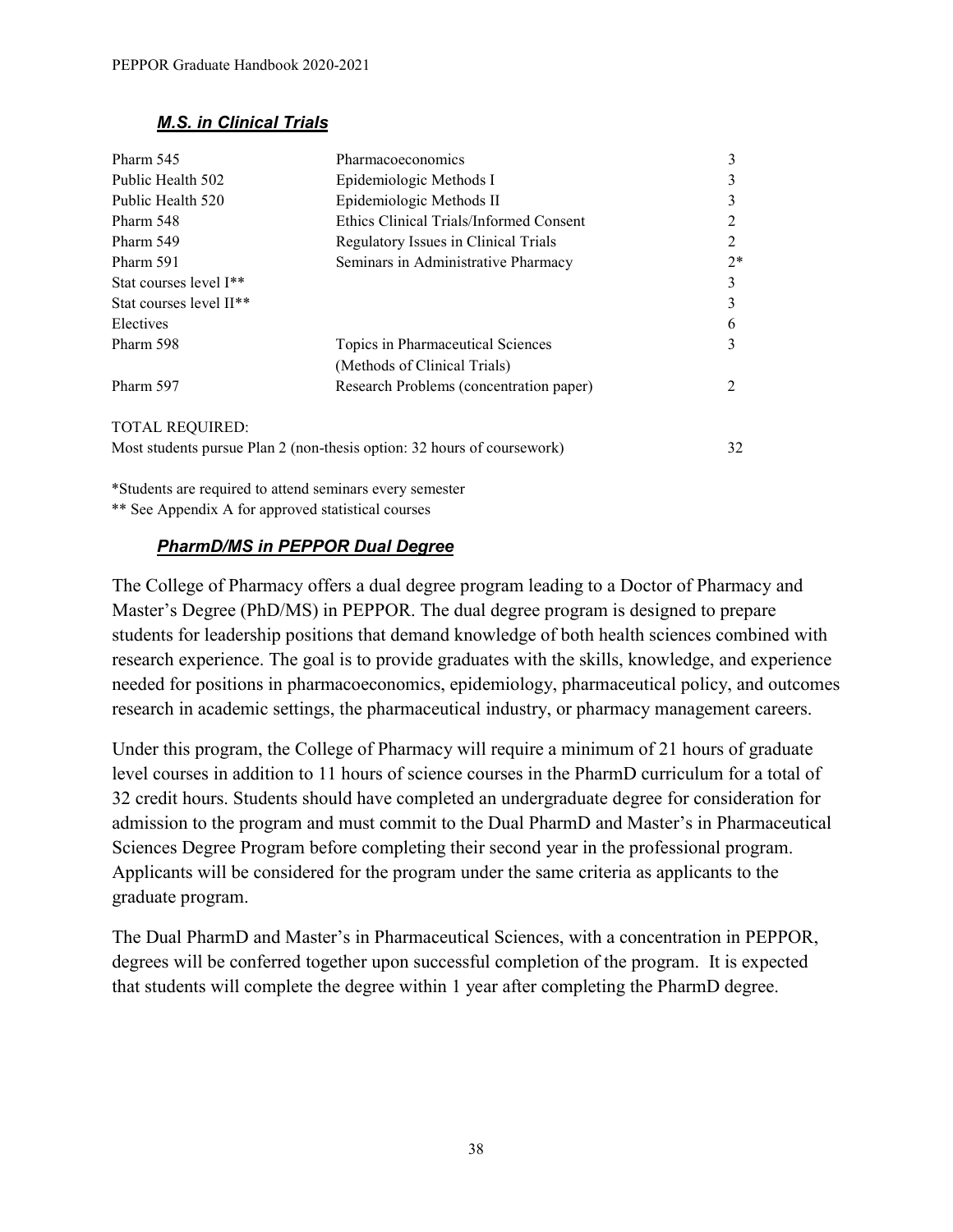#### **Pharm D/MS, with an emphasis in PEPPOR (32 credit hours)**

32 graduate credit hours

- 18 dual-credit hours
	- a. PHRM 809 2 credits –Pharmacy and Health Care Delivery
	- b. PHRM 804 2 credits Public Health in Pharmacy
	- c. PHRM 828 3 credits Pharmacoepidemiology and Research Design
	- d. PHRM 836 2 credits Pharmacoeconomics
	- e. PHRM 837 3 credits Pharmacy Management and Operations
	- f. PHRM  $545 3$  Credits (elective for Pharm D) Pharmacoeconomics
	- g. PHRM 546 3 Credits (elective for Pharm D) Healthcare Systems Review *and/or* Pharm 547- 3 Credits (elective for Pharm D) Research Design and Analysis
- At least 6 credit hours of elective graduate level classes (e.g., biostatistics, epidemiology, or others)
- 2 credit hours of Seminar (PHRM 591)
- 6 credit hours of Thesis Research (PHRM 599)

#### <span id="page-42-0"></span>**3. Master's en route to Ph.D.**

Students admitted directly to a Ph.D. without a master's degree may earn a master's degree en route to the Ph.D. (same major/subject code) by seeking approval from the doctoral program. The student must then follow the master's degree requirements as outlined in the *Master's Degree: General Requirements* section of this page. With prior approval by the program faculty and Graduate Studies, a doctoral comprehensive examination may serve as the master's examination for students pursuing a master's en route to the Ph.D. (same subject code). With prior approval by the program faculty and Graduate Studies, a doctoral qualifying examination may serve as the master's examination provided that the committee composition fulfills the requirements for the master's examination.

#### <span id="page-42-1"></span>**4. Time Limit for Completion of Degree**

All work used to meet degree requirements for a master's degree, including transfer credit, must be completed within a seven (7) calendar year period immediately preceding the granting of the degree. Coursework older than seven years cannot be used to meet requirements for the master's degree. Graduate units may impose stricter limitations on the time limit for completion of degree requirements.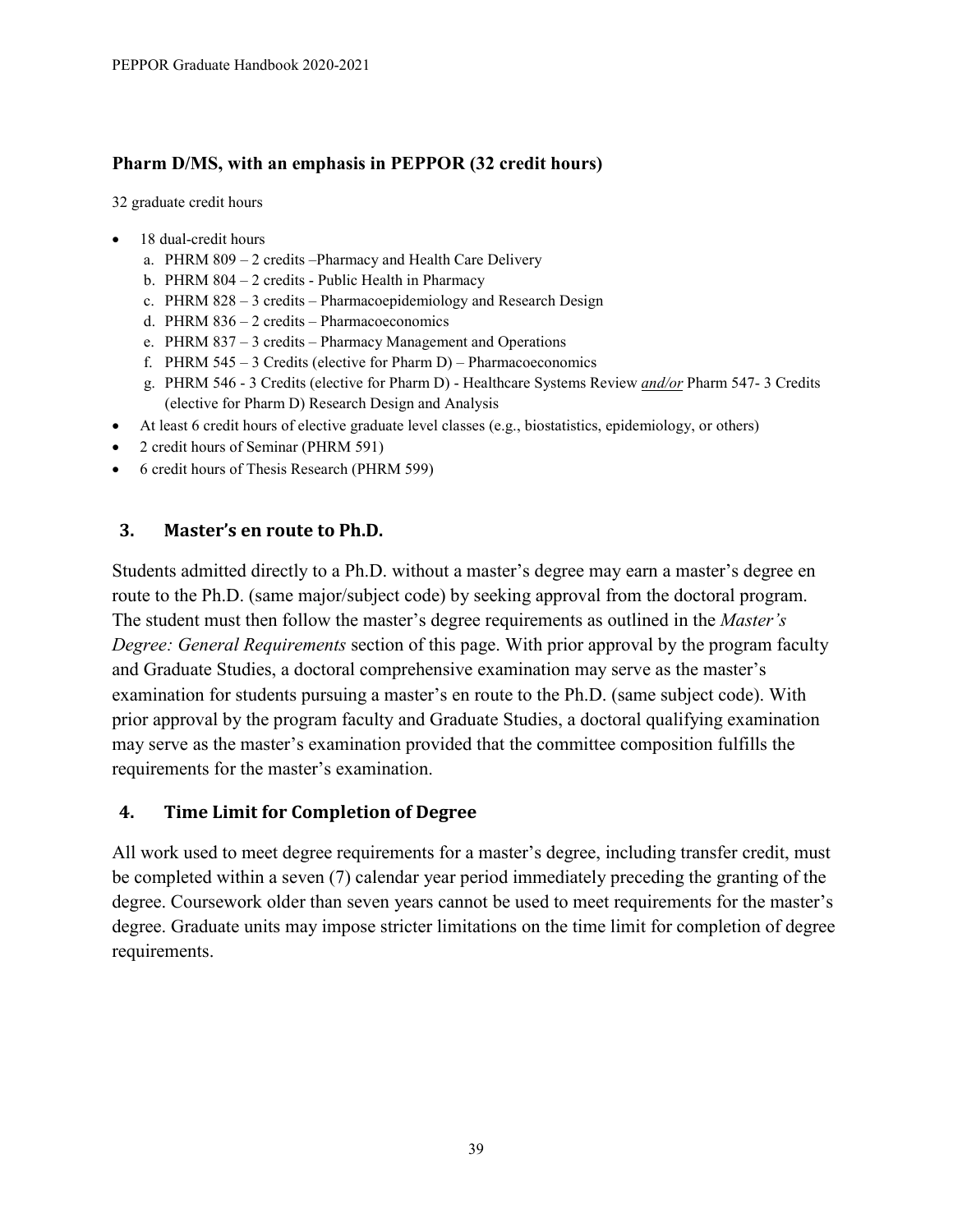# <span id="page-43-0"></span>**5. Plans I (Thesis) and II (Non-Thesis) Options**

Master's degree programs within the PEPPOR program are completed under one of two plans, as described below. These are referred to as Plans I and II. In addition to the general requirements listed above, the following specific requirements apply:

## *Plan I Requirements*

- 1. A minimum of 24 credit hours of coursework, with a minimum of 15 credit hours in the major field.
- 2. A minimum of 6 credit hours of 500-level coursework.
- 3. A maximum of 6 credit hours in "problems" courses and a maximum of 5 credit hours of workshop credit.
- 4. Six credit hours of Thesis (599) credit.
- 5. Completion of a master's thesis.

## *Plan II Requirements*

- 1. A minimum of 30 credit hours of coursework, with a minimum of 18 credit hours in the major field.
- 2. A minimum of 12 credit hours of 500-level courses.
- 3. A maximum of 12 credit hours in "problems" courses and a maximum of 8 credit hours of workshop credit.
- 4. Completion of a master's project/paper suitable for publication

# <span id="page-43-1"></span>**6. Master's Examination**

All candidates for the Plan I and Plan II master's degrees must pass a master's examination. The examination, drawn from the major field and from minor or related fields as appropriate, may be written, oral or both, depending upon the requirements of the graduate unit.

The examination is conducted by a committee of a minimum of three members approved for committee service. Two members must be in Category 1 or 3; the Chair of the committee must be in Category 1, 5, or 3 if within the student's major; one member must be from Category 1; and no more than one voting member can be in Category 4 (see the "Faculty Approval for Committee Service" see:<https://grad.unm.edu/resources/gs-forms/committee-service.html> ).

The master's examination may be taken only after the Program of Studies has received approval by the Graduate Dean and only if the student is in good academic standing. In the case of Plan I students, the thesis defense may be considered as the master's examination; for these students, the thesis Chairperson usually serves as Chairperson of the master's examination committee (see the "The Master's Degree: Required Enrollment" section of this page).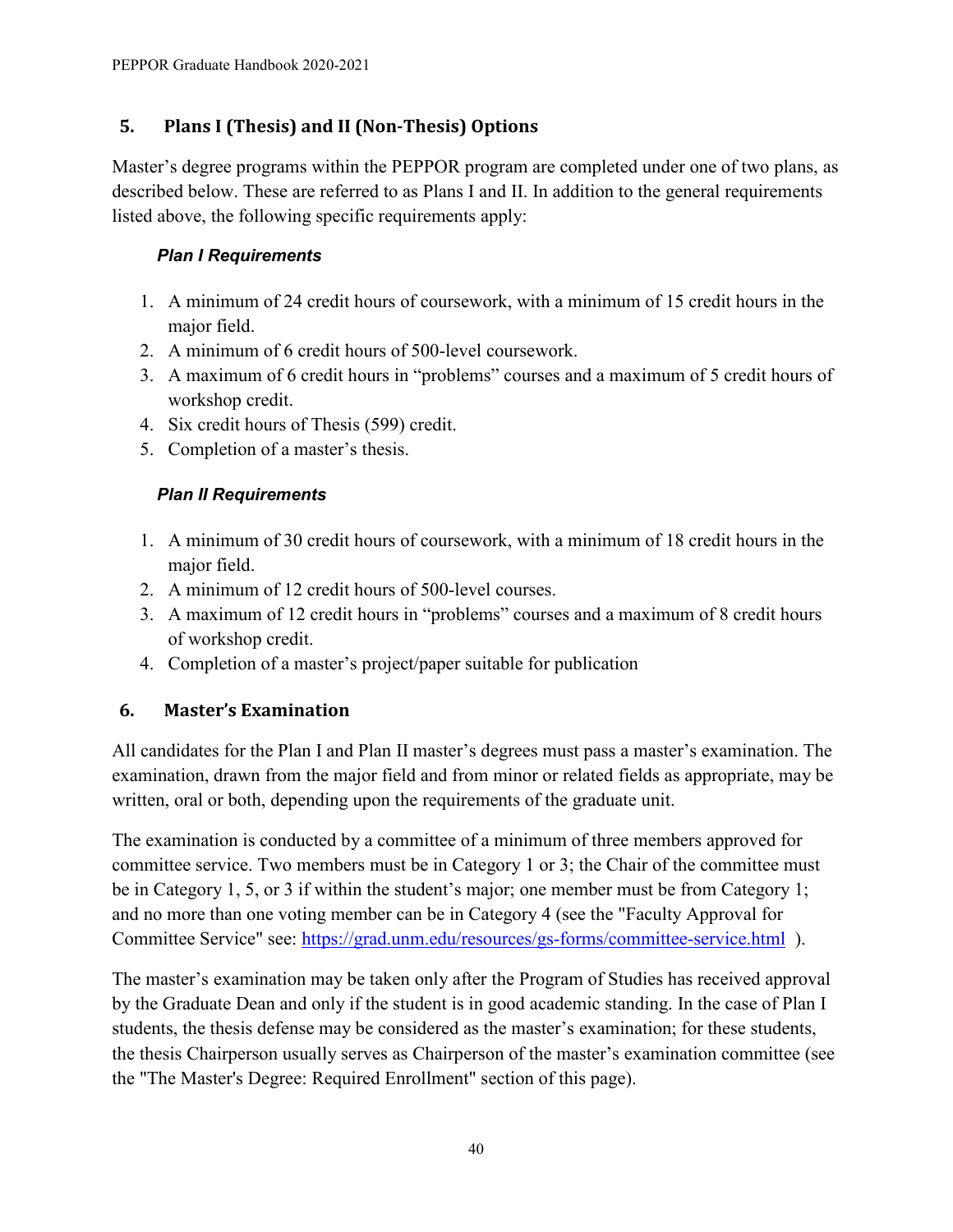The student must notify Graduate Studies of the scheduled examination date by electronically submitting the [appropriate announcement form](http://gradforms.unm.edu/home) see: [https://grad.unm.edu/resources/gs](https://grad.unm.edu/resources/gs-forms/index.html)[forms/index.html](https://grad.unm.edu/resources/gs-forms/index.html) .The announcement form must be filed at least two weeks before the master's examination, and no later than the published deadline dates (November 1 for Fall, April 1 for Spring or July 1 for Summer). Barring extraordinary circumstances, the graduate unit notifies the student and Graduate Studies of the results of the examination no later than two weeks from the date on which it was administered. Should such circumstances arise, the unit informs the student in writing of the reason for the delay and let him/her know when notification can be expected. The results of the examination (pass or fail) must be reported to Graduate Studies by November 15 for Fall graduation, April 15 for Spring graduation or July 15 for Summer graduation. If a student fails the examination, the graduate unit may recommend a second examination, which must be administered within one calendar year from the date of the first examination. The master's examination may be taken only twice. A second failure results in the student's termination from the program.

## **Conditional Pass**

Having evaluated the materials required for the examination, if the Committee feels that, although the student has demonstrated knowledge and understanding of the field, it is not quite sufficient to justify a grade of "pass", the committee may assign the grade of "Conditional Pass" and require that the student meet additional conditions before a grade of "pass" is awarded. The student must meet the conditions noted on the Conditional Pass by the end of the subsequent term. However, students who plan to graduate in a specific term must resolve a Conditional Pass by the posted deadline for submission of examination results. The committee notes the conditions that need to be met by the student on the examination form. Once the committee indicates the student has met the conditional pass criteria, they submit a memo to Graduate Studies.

## **Report of Examination Approvals and Signatures**

Each committee member with a UNM netID is required to record their decision through the electronic [Report of Examination](https://gradforms.unm.edu/home) for each examination. Committee members without UNM netIDs are informed that they will give their proxy decision through the Chair of the committee who will record their decision.

## <span id="page-44-0"></span>**7. Program of Studies**

A master's degree student should file a Program of Studies with Graduate Studies as soon as she/he has planned a program of studies for the degree in consultation with the major advisor. This form may be obtained from the academic unit or at [http://grad.unm.edu/resources/gs](http://grad.unm.edu/resources/gs-forms/index.html)[forms/index.html](http://grad.unm.edu/resources/gs-forms/index.html) .The Program of Studies must be approved by the graduate unit and submitted to Graduate Studies by the following deadlines: October 1 for Spring, March 1 for Summer and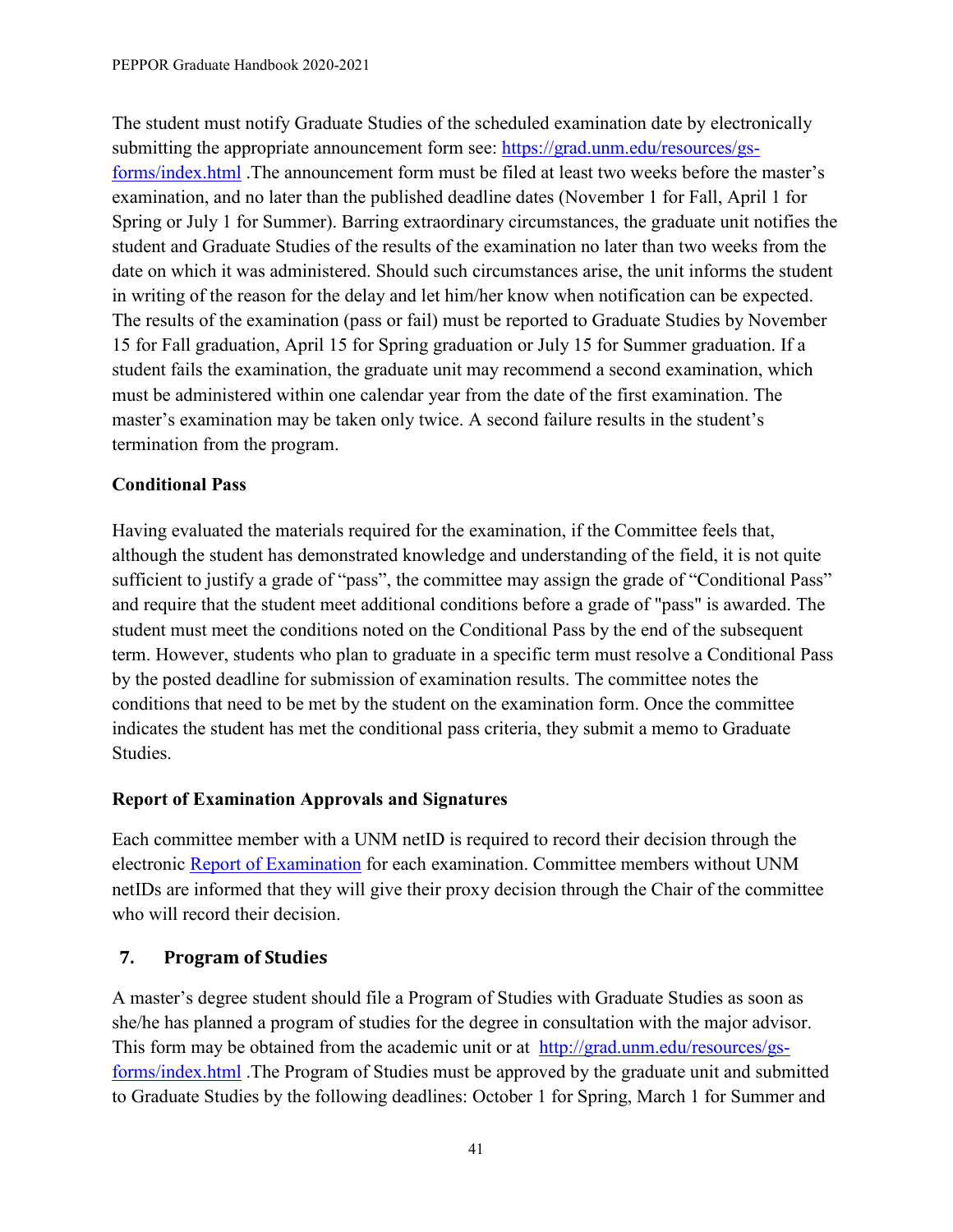July 1 for Fall. It must be approved by the Dean of Graduate Studies before a student may take the master's examination.

Within Plan I or Plan II the student and the major advisor may design a program of studies in which work is done only in the major graduate unit or in the major and one or more related graduate units. The following regulations must be observed:

- 1) Each Program of Studies must be approved by the student's major graduate unit and by the Dean of Graduate Studies;
- 2) After a Program of Studies has been filed, a student may change between Plans I and Plan II only with the approval of the major graduate unit and the Dean of Graduate Studies and must submit a new/revised Program of Studies;
- 3) No more than half the graduate program's minimum required coursework hours, exclusive of Thesis/Project, may be taken with a single faculty member;
- 4) Application/Transfer of Graduate Credit: The application or transfer of graduate credit to a program of studies is never automatic. With the approval of the student's graduate unit, a maximum of 50% of the coursework requirements for a master's degree may consist of a combination of applied/transfer credit hours, assuming they meet the restrictions specified earlier in this Catalog. In addition, applied/transfer credit must meet the following criteria:
	- a. The coursework was taken at an accredited institution and is judged by both the graduate unit and the Dean of Graduate Studies to be appropriate to the student's degree program;
	- b. The coursework is graded at least a B and was completed within the required seven-year period; and
	- c. Any additional restrictions that may have been imposed by the particular graduate unit have been fulfilled.

*NOTE: Coursework that has been counted toward a previous degree may not be counted again toward any subsequent degree with the exception of a master's degree for a doctoral degree*

# <span id="page-45-0"></span>**8. Required Enrollment**

Master's students in either Plan I, II, or III must be enrolled for and complete at least 1 graduate credit in the term they sit for an examination or complete degree requirements. In order to qualify to sit for a master's exam during the intersession, the student must be registered for the following semester.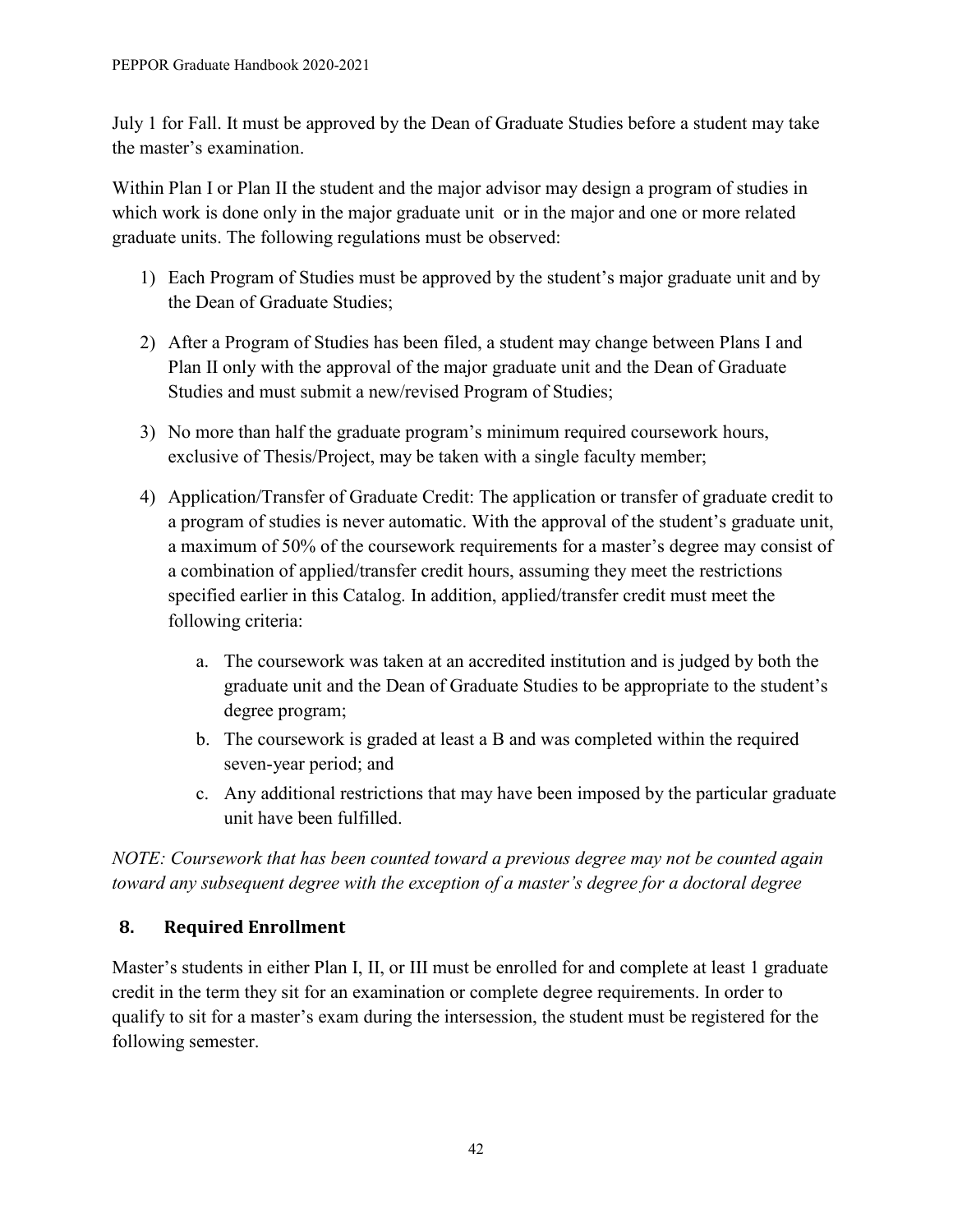# <span id="page-46-0"></span>**9. Graduation Courtesy Policy**

University regulations require that the student must be enrolled and complete a minimum of one credit hour of graduate credit in the term s/he completes degree requirements. Should the student miss the graduation deadline (July 15 for summer graduation, November 15 for fall graduation, April 15 for spring graduation), but completes all degree requirements on or before the last day of that term, the student is not required to register for the next (graduation) term. The degree program must submit the student's name on the proposed graduation list for actual term of graduation.

# <span id="page-46-1"></span>**10. Notification of Intent to Graduate**

Students must inform their graduate unit in writing of their intent to graduate. The graduate units must submit their proposed graduation list to Graduate Studies no later than 5:00 p.m. on the last day of the semester immediately preceding the semester of graduation.

# <span id="page-46-2"></span>**11. The Master's Thesis**

Each candidate for a Plan I master's degree must submit a thesis that demonstrates evidence of the ability to do sound research. The student's thesis committee and the Dean of Graduate Studies must approve the thesis. The student is responsible for providing each member of the committee with a complete draft of the thesis in ample time for review prior to the defense.

**Credit:** Plan I students must complete a minimum of six credit hours of thesis (599) credit and only six credit hours may be applied to the program of studies. Once students have enrolled in thesis (599) courses, continuous enrollment (Fall and Spring semesters) in thesis (599) is required until the Dean of Graduate Studies accepts the thesis. Students who complete degree requirements during a summer session must be enrolled in a minimum of one thesis credit hour. This rule applies whether or not the student is concurrently enrolled for other credit hours.

Students who have enrolled in 599 and subsequently stopped enrollment for one or more semesters (not including summers) must follow the procedures listed under the" Continuous Enrollment Policy" above. Procedures for readmission are available on the [Graduate Studies](http://grad.unm.edu/prospective-students/apply-now.html)  [Web site.](http://grad.unm.edu/prospective-students/apply-now.html)

**Grades:** Semester grades available for thesis (599) credit hours are PR (progress) and NC (no credit). At the time of graduation, the student's transcript indicates that he/she earned either 6 credit hours of thesis (599) credit (CR).

## **Announcement of Final Exam for Thesis**

At least two weeks before the final examination is held, and no later than November 1 for Fall, April 1 for Spring or July 1 for summer, the student must notify Graduate Studies of its scheduled date by electronically submitting the appropriate [Announcement of Examination.](http://gradforms.unm.edu/home)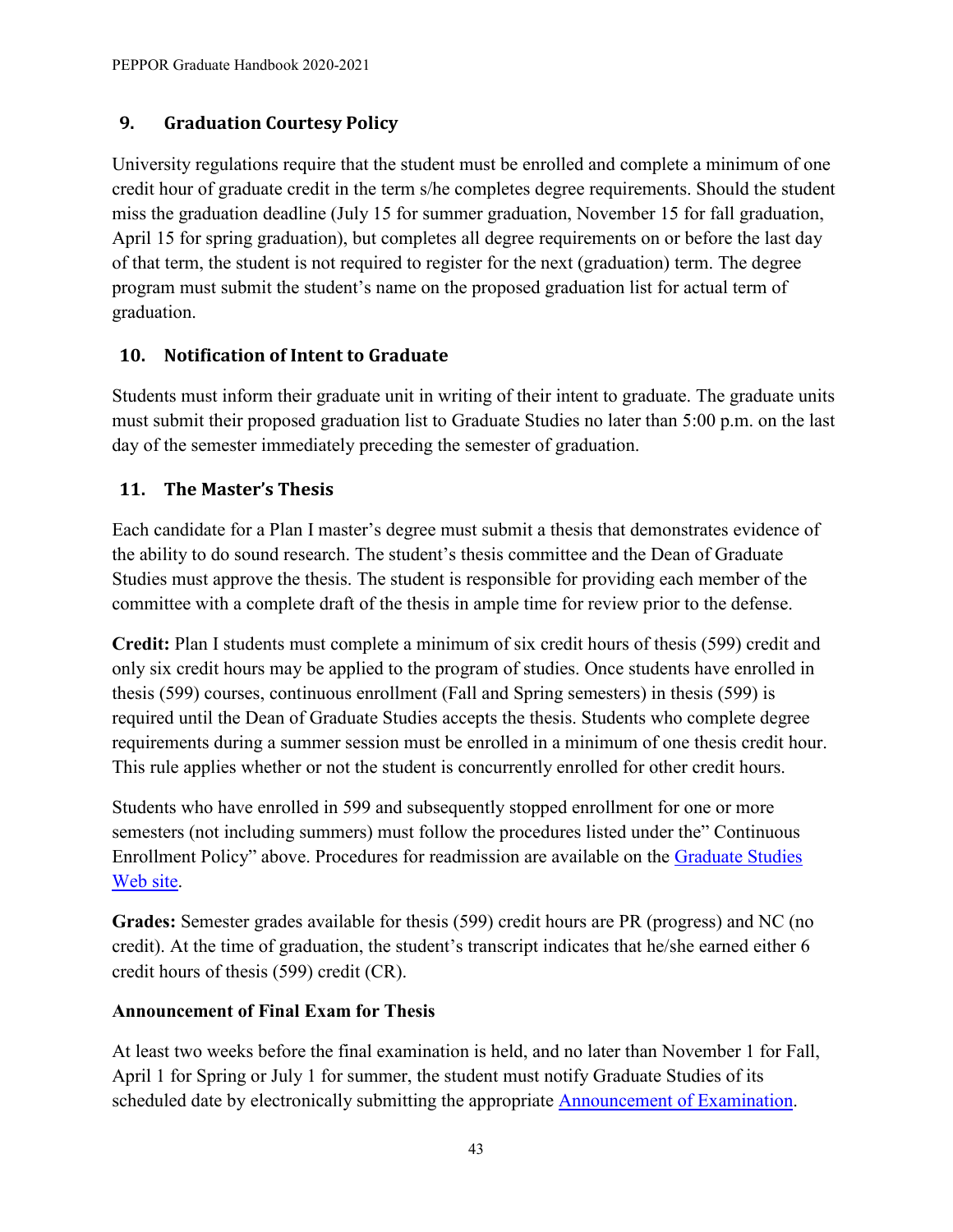#### **Member Attendance at Thesis Defense**

All members of a student's thesis committee must be present at the manuscript defense. Although physical presence is strongly encouraged for all members, synchronous participation by telephone/video conference is allowed when necessary.

**Conditional Pass:** Having evaluated the materials required for the examination, if the Committee feels that, although the student has demonstrated knowledge and understanding of the field, it is not quite sufficient to justify a grade of "pass", the committee may assign the grade of "Conditional Pass" and require that the student meet additional conditions before a grade of "pass" is awarded. The student must meet the conditions noted on the Conditional Pass by the end of the subsequent term. However, students who plan to graduate in a specific term must resolve a Conditional Pass by the posted deadline for submission of examination results. The committee notes the conditions that need to be met by the student on the examination form. Once the committee indicates the student has met the conditional pass criteria, they submit a memo to Graduate Studies, and the student has a maximum of 90 days to submit his/her thesis; however, graduating students must meet the term deadline for submission of the thesis.

**Report of Examination Approvals and Signatures:** Each committee member with a UNM netID is required to record their decision through the electronic [Report of Examination](https://gradforms.unm.edu/home) for each examination and thesis or dissertation defense. Committee members without UNM netIDs are informed that they will give their proxy decision through the Chair of the committee who will record their decision.

#### **Thesis Preparation**

The PEPPOR program accepts the traditional thesis. A traditional thesis is a single written document, authored solely by the student, presenting original scholarship. The student must meet the general manuscript format criteria set forth in the UNM Catalog/Web site on manuscript guidelines. Students must adhere to copyright policies for obtaining permission to use a previously published manuscript.

The student is responsible for preparing a thesis in proper format which is of high quality and free of grammatical and typing errors. Guidelines on thesis format are detailed and should be carefully followed. Students are urged to print current manuscript guidelines and forms from the [Graduate Studies Web site,](http://grad.unm.edu/resources/gs-forms/index.html) and may want to consult with the Graduate Studies manuscript reviewer.

#### **90-Day Time Limit**

A Plan I master's student must submit his/her thesis to the Dean of Graduate Studies within ninety (90) days of passing his/her final examination for the thesis. If the thesis is not submitted within that time, the student must schedule and complete a second final examination for the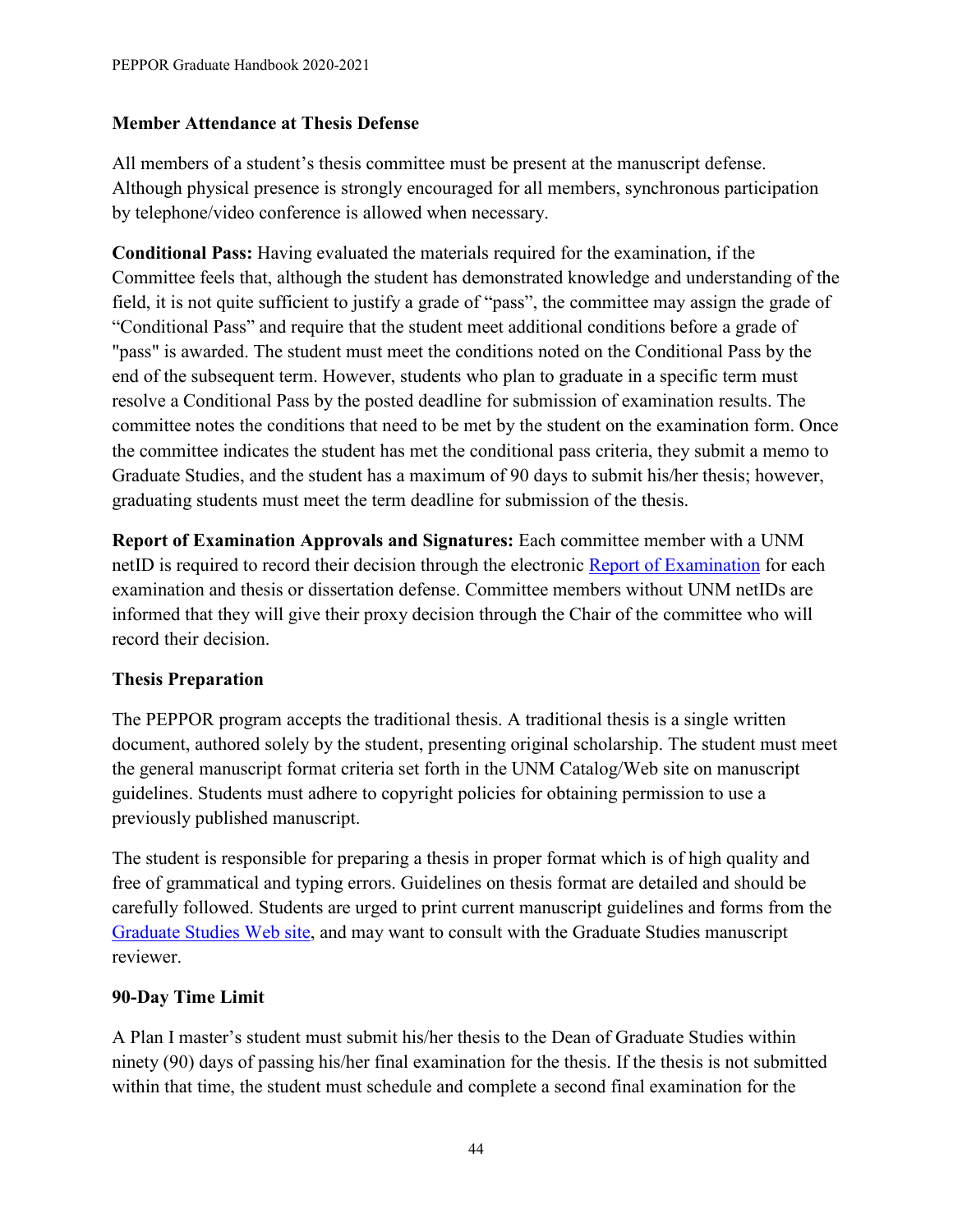thesis. In all cases the results of the thesis defense must be submitted to Graduate Studies no later than two weeks after the announced date of the thesis defense.

#### **Electronic Submission of the Master's Thesis**

All UNM Master's students must submit their theses to Graduate Studies electronically for filing in the [UNM Digital Repository,](https://digitalrepository.unm.edu/) an electronic, open-access database where their work is accessible to Internet search engines such as Google and Yahoo. Open access allows scholars and researchers around the world to access the results of research and scholarship with the click of a button. Thus, open access accelerates and broadens the dissemination of scholarly and creative work. Theses filed in open access at the UNM Digital Repository are fully copyrighted and are afforded the same intellectual property protections as those submitted in print versions.

In some cases, students in consultation with their committee Chair may find it appropriate to submit a petition to the Dean of Graduate Studies to embargo—to delay the release of—the electronically submitted thesis or dissertation (ETD). An embargo is a period of time during which researchers cannot access an ETD from external online search engines. Embargos may be appropriate for authors 1) who are seeking patents, 2) who want to publish their work through a traditional press that considers open access publication to be equivalent to prior publication, or 3) who need to protect sensitive data or information.

The default embargo period for the embargo is two years. Upon expiration of the embargo period, the ETD is moved into open access, although authors may request an extension of the embargo by petitioning the Dean of Graduate Studies. Authors of embargoed theses and dissertations must petition for renewal at least three months prior to the expiration date of the embargo in place at the time.

The Dean of Graduate Studies reviews all requests for embargos and embargo extensions, with the goal of balancing students' requests with the need of the scholarly community for broad and open access to scholarly and creative work. Even when an embargo is granted, the title, author, and keywords associated with the thesis or dissertation are available through open access. In all cases, a former UNM student may terminate the embargo at any time.

Master's students must submit their theses, with an abstract of no more than 350 words to the Dean of Graduate Studies for approval by November 15 for Fall graduation, April 15 for Spring graduation or July 15 for Summer graduation. If the thesis is not submitted by these deadlines, the student is not able to graduate that semester. While Graduate Studies accepts dissertations in electronic (pdf) form, graduate units may also require paper copies (check with the graduate unit).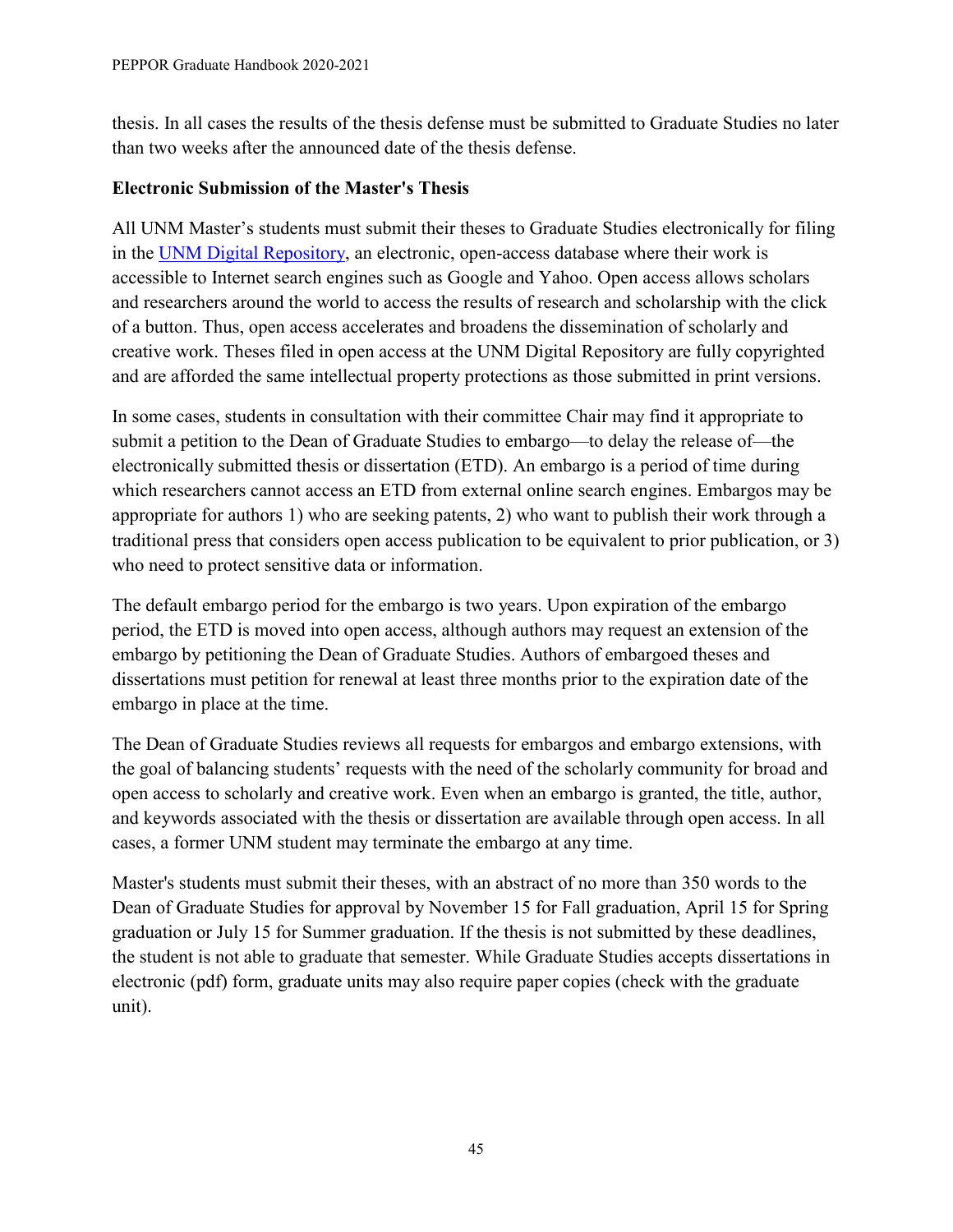## **Accompanying Forms**

The following forms, which must be submitted along with the manuscript, may be obtained from the graduate unit or the [Graduate Studies Web site:](http://grad.unm.edu/resources/gs-forms/index.html)

- 1. A "Certification of Final Form."
- 2. An "Information Cover Sheet"
- 3. "Embargo Request Form" (if requesting an embargo).

**NOTE:** The student's graduate unit may require paper copies of the thesis and forms.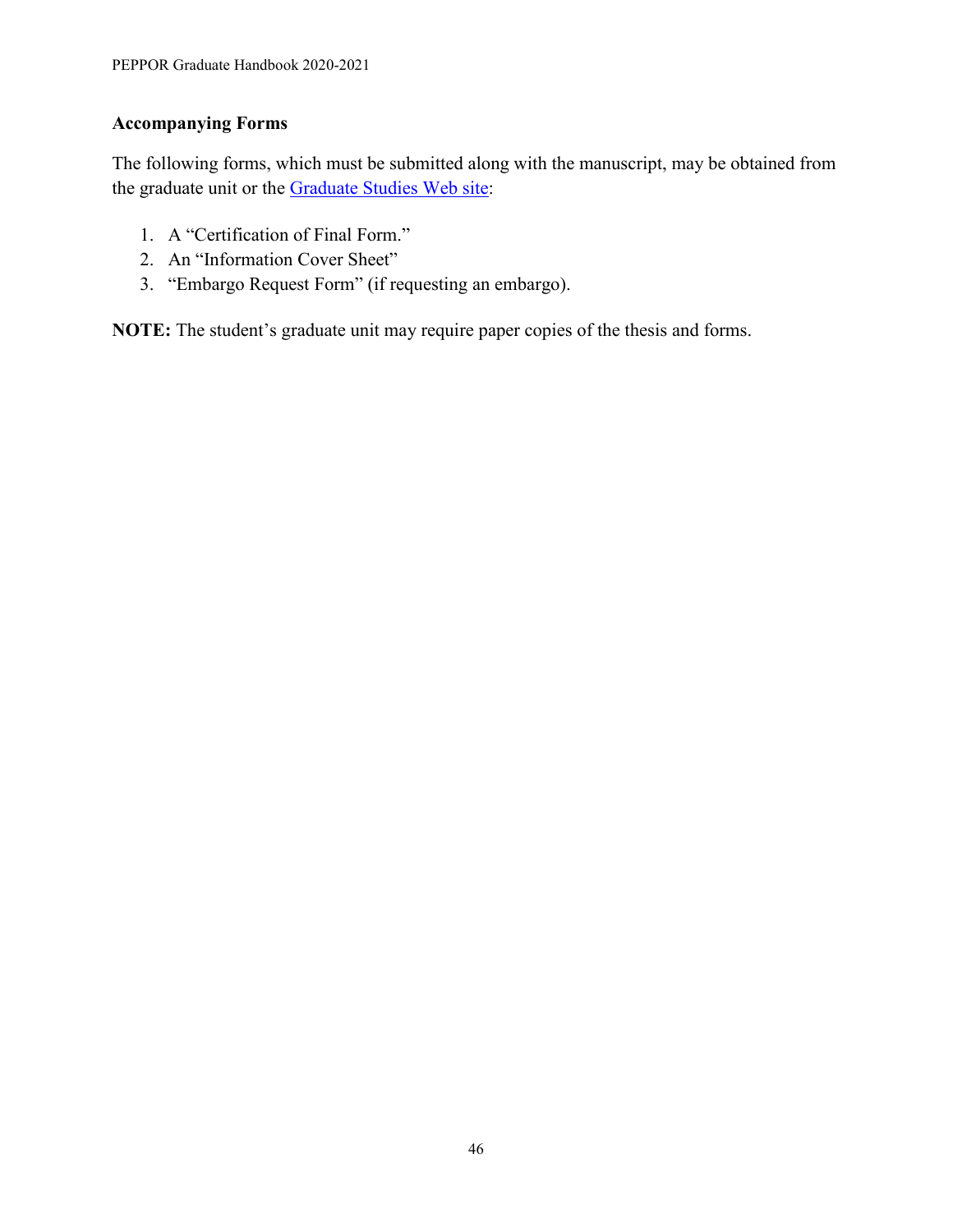# **E. THE DOCTORAL DEGREE**

<span id="page-50-0"></span>The doctorate is a degree representing broad scholarly attainments, a deep grasp of a field of study, and expertise in conceiving, conducting and reporting original and individual research. As such, its attainment is no mere matter of meeting requirements. Those requirements described below should be viewed only as a minimal formal context in which the student is expected to grow to the professional stature denoted by the doctoral degree.

- 1) A minimum of 48 credit hours of graduate credit coursework.
- 2) Must be enrolled in at least one credit hour of graduate credit in the semester in which the doctoral comprehensive examination is taken.
- 3) At least 24 credit hours of graduate credit coursework must be completed at the University of New Mexico.
- 4) At least 18 credit hours graduate credit coursework must be completed at the University of New Mexico after admission to the doctoral program.
- 5) A minimum of 18 hours of graduate credit coursework must be earned in the University of New Mexico courses numbered 500 or above.
- 6) No more than 6 credit hours of coursework in which a grade of "C" (2.0), "C+" (2.33) or "CR" (grading option selected by student) was earned may be credited toward a graduate degree. Courses offered only on a CR/NC basis and required by the graduate program are excluded from this limitation (see Grade Requirements for Graduation policy).
- 7) No more than 50% of the required course credit hours at the University of New Mexico may be taken with a single faculty member (coursework that has been completed for the master's degree is included in this limit).
- 8) A minimum of 18 credit hours of dissertation credit hours (699) is required for the doctorate.
- 9) Doctoral candidates must be enrolled the semester in which they complete degree requirements, including the summer session.

Please visit the UNM OGS website for the Doctoral Degree Completion Roadmap and Guidelines:<https://grad.unm.edu/resources/start-to-finish-unm/phd/phd-roadmap.html>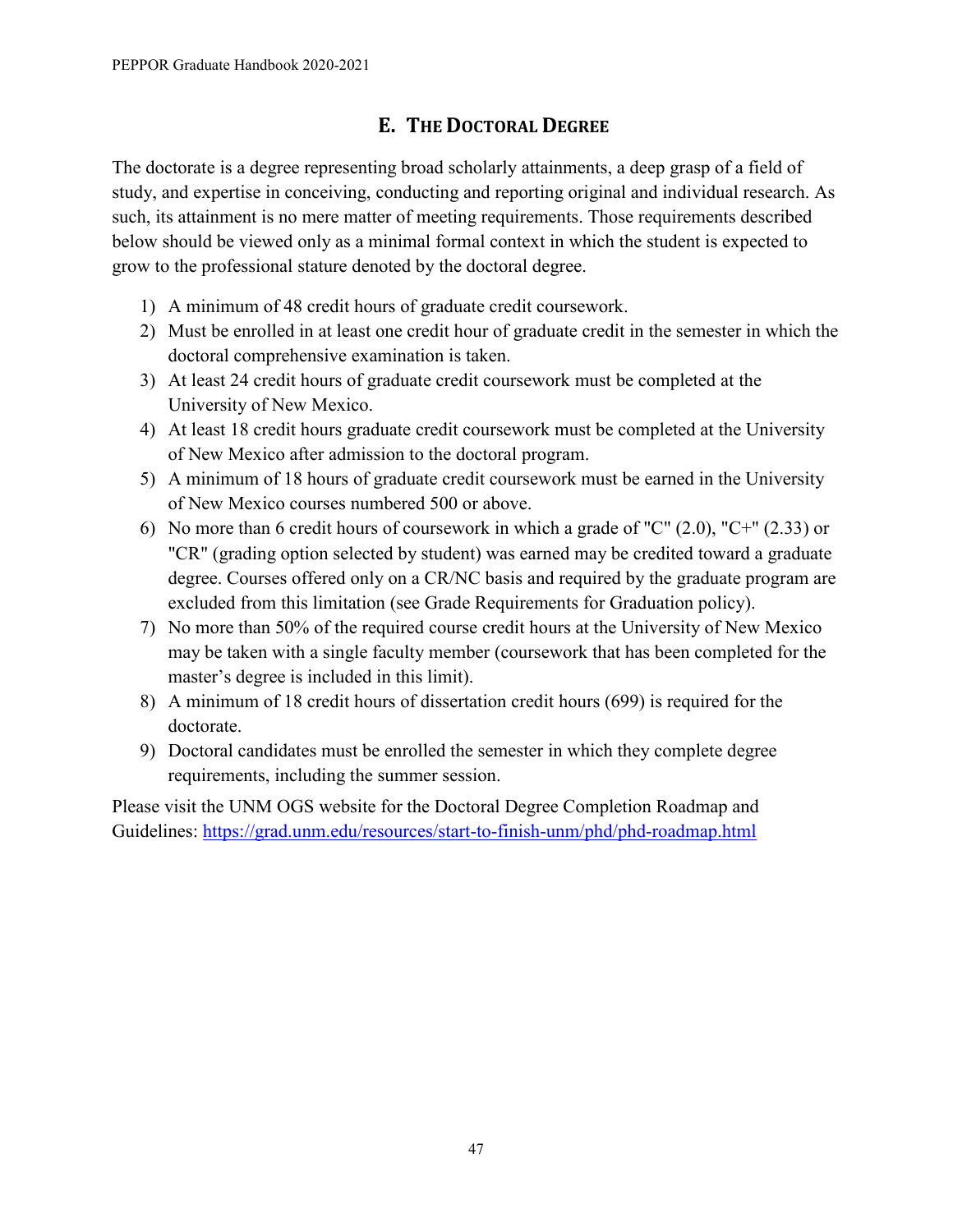## <span id="page-51-0"></span>**1. Required Courses**

#### Ph.D. in Pharmaceutical Sciences with Concentration in PEPPOR

| Pharm 545                           | Pharmacoeconomics                   |      |
|-------------------------------------|-------------------------------------|------|
| Pharm 546                           | Healthcare Systems Review           |      |
| Pharm 547                           | Research Design and Analysis        |      |
| Pharm 591                           | Seminars in Administrative Pharmacy | $6*$ |
| Stat courses level I <sup>**</sup>  |                                     |      |
| Stat courses level II <sup>**</sup> |                                     |      |
| Stat course Level III <sup>**</sup> |                                     |      |
| Stat courses level IV <sup>**</sup> |                                     |      |
| Electives                           |                                     | 21   |
| Pharm 699                           | Dissertation                        | 18   |
| <b>TOTAL REQUIRED:</b>              |                                     | 66   |

Minimum of 48 hours of coursework  $+18$  dissertation hours

\*Students are required to enroll for PEPPOR program seminars every semester until they reach successful completion of their dissertation proposal. However, students are expect to attend seminar until they graduate. Students are only allowed to apply 6 hours of PEPPOR seminar towards PhD degree requirements.

\*\* See Appendix A for approved statistical courses**.** 

# <span id="page-51-1"></span>**2. Time Limit for Completion of Degree**

Doctoral candidates have five (5) calendar years from the semester in which they pass their doctoral comprehensive examination to complete the degree requirements. The final requirement is generally the acceptance of the student's dissertation by the Dean of Graduate Studies.

## <span id="page-51-2"></span>**3. Doctoral Committee on Studies**

Each doctoral student is strongly encouraged to assemble a committee on studies to assist in planning a program of studies. This program should be designed to foster a fundamental knowledge of the major field, both in depth and in breadth. The committee generally includes three University of New Mexico faculty members approved by the student's graduate unit. The Chairperson is usually the student's major advisor. If the committee on studies also serves as the doctoral comprehensive examination committee, they must meet the requirements listed in that section.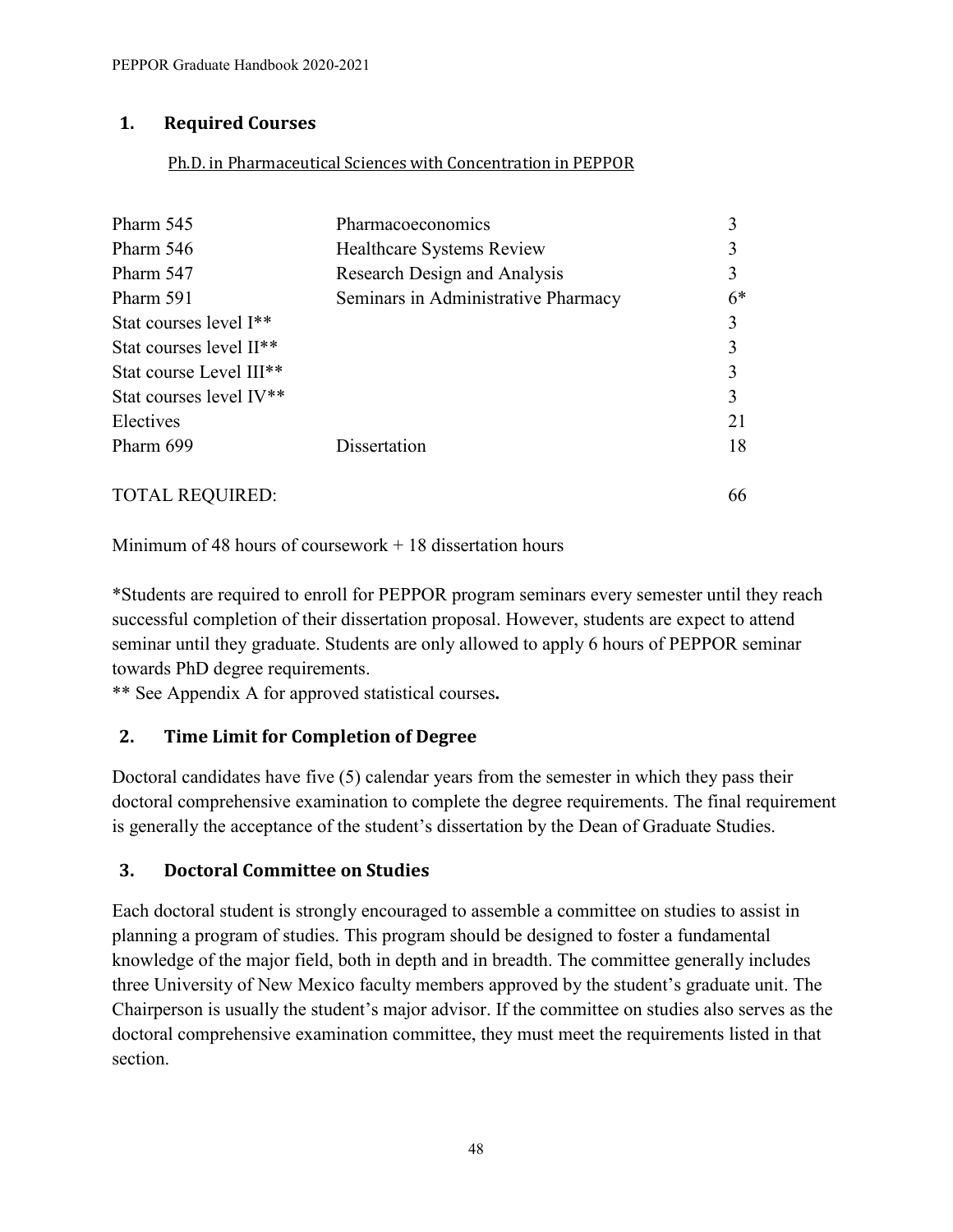The basic role of the committee is to plan, with the student, an integrated individual program of study and research meeting general University and specific graduate program requirements. The Committee may also establish prerequisites when needed; recommend transfer of credit; certify proficiency in a foreign language or alternative skill; approve significant changes in the program of studies; and may serve as the core of the doctoral comprehensive examination committee and/or the dissertation committee. See the "Faculty Approval for Committee Service" section of this page.

Appointment of the Committee usually involves the following steps:

- 1) The student arranges for an appropriate faculty member to serve as Committee Chair;
- 2) The student and the Committee Chair agree upon the remaining members of the Committee;
- 3) The Committee must be approved by the graduate unit Chairperson or graduate unit advisor, as evidenced by his/her signature on the student's "Application for Doctoral Candidacy."

## <span id="page-52-0"></span>**4. Doctoral Comprehensive Examination**

A doctoral student must pass a comprehensive examination in the major field of study. This examination, which may be written, oral or both, is not limited to the areas of the student's coursework, but tests the student's grasp of the field as a whole. It is strongly recommended that the Application for Candidacy be completed and approved by the graduate unit before the student takes the doctoral comprehensive examination. The administration of this exam is governed by the following guidelines:

- 1) The student must have a cumulative grade point average of at least 3.0 at the time of the examination.
- 2) The student must be enrolled in a minimum of one credit of graduate coursework the semester in which he/she takes the doctoral comprehensive examination.
- 3) At least two weeks prior to the date of the examination, the student must request approval from the Dean of Graduate Studies to hold the exam by electronically submitting the appropriate announcement form.
- 4) The doctoral comprehensive examination committee (usually the student's Committee on Studies) consists of a minimum of three members approved for committee service. Two members must be in Category 1 or 3; the Chair of the committee must be in Category 1, or 3 if within the student's major; one member must be from Category 1; and no more than one voting member can be in Category 4.
- 5) In order to qualify to sit for a doctoral exam during the intersession, the student must be registered for the following semester.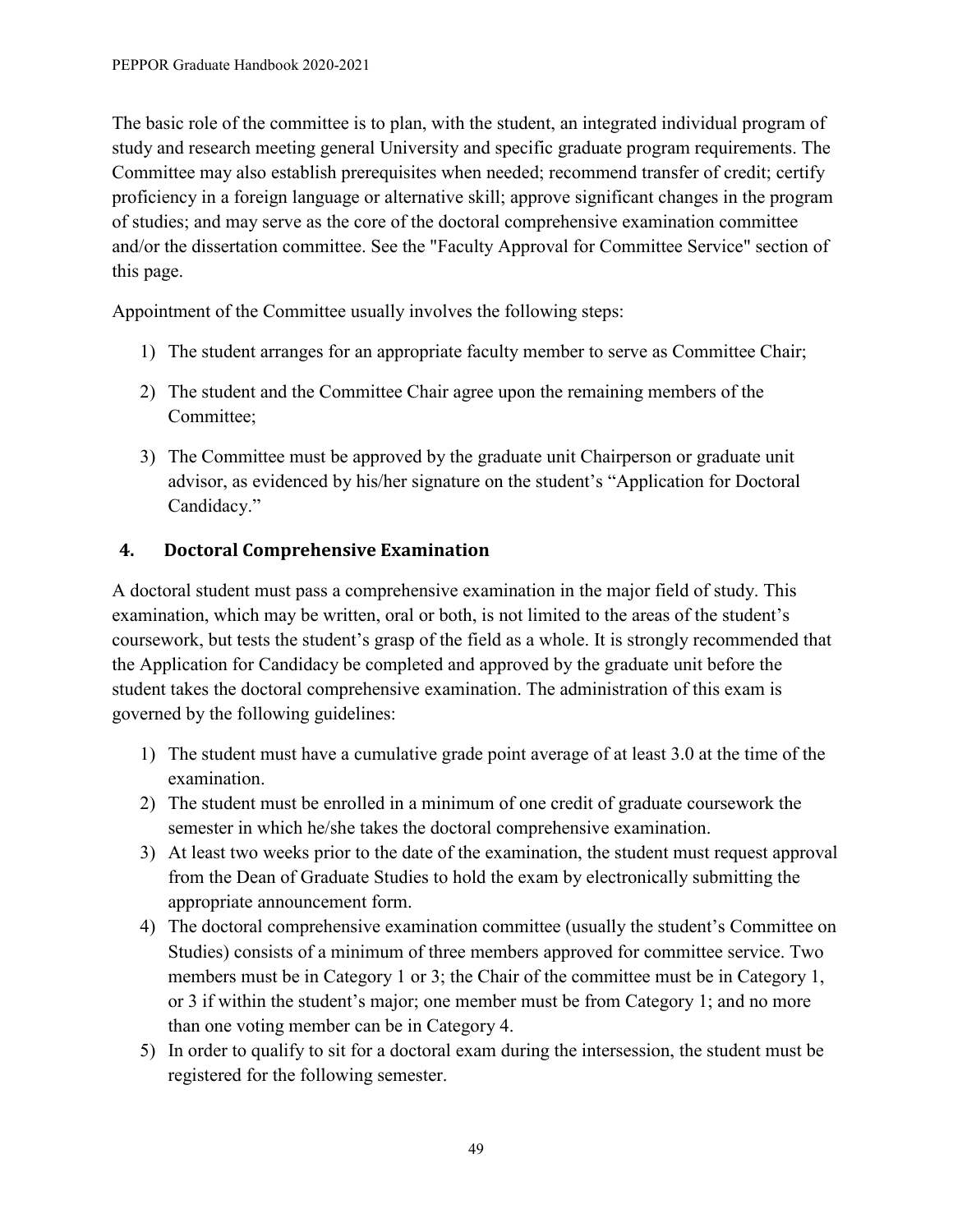- 6) Barring extraordinary circumstances, the graduate unit notifies the student of the results of the examination no later than two weeks after the date on which it was administered. Should such circumstances arise, the graduate unit notifies the student in writing of the reason for the delay and let him/her know when notification can be expected.
- 7) The results of the examination must be reported to the Dean of Graduate Studies on the "Report of Examination" form no later than two weeks after the date of the examination.
- 8) If a student fails the examination, the Committee on Studies may recommend a second examination, which must be administered within one calendar year from the date of the first examination. The doctoral comprehensive examination may be taken only twice. A second failure results in the student's termination from the program.

**Conditional Pass**: Having evaluated the materials required for the examination, if the Committee feels that, although the student has demonstrated knowledge and understanding of the field, it is not quite sufficient to justify a grade of " pass", the committee may assign the grade of "Conditional Pass" and require that the student meet additional conditions before a grade of "pass" is awarded. The student must meet the conditions noted on the Conditional Pass by the end of the subsequent term. However, students who plan to graduate in a specific term must resolve a Conditional Pass by the posted deadline for submission of examination results. The committee notes the conditions that need to be met by the student on the examination form. Once the committee indicates the student has met the conditional pass criteria, they submit a memo to Graduate Studies.

**Report of Examination Approvals and Signatures**: Each committee member with a UNM netID is required to record their decision through the electronic Report of Examination for each examination. Committee members without UNM netIDs are informed that they will give their proxy decision through the Chair of the committee who will record their decision.

# <span id="page-53-0"></span>**5. Applied (including Non-Degree)/Transfer Credit**

The following regulations apply to the application or transfer of credit hours toward a doctoral degree:

- 1) Course must have carried graduate credit.
- 2) Coursework must be from an accredited institution.
- 3) Student must have obtained a grade of "B" or better. A maximum of 6 credit hours of thesis from a completed master's degree or other coursework graded Pass or Credit (CR) is transferable.
- 4) Course must be approved by the doctoral Committee on Studies and the graduate unit.
- 5) Course must be listed on Application for Candidacy form.
- 6) All courses must have final approval from the Dean of Graduate Studies.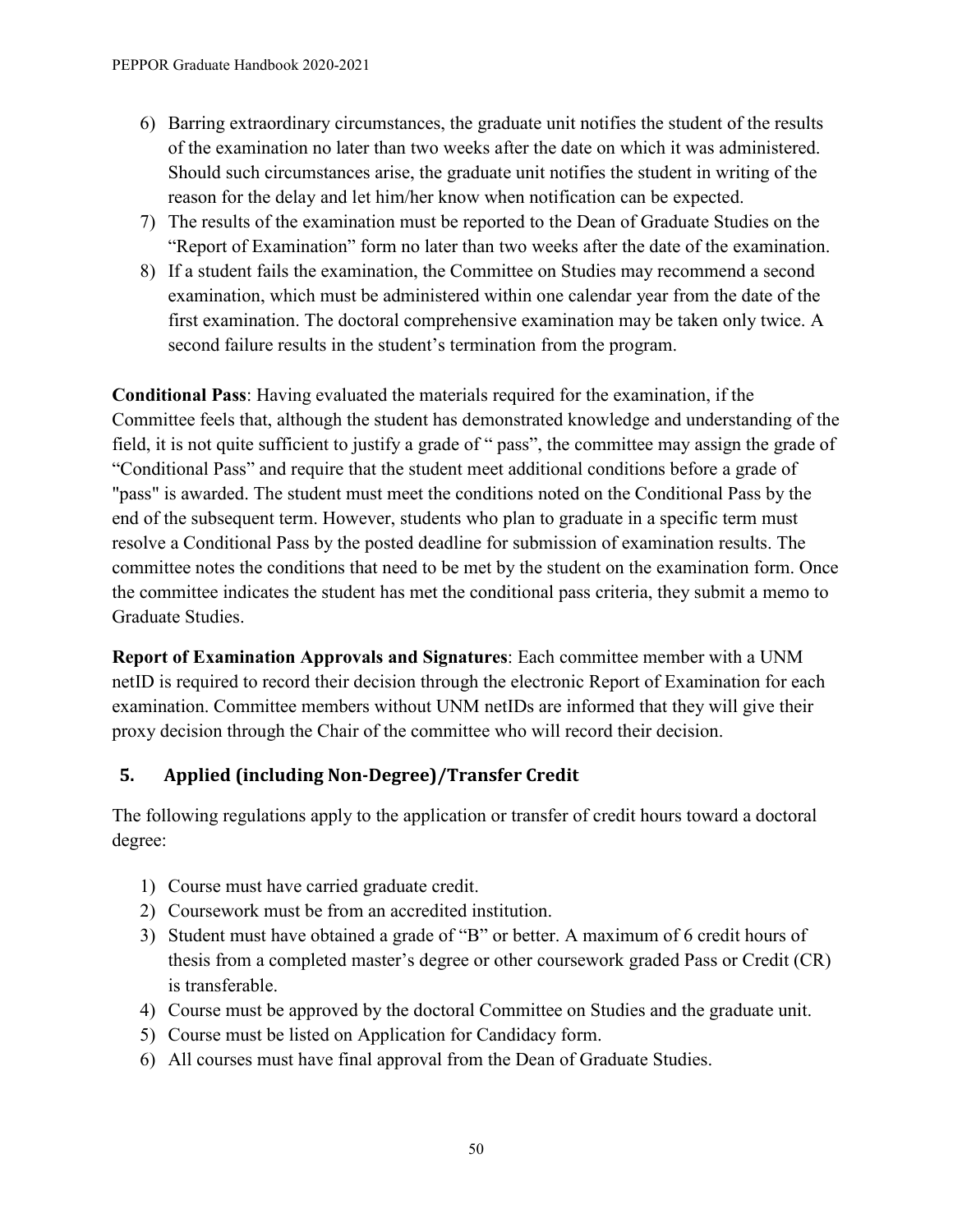**NOTE:** Coursework that has been counted toward a previous degree may not be counted toward any subsequent degrees, with the exception of master's degree to a doctoral degree.

# **PEPPOR Policy on Applying Master's Coursework to PhD**

Students who have a MS in PEPPOR can petition to have up to 30 credits applied to the PEPPOR doctoral program.

Students who have a master's degree from UNM can typically have up to 24 hours applied to their doctoral program.

A student with a master's degree from another university can petition to have 15 credits applied to their doctoral program.

# <span id="page-54-0"></span>**6. Application for Candidacy for Doctoral Degrees**

Each doctoral student must submit an Application for Candidacy (AC) listing all the courses that apply to the degree. The AC form should be filed the term the student passes the comprehensive examination and no later than the last day of the term before the student intends to graduate. If a language or a skill requirement is a criteria of the degree program, meeting this requirement should be noted on the AC form where indicated. If the language/skill requirement is not noted on the AC form a "Certification of Language or Research Skill Requirement" form must be submitted before the student is advanced to candidacy.

## *Advancement to Candidacy for the Doctoral Degree*

A key requirement that must be satisfied in order to earn the doctoral degree is Advancement to Candidacy. The student is Advanced to Candidacy (often referred to as "all but dissertation or ABD") by the Dean of Graduate Studies in the term when all the following criteria have been met:

- 1. The doctoral comprehensive examination has been passed;
- 2. Graduate Studies has approved the Application for Candidacy.

# <span id="page-54-1"></span>**7. The Dissertation**

Each doctoral candidate must prepare a written dissertation. The requirements for the Ph.D. dissertation are described below.

The dissertation for the degree of Doctor of Philosophy must demonstrate ability to do independent research and competence in scholarly exposition. At an advanced level, it should present the results of an original investigation of a significant problem and should provide the basis for a publishable contribution to the research literature in the major field.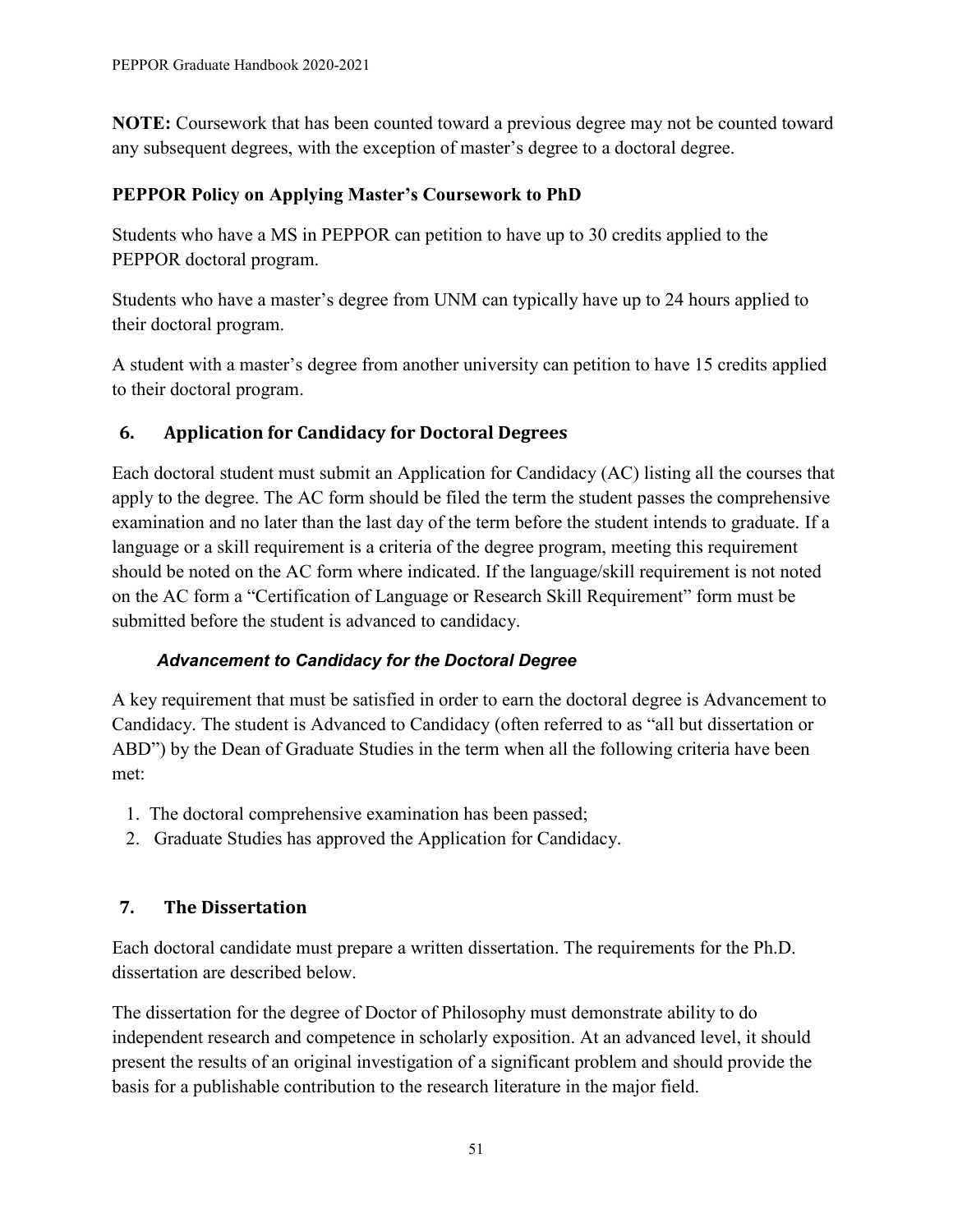**Committee**: The dissertation committee (whose members often include those on the Committee on Studies) is charged with the supervision of a doctoral candidate's dissertation activities, including the review and approval of the student's research proposal. Doctoral candidates initiate the process of selecting the dissertation committee by first arranging for a qualified faculty member to serve as the Director/Chair. The faculty director and the candidate jointly select the remainder of the committee.

Note: All expenses incurred for member services on a Dissertation Committee are the responsibility of the student.

**Credit Hours**: During the course of their dissertation work, doctoral candidates are required to enroll in a minimum of eighteen credit hours of dissertation (699) credit. Enrollment in 699 should not begin prior to the semester in which the student takes the doctoral comprehensive examination. Only those credit hours gained in the semester during which the comprehensive examination is passed and in succeeding semesters can be counted toward the eighteen credit hours required. A student who fails the comprehensive exam cannot apply any 699 credit hours toward his/her program of studies until the semester in which the comprehensive examination is retaken and passed.

Ph.D. students may enroll in three, six, nine, or twelve credit hours of dissertation (699) credit hours per semester, with nine credit hours the maximum in Summer session. Minimum enrollment in 699 for one semester is three credit hours. Once enrollment in 699 begins, students must maintain continuous enrollment according to the guidelines stated in the "Continuous Enrollment Policy" delineated above. Graduate units may require a higher minimum enrollment in dissertation credit hours each semester.

**Grades**: Semester grades available for dissertation (699) credit hours are PR (progress) and NC (no credit). At the time of graduation, the student's transcript indicates that he/she earned 18 credit hours of dissertation (699) credit (CR).

# **Graduation Courtesy Policy**

University regulations require that the student must be enrolled and complete a minimum of three credit hours of dissertation in the term s/he completes degree requirements. Should the student miss the graduation deadline (July 15 for summer graduation, November 15 for fall graduation, April 15 for spring graduation), but completes all degree requirements on or before the last day of that term, the student is not required to register for the next (graduation) term. The degree program must submit the student's name on the proposed graduation list for actual term of graduation.

## <span id="page-55-0"></span>**8. Notification of Intent to Graduate**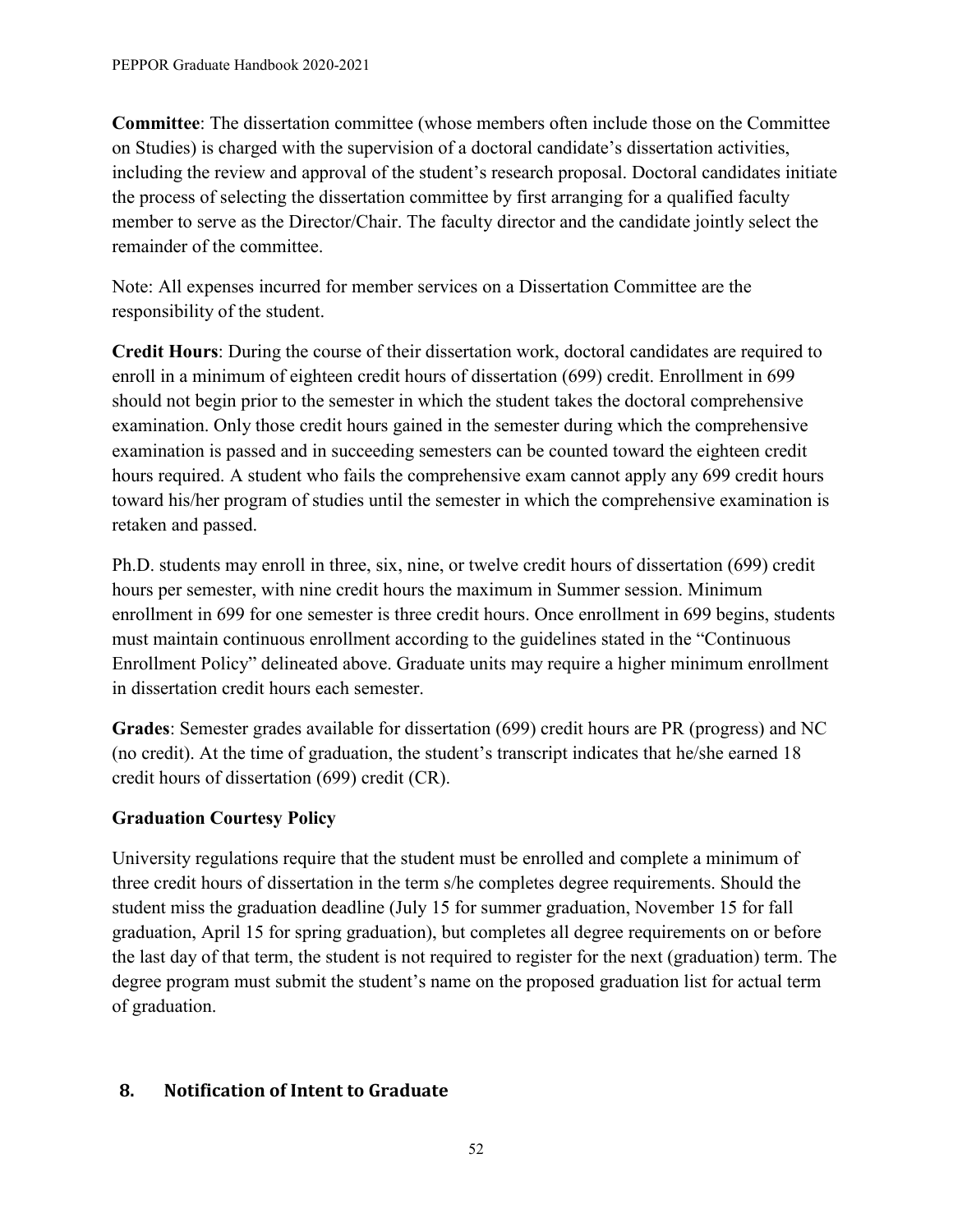Students must inform their graduate unit in writing of their intent to graduate. The graduate units must submit their proposed graduation list to Graduate Studies no later than 5:00 p.m. on the last day of the semester immediately preceding the semester of graduation.

## <span id="page-56-0"></span>**9. The Final Examination for the Doctorate (Dissertation Defense)**

The doctoral final oral examination is the last formal step before the degree is awarded and is conducted with due respect to its importance as such. The focus of the final examination is the dissertation and its relationship to the candidate's major field. Its purposes are:

- 1) To provide an opportunity for candidates to communicate the results of their research to a wider group of scholars;
- 2) To afford an opportunity for the members of the examination committee, as well as others (faculty, students, staff, etc.), to ask relevant questions;
- 3) To ensure that the research reflects the independence of the thought and accomplishment of the candidate rather than excessive dependence on the guidance of a faculty member; and finally,
- 4) To ensure that the candidate is thoroughly familiar not only with the particular focus of the dissertation but also its setting and relevance to the discipline of which it is a part.

At least two weeks before the final examination is held, and no later than November 1 for Fall graduation, April 1 for Spring or July 1 for Summer, the student must notify Graduate Studies of its scheduled date by electronically submitting the appropriate announcement form. In order to qualify to sit for a doctoral exam during the intersession, the student must be registered for the following semester. The student is responsible for providing each member of the dissertation committee with a complete copy of the dissertation in ample time for review prior to the examination.

The presentation and examination phases of the exam are open to the University community and are published in various sources; the deliberation phase is only open to the committee. At the conclusion of the examination, the dissertation committee members confer and make one of the following recommendations, which must be agreed upon by at least three of them:

- 1) That the dissertation be approved without change;
- 2) That the dissertation be approved subject only to minor editorial corrections: or That the dissertation be rewritten or revised before approval.

If either the first or second recommendation is made, the committee may decide that no further meetings are needed. In the second instance the director of the dissertation is responsible for seeing that all necessary corrections are made before the dissertation is submitted to Graduate Studies. If the third recommendation is made, the full committee may elect to meet again to determine that their concerns have been addressed.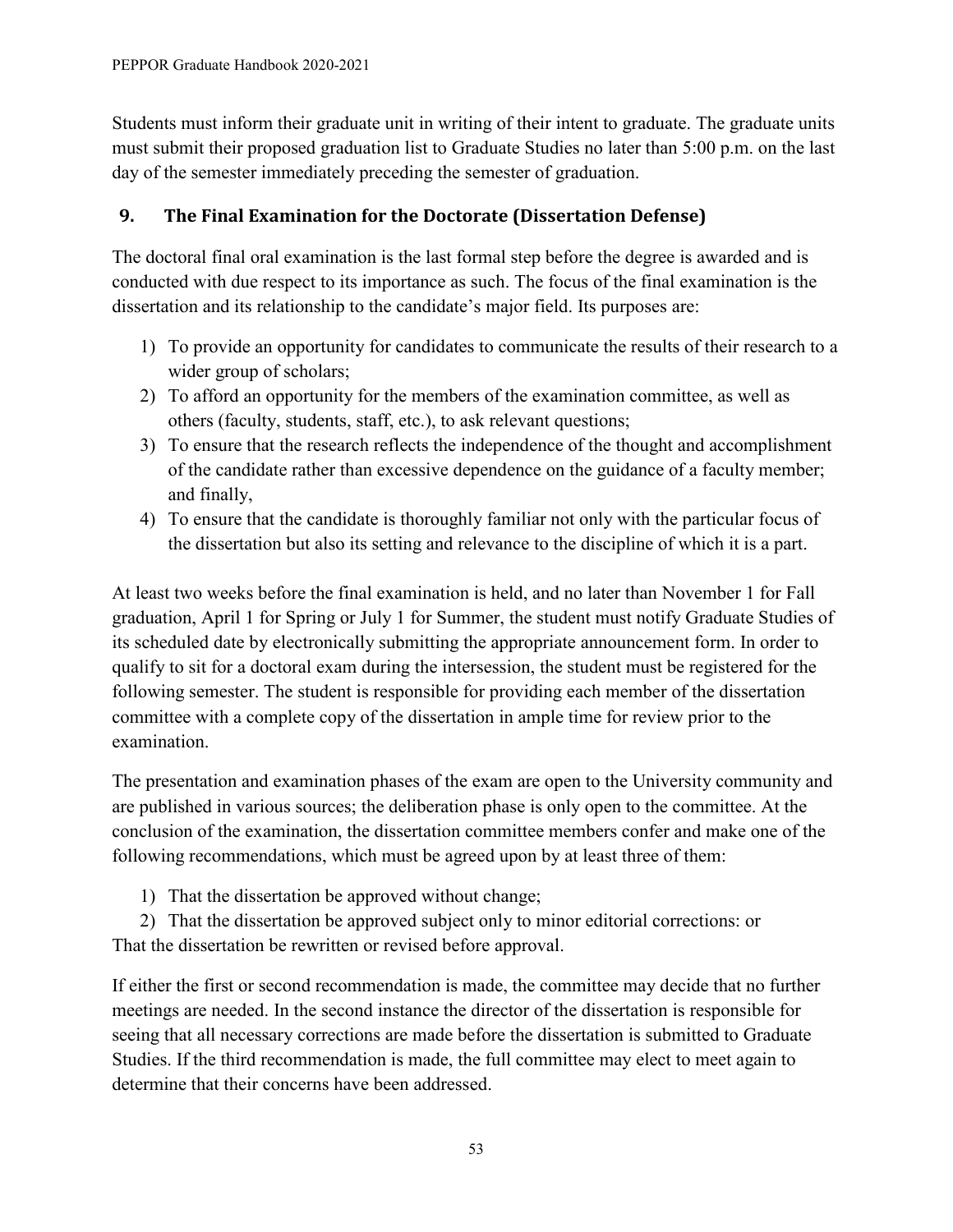**Member Attendance at Dissertation Defense**: All members of a student's dissertation committee must be present at the manuscript defense. Although physical presence is strongly encouraged for all members, synchronous participation by telephone/video conference is allowed when necessary.

**Conditional Pass**: Having evaluated the materials required for the examination, if the Committee feels that, although the student has demonstrated knowledge and understanding of the field, it is not quite sufficient to justify a grade of "pass", the committee may assign the grade of "Conditional Pass" and require that the student meet additional conditions before a grade of "pass" is awarded. The student must meet the conditions noted on the Conditional Pass by the end of the subsequent term. However, students who plan to graduate in a specific term must resolve a Conditional Pass by the posted deadline for submission of examination results. The committee notes the conditions that need to be met by the student on the examination form. Once the committee indicates the student has met the conditional pass criteria, they submit a memo to Graduate Studies, and the student has a maximum of 90 days to submit his/her dissertation; however, graduating students must meet the term deadline for submission of the dissertation.

**Report of Examination Approvals and Signatures**: Each committee member with a UNM netID is required to record their decision through the electronic Report of Examination for each dissertation defense. Committee members without UNM netIDs are informed that they will give their proxy decision through the Chair of the committee who will record their decision.

#### **Quality of the Dissertation**

The responsibility of the dissertation committee (especially the director) includes the evaluation of the substance and methodology of the dissertation as well as an assessment of the candidate's competence in scholarly exposition. The dissertation should reflect a high level of scholarship in the conduct and presentation of the study. If serious questions concerning substance, methodology or exposition arise through a review of the "Report on Thesis or Dissertation"

forms, the Graduate Dean may seek the counsel of the dissertation committee, graduate unit Chairperson and/or other scholars with particular competence in the field of study before the dissertation receives final approval.

#### **Dissertation Preparation**

The student is responsible for preparing a dissertation in proper format that is of high quality and free of grammatical and typing errors. Guidelines on dissertation format are detailed and should be carefully followed. Students are urged to print current guidelines from the Graduate Studies Web site before defending their dissertations. The general manuscript format guidelines and most required forms are available on the Graduate Studies Web site.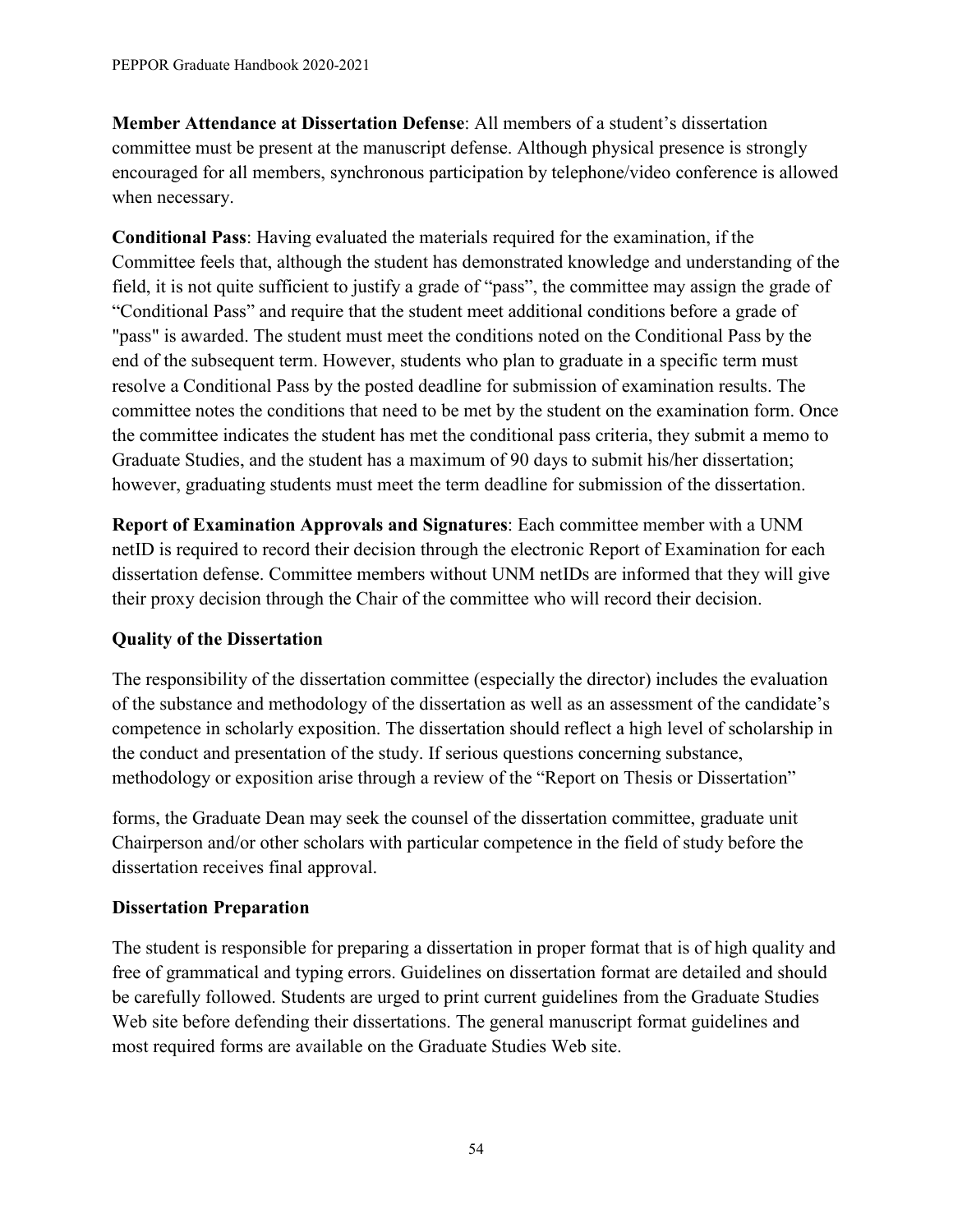The dissertation defense is scheduled once the student and his/her major advisor have agreed that the manuscript is in its final form. The doctoral students must submit his/her dissertation to the Dean of Graduate Studies within ninety (90) days of passing his/her final examination for the dissertation. If the manuscript is not submitted within that time, the student must schedule and complete a second final examination for the dissertation. In all cases the results of the dissertation defense must be submitted to Graduate Studies no later than two weeks after the announced date of the dissertation defense.

#### **Electronic Submission of the Dissertation**

All UNM Ph.D. students must submit their dissertations to Graduate Studies electronically for filing in the UNM Digital Repository, an electronic, open-access database where their work is accessible to Internet search engines such as Google and Yahoo. Open access allows scholars and researchers around the world to access the results of research and scholarship with the click of a button. Thus, open access accelerates and broadens the dissemination of scholarly and creative work. Theses and dissertations filed in open access at the UNM Digital Repository are fully copyrighted, and are afforded the same intellectual property protections as print manuscripts and publications. Ph.D. students must also file their dissertations with ProQuest.

In some cases, students in consultation with their committee Chair may find it appropriate to submit a petition to the Dean of Graduate Studies to embargo—to delay the release of—the electronically submitted thesis or dissertation (ETD). An embargo is a period of time during which researchers cannot access an ETD from external online search engines. Embargos may be appropriate for authors 1) who are filing for patents, 2) who want to publish their work through a traditional press that considers open access publication to be equivalent to prior publication, or 3) who need to protect sensitive data or information.

The default embargo period for the embargo is two years. Upon expiration of the embargo period, the ETD is moved into open access, although authors may request an extension of the embargo by petitioning the Dean of Graduate Studies. Authors of embargoed theses and dissertations must petition for renewal at least three months prior to the expiration date of the embargo in place at the time.

The Dean of Graduate Studies reviews all requests for embargos and embargo extensions, with the goal of balancing students' requests with the need of the scholarly community for broad and open access to scholarly and creative work. Even when an embargo is granted, the title, author, and keywords associated with the thesis or dissertation are available through open access. In all cases, a former UNM student may terminate the embargo at any time.

Ph.D. students must submit their dissertations to the Dean of Graduate Studies for approval by November 15 for Fall graduation, April 15 for Spring graduation or July 15 for Summer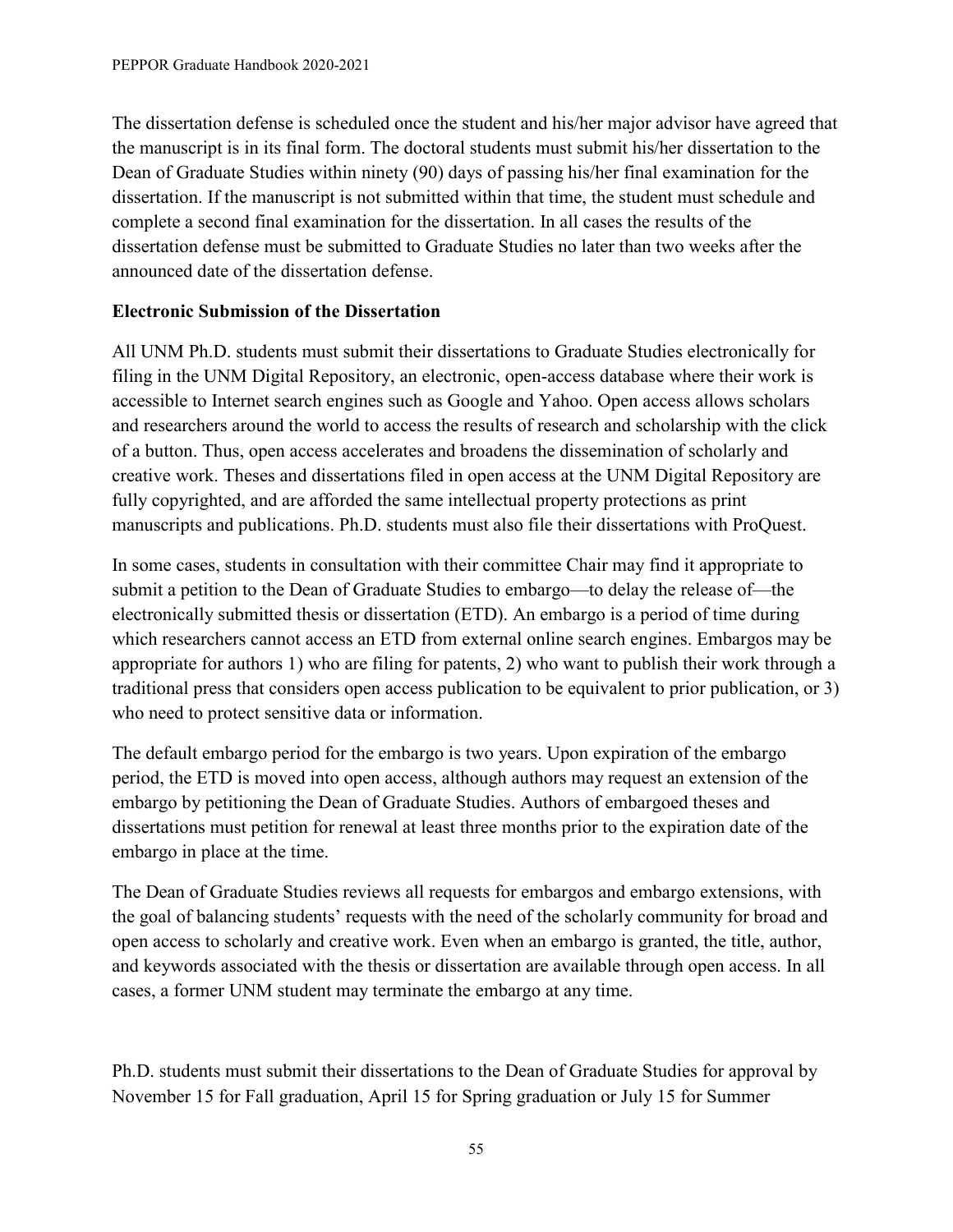graduation. If the dissertation approved by the full committee is not submitted by these deadlines, the student is not able to graduate in that semester. While Graduate Studies accepts dissertations in electronic (pdf) form, graduate units may also require paper copies (check with the graduate unit).

#### **Accompanying Forms**

The following forms, which must be submitted along with the manuscript, may be obtained from the Graduate Studies Web site:

- 1) A "Certification of Final Form"
- 2) An "Information Cover Sheet"
- 3) A "Survey of Earned Doctorate"
- 4) The ProQuest UMI Dissertation Electronic Submission is required for Ph.D. doctoral students to the ProQuest repository (submission not required of M.F.A. and Ed.D. graduate students).
- 5) Embargo Request Form (if requesting an embargo).